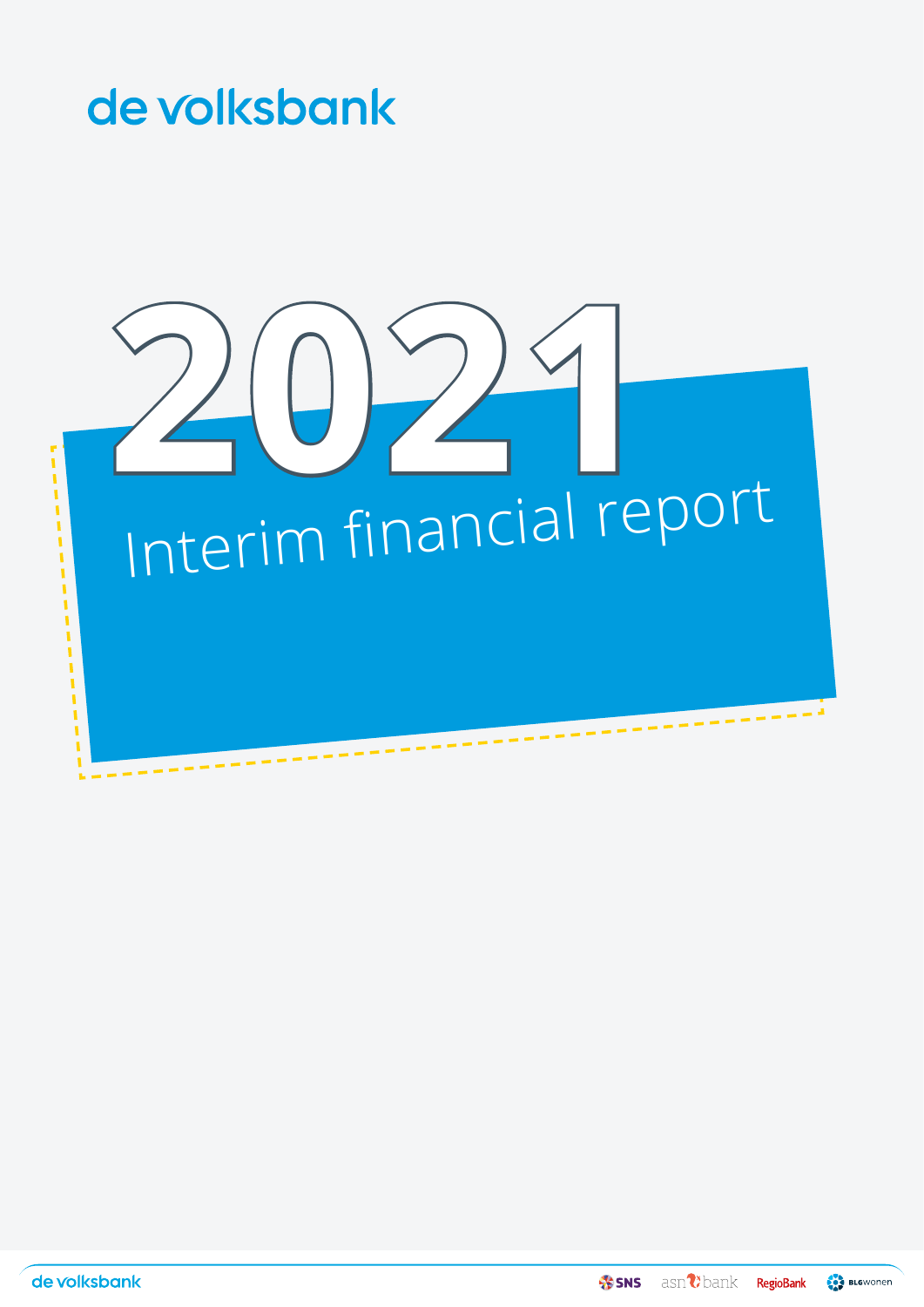## <span id="page-1-0"></span>**Key figures**

#### **Net Promoter Score<sup>1</sup>**



**Market share res. mortgages<sup>4</sup>**

#### **Active multi-customers<sup>2</sup>**



#### **Market share retail savings**



## **Net interest margin**



#### **Net result/Adjusted net result<sup>5</sup>**

0.0% 2.0% 4.0% 6.0% 8.0%

8.0%



**6.4% 6.3% 6.2% 6.1% 5.6% 5.6%**

Portfolio  $(\epsilon)$  New production  $(\#)$ 

**4.6% 4.9%**



#### **CET1 ratio Basel III / IV<sup>6</sup>**



**Leverage ratio**



1 Customer-weighted average NPS of all brands. Source: market research company Miles Research.

2 Active multi-customer: a customer with a current account and at least one product from another product group, who has made at least ten customer-initiated transactions on his or her current account for three months in a row.

3 As of 2021, the climate-neutral balance sheet is calculated using the Partnership for Carbon Accounting Financials (PCAF) methodology. The comparative figures have not been adjusted.

4 Market share of the portfolio concerns the first quarter of 2021 because total market size figures were not yet available.

5 For comparative purposes, an adjustment for incidental items was made in the second half of 2020, consisting of a € 45 million (pre-tax) one-off restructuring charge. 6 CET1 ratio based on Basel IV is an estimate.

# **Cost/income ratio<sup>5</sup>**

# **Cost of risk total loans**



**-0.13%**

### **RoE/Adjusted RoE<sup>5</sup>**



2H19 1H20 2H20 **1H21** -0.20%

#### **Climate-neutral balance sheet<sup>3</sup>**



2H19 1H20 2H20 **1H21**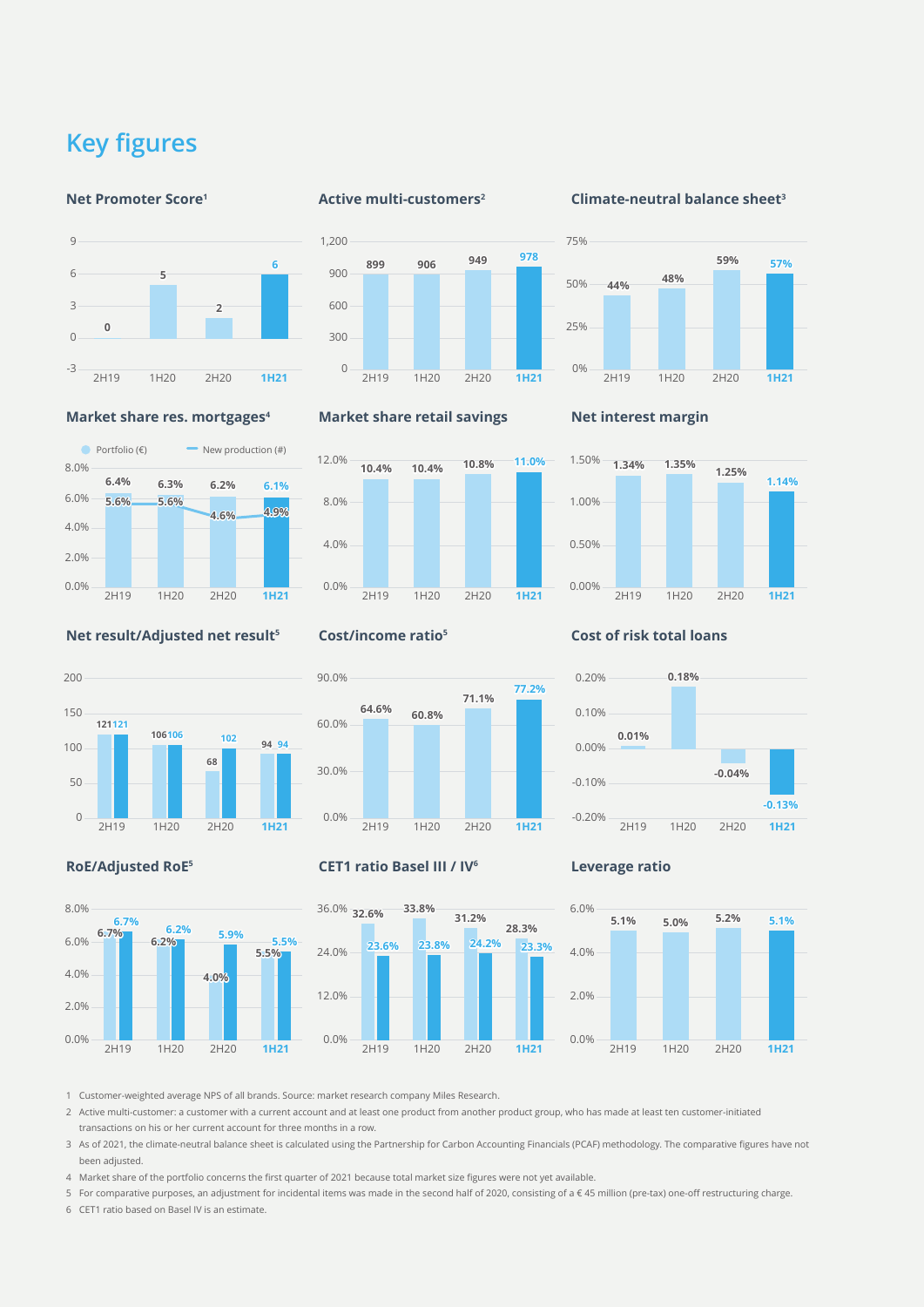[KEY FIGURES](#page-1-0) [SHARED VALUE AMBITIONS](#page-4-0) [ECONOMIC DEVELOPMENTS](#page-7-0) [FINANCIAL RESULTS](#page-8-0) [RISK MANAGEMENT](#page-13-0)

## **Foreword**

Martijn Gribnau, Chairman of the Board of Directors of de Volksbank

"In the first half of 2021, Covid-19 continued to have a major impact on everyday life. With the vaccination programme well underway, the likelihood for a return to normalcy has increased. It will, however, take some time and setbacks cannot be ruled out. Having taken the necessary precautions, our brands continued to provide their services to our customers. The SNS shops and RegioBank branches have returned to business as usual as much as possible. Apart from that, our employees will continue to work mainly from home until at least 1 September, at which time we will reassess the situation.

Following up on the introduction of our new strategy for 2021-2025 'better for each other - from promise to impact' presented in February of this year, we have taken the first steps to put our plans into practice. The main purpose of our strategy is to strengthen the relationship with our customers and to have a positive and measurable impact on society. In the first half of 2021 we have seen encouraging developments on these priorities. Our customer-weighted Net Promoter Score continued to improve, reaching an all-time high of +6 at the end of June. Our climateneutral balance sheet was recalculated implementing the PCAF methodology and now stands at 57%. Under the previous methodology we would have seen an improvement to 66%, compared to 59% at year-end 2020.

Our brands have shown the first signs of progress in achieving their growth priorities for the 2021-2025 period:

- ASN Bank achieved continued growth in customers numbers and in fee income from asset management;
- SNS increased both its single and multi-customer base;
- RegioBank was again voted the most customer-friendly bank in the Netherlands;
- mortgage production picked up to € 3.3 billion, with ASN Bank, BLG Wonen and SNS contributing to the rise;
- SNS and RegioBank together managed to grow the SME loan portfolio by €44 million;
- Assets under management grew by  $\epsilon$  0.3 billion to  $\epsilon$  4.2 million.

To accelerate the achievement of our strategic goals, we started a movement of change, introducing a single, uniform agile organisational structure and way of working in which independent customer and service teams will make up the heart of the organisation. In the first half of the year, we put a lot of effort in designing these teams, in selecting management and in communicating plans internally. We will continue to do so in the period ahead. We expect the agile way of working to be operational in most parts of the bank in the first half of next year. The transition inevitably entails a level of uncertainty for some of our employees. It is, therefore, encouraging that the most recent measurement of our KPI, 'Genuine Attention for the Employee' remained high at 7.8.

In 2020, the Dutch economy experienced a considerable slowdown. The economic contraction triggered by the Covid-19 pandemic and the accommodative monetary policy caused interest rates to decline further. In the course of 2021, economic prospects improved as the government response to Covid-19 sorted effect and the increase in the unemployment rate remained moderate. However, interest rates remained low. House prices continued to rise, after an already surprisingly strong climb last year.

This macroeconomic background is reflected in our interim financial results. On the one hand the prolonged low interest rate environment put pressure on our interest income, on the other hand the improving economic prospects and higher house prices, combined with the low levels of loan losses, led to a release of credit loss provisions.

Net interest income fell by 10% in the first half, mainly driven by lower interest income on mortgages. Lower interest rates paid on savings accounts were not able to compensate for this. Savings balances grew by € 2.6 billion to € 44.7 billion, in line with market growth, while our loan portfolio was virtually stable. The resulting increase in excess liquidity put further pressure on our net interest margin. In many cases, de Volksbank pays interest on liquidities deposited with financial institutions, such as the European Central Bank. To limit a further increase in the level and costs of excess liquidity we have decided to charge 0.5% interest per year on the portion of current accounts and savings balances that exceeds € 100,000 as from 1 July 2021, in line with other Dutch banks. We saw an encouraging growth of fee and commission income related to the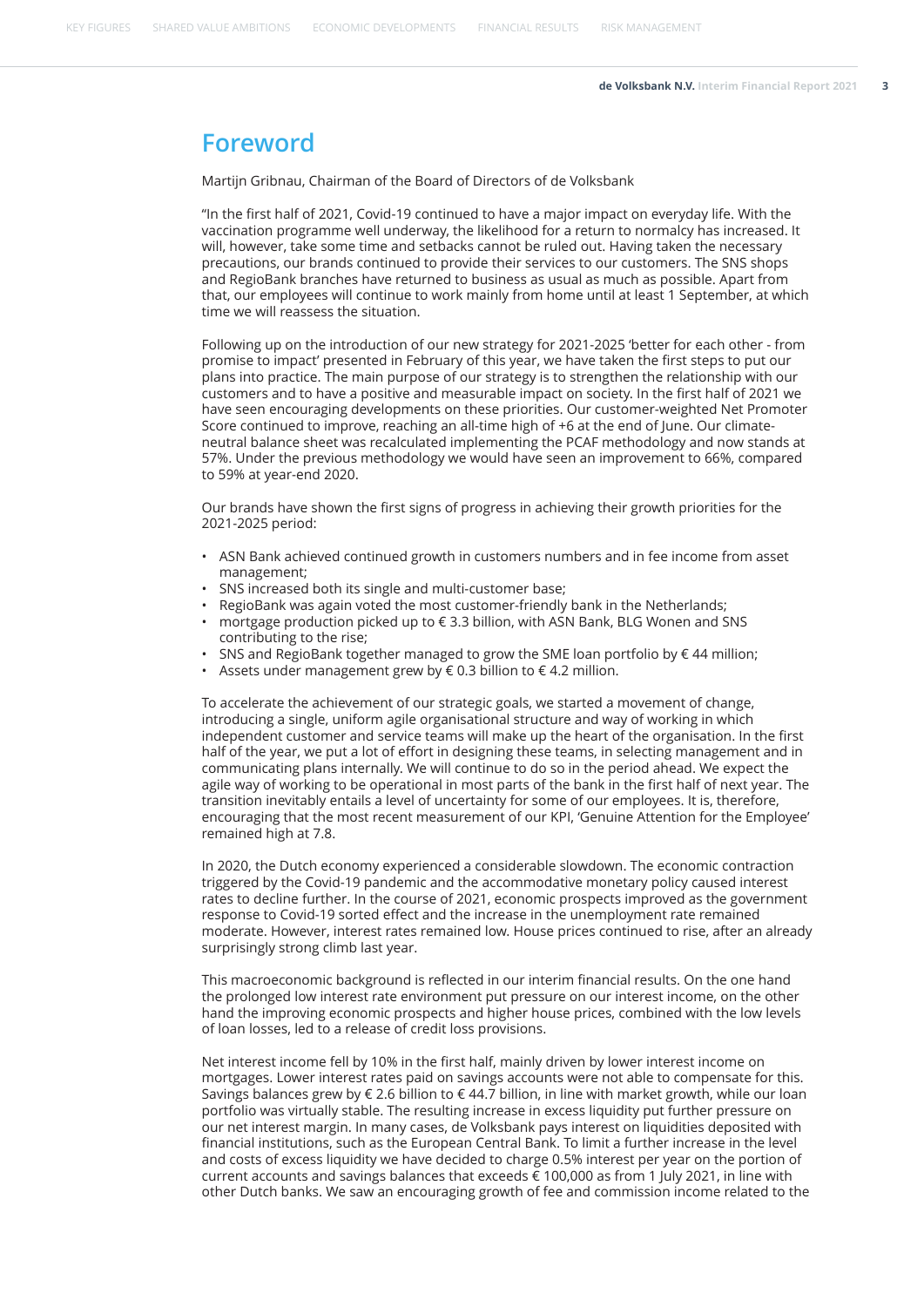investments funds of ASN Bank. Realised results on investments dropped in the first half. All in all, total income declined by 13%.

Total operating expenses rose by 10%. Approximately half of the increase was due to higher regulatory levies, mainly related to the Deposit Guarantee System. The other half of the increase was due to wage inflation and an increase in the number of FTEs, for the most part on account of the implementation of the strategic plan. Furthermore, the number of FTEs related to client integrity and at the Service Center Mortgages also increased.

While we took an impairment charge of €45 million due to Covid-19 uncertainties in the first half of 2020, we saw a reversal of impairments of € 31 million in the first half of 2021. This reversal was caused by the improved economic outlook, most notably higher house prices and a decrease in the number of bankruptcies, leading to releases of credit loss provisions. This was partly offset by the application of a higher expert overlay as the uncertainty remains high.

In all, net profit dropped by € 12 million to € 94 million, corresponding to a Return on Equity of 5.5%. This is a satisfactory outcome in the current market environment, albeit heavily dependent on the reversal of impairments.

Our capital position remained consistently strong. Our CET1 capital ratio showed a decrease from 31.2% to 28.3% as risk-weighted assets increased mainly due to the most recent estimated impact of the updated credit risk model. The leverage ratio stood at 5.1%, compared to 5.2% at year-end 2020. In the first half of 2021, we issued € 1 billion in senior non-preferred notes under our Green Bond Framework 2021, further strengthening and diversifying our capital position.

On 6 July 2021 the Dutch Minister of Finance informed the House of Representatives about NLFI's most recent progress report on de Volksbank. In this report, dated 30 June 2021, NLFI noted that the strategy for 2021-2025 of our bank is a fitting response to the challenging market circumstances but that it will take several years for the (financial) impact of the strategy to become visible. NLFI also noted the uncertainties around the targeted income growth and cost control and will continue to closely monitor implementation of the strategy. All things considered, NLFI concluded that it is still too early for a decision on the privatisation of de Volksbank. In his letter to the House of Representatives, the Minister of Finance agreed with NLFI's observations and conclusions. We appreciate the support for our new strategy.

A year ago, differences of opinion resulted in the departure of the CFO, and later the COO, of de Volksbank. Subsequently, an independent survey into the board dynamics was conducted and the outcome was shared with the parties involved on 18 February 2021. Recommendations for improvement were made and have meanwhile been adopted. On 15 April 2021 John Reichardt was appointed as interim CFO. The search for a new CFO is ongoing.

At the General Meeting of Shareholders, held on 21 April 2021, two members of our supervisory board stepped down in conformity with the rotation schedule, Monika Milz after two terms in office, Sonja Barendregt-Roojers after one term. I would like to express my appreciation and thanks to both Monika and Sonja for their contribution to our bank.

On 11 March 2021 our Chairman of the Supervisory Board, Jan van Rutte, announced his intention to step down, as soon as a successor had been found.

Today, on 13 August 2021 we announce the appointment of Gerard van Olphen as the new Chairman of the Supervisory Board. Also today, Jan van Rutte resigns. I would like to thank Jan for his longstanding commitment and his role in the establishment of the new strategy, both of which have been of great value for our bank. We look forward to working with Gerard who brings with him extensive executive-level experience and in-depth knowledge of the financial sector.

In the second half of 2021 we will continue to focus on the implementation our new strategy. This includes the completion of a project to improve the quality of our data reporting framework, the reduction of our excess liquidity and laying the groundwork for a new agile way of working. Assuming the second half of 2021 will not again see a substantial reversal of impairments, we expect the net result to be lower than in the first half of 2021.

Finally, I would like to take this opportunity to thank our customers for the trust they have placed in us during the past period and all our employees for their efforts in providing our services under occasionally challenging circumstances.''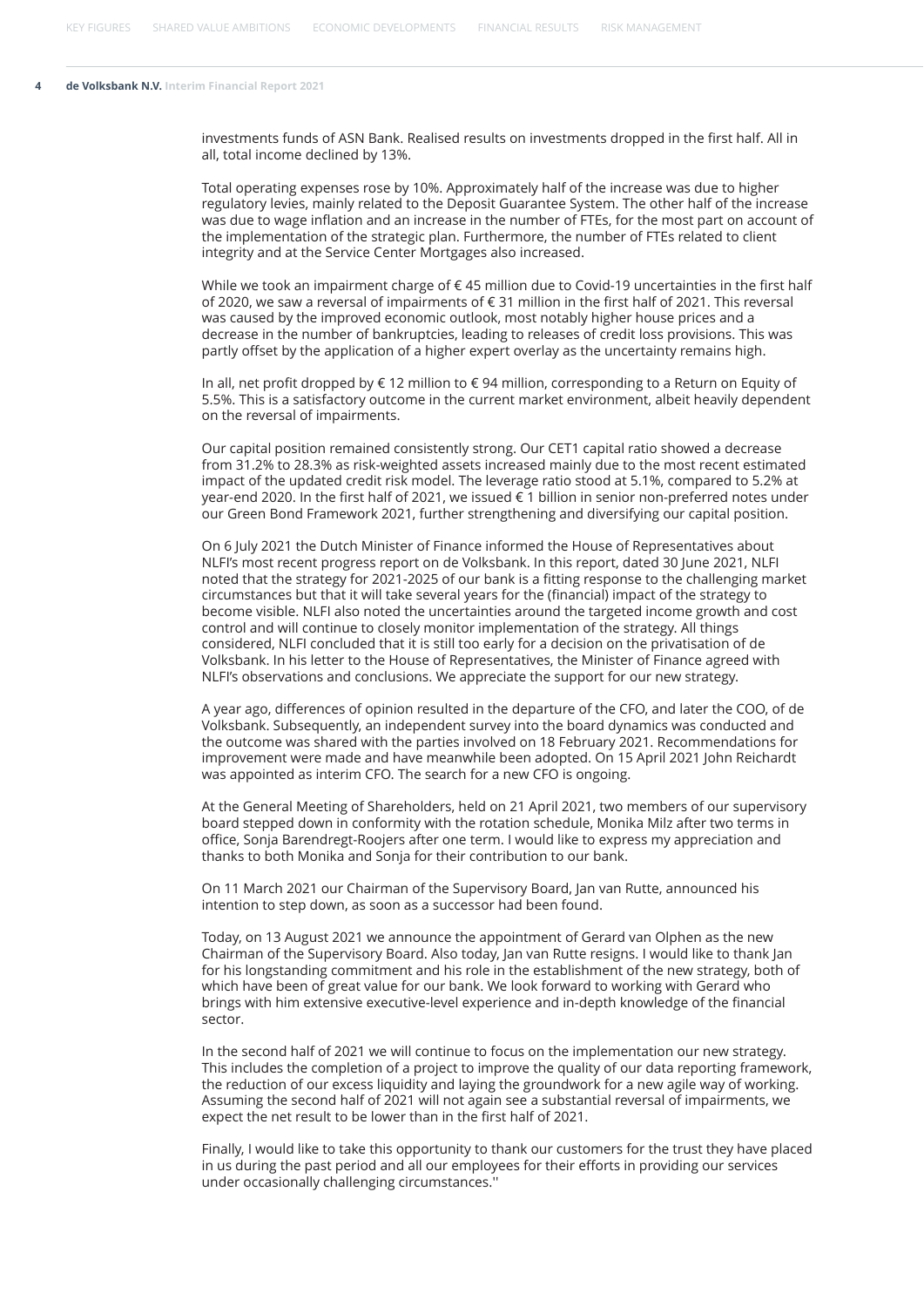## <span id="page-4-0"></span>**Developments in shared value ambition**

#### **Progress on objectives**

We measure the progress in achieving our mission and the realisation of our shared value ambition by means of specific objectives for our four stakeholder groups:

| <b>Objectives</b>                                  | 30-6-2021 | 31-12-2020 | 30-6-2020 | Target 2025  |
|----------------------------------------------------|-----------|------------|-----------|--------------|
| <b>BENEFITS FOR CUSTOMERS</b>                      |           |            |           |              |
| Customer-weighted average Net Promoter Score       |           |            |           |              |
| $(NPS)^1$                                          | $+6$      | $+2$       | $+5$      | $+13$        |
| Active multi-customers (in 1,000) <sup>2</sup>     | 978       | 949        | 906       | 1,300        |
| <b>RESPONSIBILITY FOR SOCIETY</b>                  |           |            |           |              |
| Climate-neutral balance sheet $3$                  | 57%       | 59%        | 48%       | $\geq 75\%$  |
| <b>GENUINE ATTENTION FOR OUR EMPLOYEES</b>         |           |            |           |              |
| Genuine attention <sup>1</sup>                     | 7.8       | 7.9        | 7.9       | $\geq 7.5$   |
| <b>RETURNS FOR THE SHAREHOLDER</b>                 |           |            |           |              |
| Return on Equity (RoE)                             | 5.5%      | 5.1%       | 6.2%      | 8.0%         |
| <b>OTHER OBJECTIVES</b>                            |           |            |           |              |
| Common Equity Tier 1 ratio (Basel IV) <sup>4</sup> | 23.3%     | 24.2%      | 23.8%     | $\geq 19\%$  |
| Leverage ratio (Basel IV) <sup>4</sup>             | 5.1%      | 5.2%       | 5.0%      | $\geq 4.5\%$ |
| Cost/income ratio (including regulatory levies)    | 77.2%     | 65.8%      | 60.8%     | 57-59%       |

1 For the measurement methodology of these KPIs reference is made to the 2020 ESG Report.

2 Active multi-customer: a customer with a current account and at least one product from another product group, who has made at least ten customer-initiated transactions on his or her current account for three months in a row.

- 3 As of 2021, the climate-neutral balance sheet is calculated using the Partnership for Carbon Accounting Financials (PCAF) methodology.
- 4 For more information, please refer to the chapter Capital management.
- 5 For comparative purposes, an adjustment for incidental items was made in the second half of 2020, consisting of a € 45 million (pre-tax) one-off restructuring charge.

#### **Benefits for customers**

We aim to be a bank that provides fair banking products, where customers feel at home and that looks from its customers' perspective. Growth in the number of active multi-customers and the positive trend in customer satisfaction, as expressed in the Net Promoter Score (NPS), indicate that customers appreciate our mission of banking with a human touch.

#### **Net Promoter Score**

The customer-weighted average of all brand-specific Net Promoter Scores (NPS)<sup>1</sup> improved to +6, compared with +2 at year-end 2020. This is an all-time high. All brands contributed to this improvement. The year-end 2025 NPS target has been set at +13.

#### **Number of active multi-customers**

As from 2021, one of the KPIs to measure our customer goals is the number of active multicustomers. In the first half of 2021, the number of active multi-customers rose by 29,000 to 978,000. The year-end 2025 target has been set at 1.3 million active multi-customers. The total number of current account customers increased by 61,000 to 1,718,000 and the total number of customers by 60,000 to 3,402,000.

#### **Responsibility for society**

We aim to make a positive contribution to society on four themes: sustainability, financial resilience, quality of life in the region and good housing for everyone. Additional KPIs for the four themes are currently being developed. With regards to the sustainability theme, we are working on additional KPIs on biodiversity and human rights, in addition to the existing climate-neutral balance sheet KPI. We also aim to promote accessibility

<sup>1</sup> Marks on a 1 to 10 scale determine if a customer is a 'promoter' (9-10), 'passively satisfied' (7-8) or a 'detractor' (0-6). A positive NPS requires the percentage of promoters to be higher than the percentage of detractors.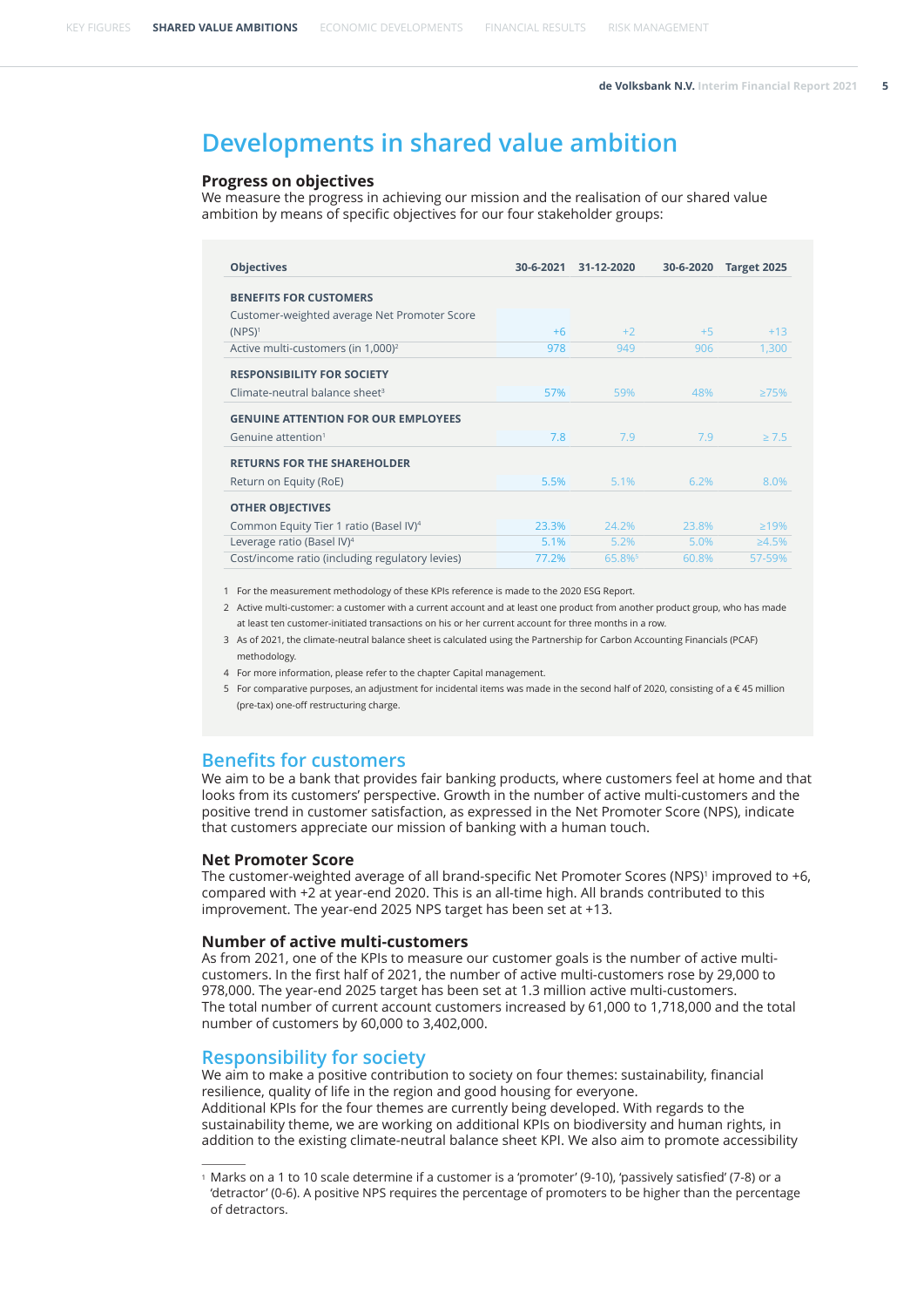to the housing market as part of our 'good housing for everyone' theme and we are developing a KPI for the theme 'quality of life in the region'. Finally, the last of the four themes with respect to our responsibility for society is financial resilience. This theme and the accompanying KPIs are currently being reassessed.

#### **Climate-neutral balance sheet**

Our climate-neutral balance sheet is estimated to be 57% halfway into 2021, and we are on track to reach our target of at least 75% in 2025. As of 2021, the climate-neutral balance sheet is calculated using the Partnership for Carbon Accounting Financials (PCAF) methodology, to be fully implemented by the end of 2021. A part of the renewable energy projects financed prior to 2021 has not been fully recalculated using the PCAF methodology partly due to data limitations, which implicates a degree of uncertainty in the interim estimation presented here. The switch to the PCAF methodology has a significant impact. Based on the previous carbon profit and loss methodology, the climate neutrality increased to 66% (2020: 59%), significantly higher than the estimation of 57% based on the PCAF methodology.

Regardless of the methodology, the underlying balance between CO2 emissions lost and avoided improved due to an increase in financed renewable energy projects and an increase in purchased green bonds with a strong focus on renewable energy projects.

The estimated CO2 emissions for the first half of 2021 were 1,316 kilotons using the PCAF methodology and 1,357 kilotons (2020: 1,354 kilotons) using the previous methodology. Avoided CO2 emissions amounted to 749 kilotons based on the PCAF estimation and 893 kilotons using the previous methodology (2020: 794 kilotons).

#### **Genuine attention for employees**

We want to empower employees to make a meaningful contribution to our mission and strategy by giving attention to autonomy, personal growth and professionalism. Every six months we monitor the key indicators of shared value for employees: genuine attention, commitment and engagement. For the KPI 'genuine attention for employees' we aim for a score of at least 7.5 (on a 1-10 scale) in 2025. For commitment and engagement the target is a score of 8.0. In April 2021, 83% of all employees participated in the employee survey. The scores for genuine attention, commitment and engagement remained high at 7.8, 8.2 and 7.6 respectively (2020: 7.9, 8.4 and 7.6 respectively). This is a satisfactory score, especially taking into account that employees experienced uncertainty due to the new strategy and the possible consequences for their work and job security.

#### **Returns for the shareholder**

#### **Return on equity**

Based on the current outlook we expect the return on equity (RoE) this year and the next few years to be below 8%. Implementing the strategy, de Volksbank is making substantial investments to allow growth in later years to an RoE of 8% in 2025. In the first half of 2021, the RoE stood at 5.5%, a decline compared with the first half of 2020 (6.2%) as a result of a lower net profit.

#### **Other objectives**

#### **Capital**

The target level of the Common Equity Tier 1 ratio and the leverage ratio are based on Basel IV and the end-state of the CRR Non-performing Exposures (NPE) rules. Please refer to the chapter on [Capital management](#page-25-0) for an explanation of our capital objectives and achievements.

#### **Cost/income ratio**

We expect the cost/income ratio (C/I ratio) to exceed the 2025 target range of 57-59% in the next few years as the strategic initiatives are intended to produce an effect over the course of the years, both at the level of income and operating expenses.

In the first half of 2021, lower total income and higher operating expenses including regulatory levies resulted in a C/I ratio of 77.2%, an increase compared with the first half of 2020 (60.8%) and the second half of 2020 (71.1%).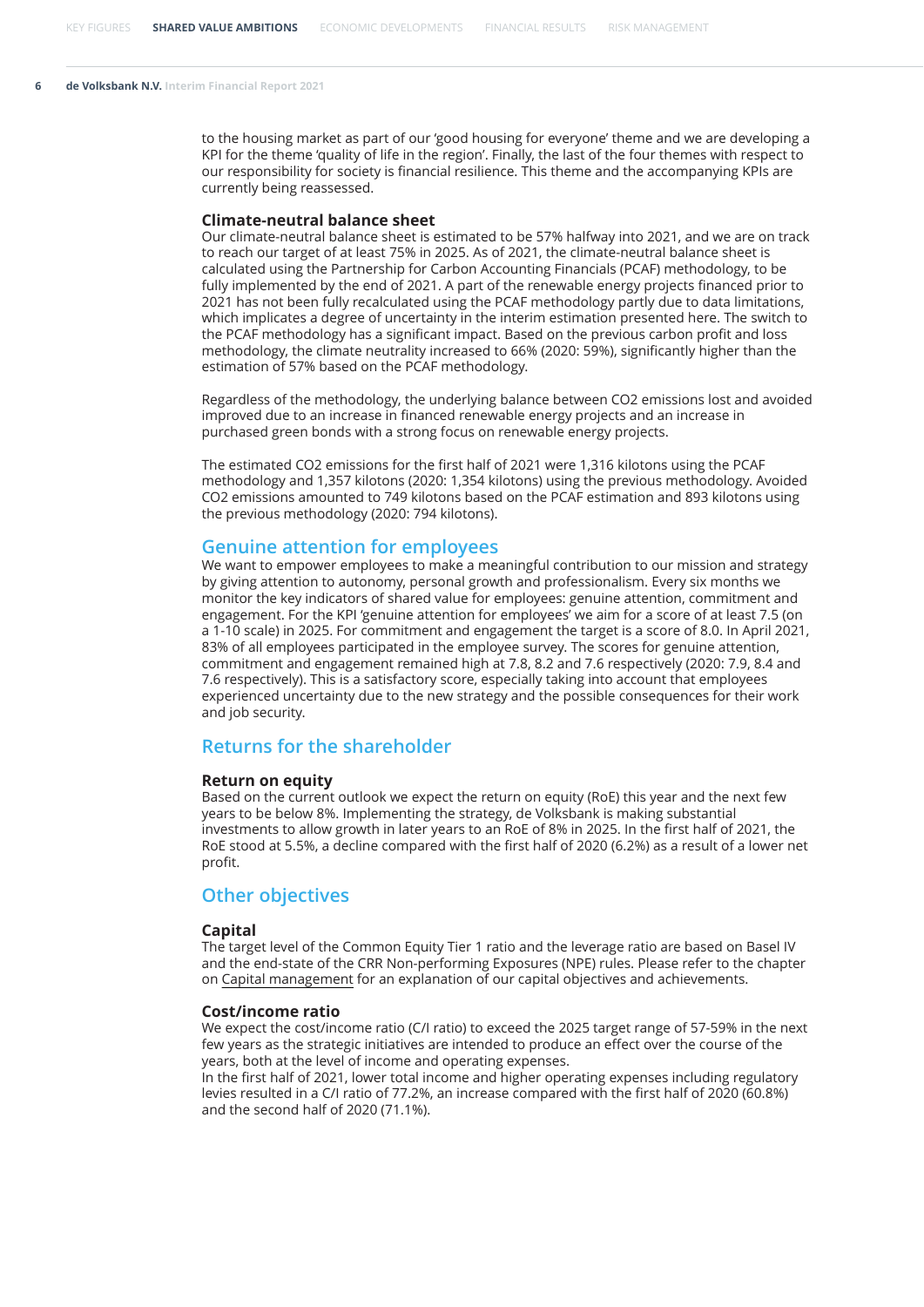#### **Outlook**

We expect the decline in net interest income to continue in the course of 2021 as a result of lower interest income on mortgages in the sustained low interest rate environment. The pressure on net interest income will be partly absorbed by increased charging of negative interest rates. In all, net interest income in 2021 is expected to be lower than in 2020.

Operating expenses in the second half of 2021 are expected to be higher compared with the first half of 2021, mainly driven by increasing expenses related to our new strategy. As a result, operating expenses, excluding the one-off restructuring charge in 2020, are expected to be higher in 2021 compared with the 2020 level.

Economic developments in the Netherlands and the consequences for the financial resilience of customers, whose incomes have been cut by the crisis, are highly uncertain. This may effect our credit loss provisions. However, given our low risk profile, impairment charges on loans and advances are projected to be substantially lower in 2021 compared with 2020.

All things considered, we expect the net profit for 2021 as a whole to be lower compared with 2020.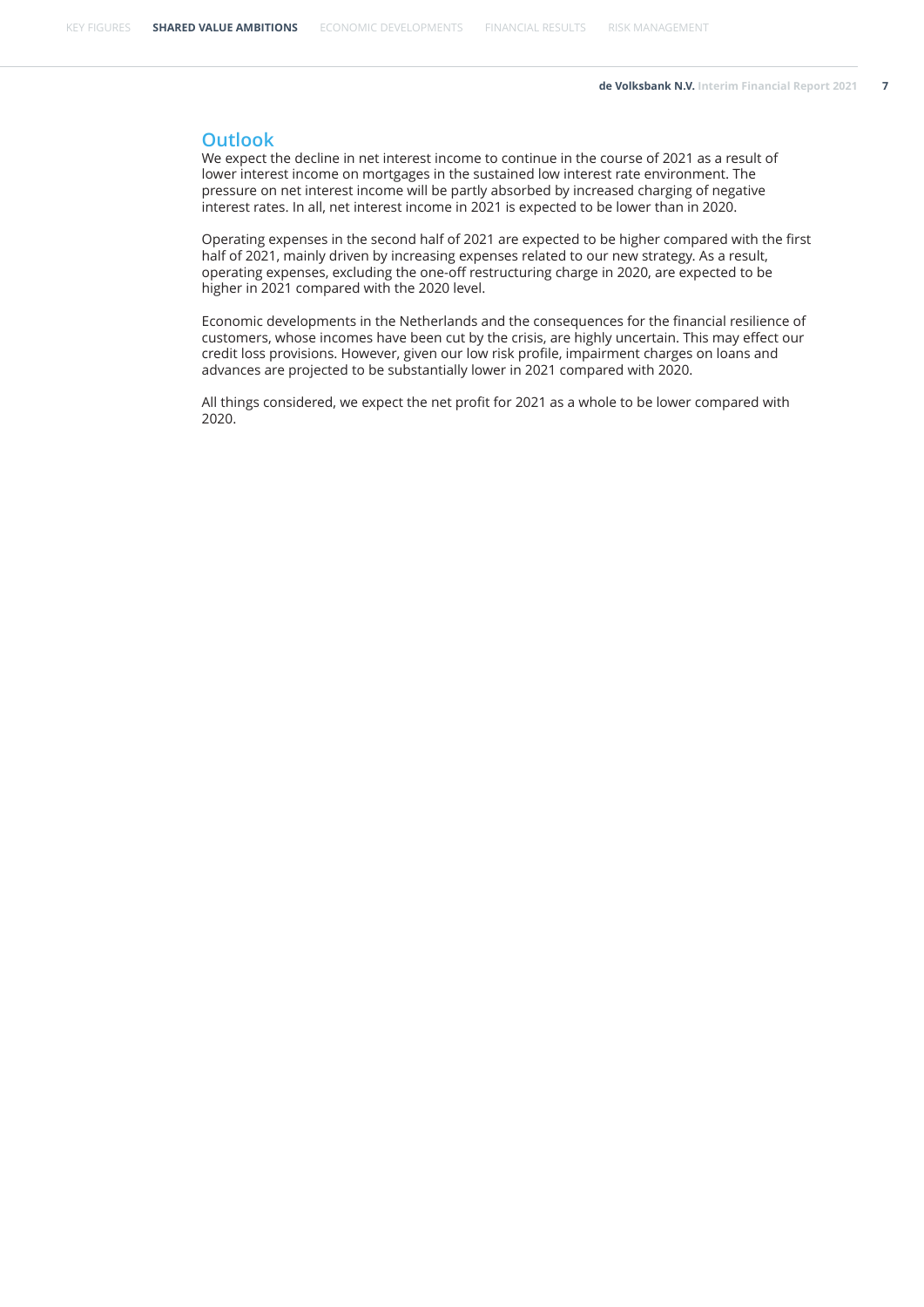#### <span id="page-7-0"></span>**The Dutch economy**

The Dutch economy had a difficult start of the year, with the pandemic surging again since December. As large parts of the economy were locked down again, especially in the retail, hospitality and leisure industry, consumer spending slumped. In the first quarter of the year, the economy shrank by 0.8% compared with the last quarter of 2020, even though the industrial sector was running on all cylinders, despite being hampered by supply chain distortions, especially the semiconductor shortage. As the lockdown measures were gradually lifted later on, consumer spending accelerated again, leading to a strong growth recovery in the second quarter. The government kept supporting the economy with a series of measures, cushioning the impact of the pandemic for corporations and the labour market. The number of defaults fell to an all-time low, though the number of voluntary cessations rose quite sharply. Developments in the labour market were markedly less volatile than in 2020, with employment growth in most of the months. Only in March, with lockdown measures at a peak, employment fell. The unemployment rate fell steadily to 3.2% at the end of June. With large parts of the economy closed, forced consumer savings rose to a new peak in March. In May savings had already declined but were still elevated compared to pre-pandemic levels.

#### **Housing and mortgage market**

The Dutch housing market was severely distorted during the reporting period as a result of changes in the property transfer tax, which made underlying trends hard to discern. An increase in the tax for investors from 2% to 8% sharply increased demand at year-end 2020, followed by a large drop at the start of 2021. Conversely, skipping the tax altogether for first-time buyers in the housing market caused a deferral of housing acquisitions by this group of buyers at the end of 2020, followed by a strong growth at the start of 2021. This effect was even more pronounced as a tax of 2% for first-time buyers was reinstated for houses over € 400,000 after March. All things considered, these tax measures caused a large rise in the number of transactions in the first months of the year, while the supply of available homes kept falling. Thus house prices kept accelerating, to 14.6% in June, compared with the same month last year. Only after April the number of transactions started to fall below levels of the same months of the preceding year. Over the whole period, transactions were 12.1% higher than over the same period of 2020.

#### **Interest rates and government bond yields**

The European Central Bank (ECB) kept accommodating the economy with its Pandemic Emergency Purchase Programme (PEPP) and Asset Purchase Programme. Despite these efforts, bond yields started a steady rise at the beginning of the year as the US economy accelerated sharply, helped by large support packages by the new Biden Administration. As the vaccination programmes in developed economies started to get up to speed, financial markets became less worried about growth prospects and more concerned about inflation. The ECB felt forced to accelerate its PEPP purchases to control the rise in yields.

Dutch ten-year yields rose from -0.5% in early 2021 to a +0.05% peak in May. The reporting period closed at a yield level of -0.1%.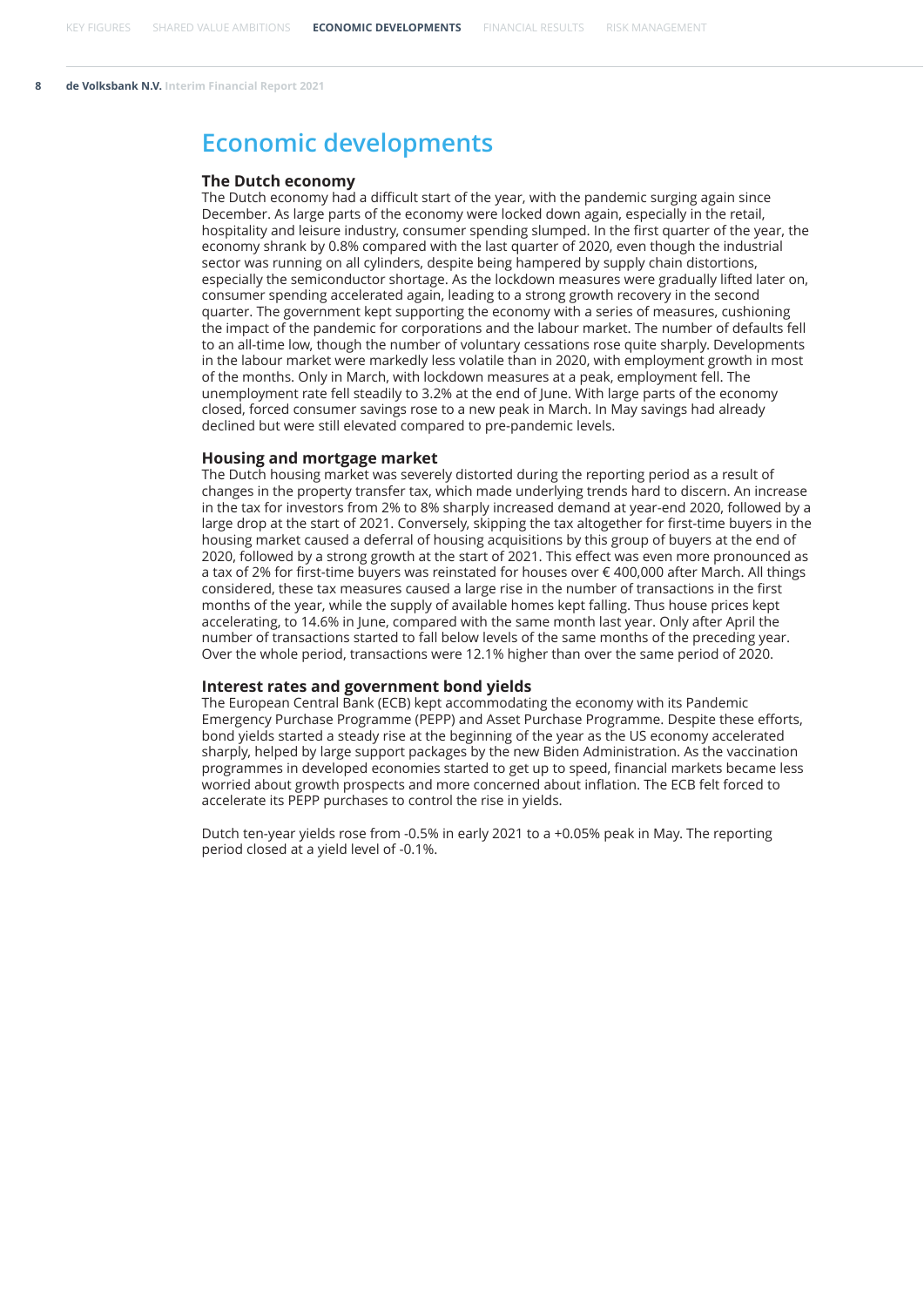<span id="page-8-0"></span>[KEY FIGURES](#page-1-0) [SHARED VALUE AMBITIONS](#page-4-0) [ECONOMIC DEVELOPMENTS](#page-7-0) **FINANCIAL RESULTS** [RISK MANAGEMENT](#page-13-0)

## **Financial results**

The chapters on Financial results and Risk management contain information that is required under IAS 34. This information is labelled 'Reviewed'.

### **Profit and loss account**

| in $\epsilon$ millions                                                | 1st half<br>2021 | 1st half<br>2020 | Change | 2nd half<br>2020 |
|-----------------------------------------------------------------------|------------------|------------------|--------|------------------|
| Net interest income                                                   | 392              | 436              | $-10%$ | 414              |
| Net fee and commission income                                         | 20               | 29               | $-31%$ | 17               |
| Other income                                                          | 5                | 15               | $-67%$ | 12               |
| <b>Total income</b>                                                   | 417              | 480              | $-13%$ | 443              |
| Operating expenses excluding regulatory levies                        | 282              | 268              | 5%     | 334              |
| Regulatory levies                                                     | 40               | 24               | 67%    | 26               |
| <b>Total operating expenses</b>                                       | 322              | 292              | 10%    | 360              |
| Impairment charges of financial assets                                | $-31$            | 45               |        | $-7$             |
| <b>Total expenses</b>                                                 | 291              | 337              | $-14%$ | 353              |
| <b>Result before taxation</b>                                         | 126              | 143              | $-12%$ | 90               |
| Taxation                                                              | 32               | 37               | $-14%$ | 22               |
| <b>Net result</b>                                                     | 94               | 106              | $-11%$ | 68               |
| Addition to restructuring provision                                   |                  |                  |        | $-34$            |
| Total incidental items <sup>1</sup>                                   |                  |                  |        | $-34$            |
| Adjusted net result <sup>1</sup>                                      | 94               | 106              | $-11%$ | 102              |
| Cost/income ratio (including regulatory levies) <sup>2</sup>          | 77.2%            | 60.8%            |        | 81.3%            |
| Adjusted cost/income ratio (including regulatory levies) <sup>3</sup> | 77.2%            | 60.8%            |        | 71.1%            |
| Return on Equity (RoE) <sup>4</sup>                                   | 5.5%             | 6.2%             |        | 4.0%             |
| Adjusted Return on Equity (RoE) <sup>5</sup>                          | 5.5%             | 6.2%             |        | 5.9%             |
| Net interest margin (bps) <sup>6</sup>                                | 1.14%            | 1.35%            |        | 1.25%            |
| Cost/assets ratio as a % of average assets <sup>7</sup>               | 0.82%            | 0.83%            |        | 1.01%            |
| Adjusted cost/assets ratio as a % of average assets <sup>8</sup>      | 0.82%            | 0.83%            |        | 0.87%            |

1 For better insight in the underlying performance a distinction is made between the reported and adjusted net result. An adjustment is made for certain incidental items, which have an impact on net result larger than € 15 million and have an incidental nature and therefore limit insight in underlying developments.

- 2 Total operating expenses including regulatory levies / total income.
- 3 Total operating expenses including regulatory levies and adjusted for the impact of incidental items (gross amounts) / total income adjusted for the impact of incidental items.
- 4 Net result / average month-end total equity for the reporting period.
- 5 Net result adjusted for incidental items / average month-end total equity for the reporting period.
- 6 Net interest income / average month-end total assets for the reporting period.
- 7 Operating expenses adjusted for regulatory levies / average month-end total assets for the reporting period.
- 8 Operating expenses adjusted for regulatory levies and incidental items / average month-end total assets for the reporting period.

#### **Net profit**

Compared with the first half of 2020, net profit dropped by  $\epsilon$  12 million to  $\epsilon$  94 million (-11%). This drop was attributable to € 63 million lower total income and € 30 million higher total operating expenses. This was partly compensated by a  $\epsilon$  76 million swing in impairment charges of financial assets.

In comparison with the second half of 2020, net profit increased by € 26 million. The second half of 2020 included € 34 million in incidental items, consisting entirely of a restructuring provision of € 45 million before tax in connection with the transformation to a new organisational structure and agile way of working. Net profit, adjusted for incidental items, decreased by € 8 million. This drop was mainly attributable to € 26 million lower total income. Furthermore, total operating expenses increased by  $\epsilon$  7 million. This was partly compensated by a  $\epsilon$  24 million higher reversal of impairment charges of financial assets.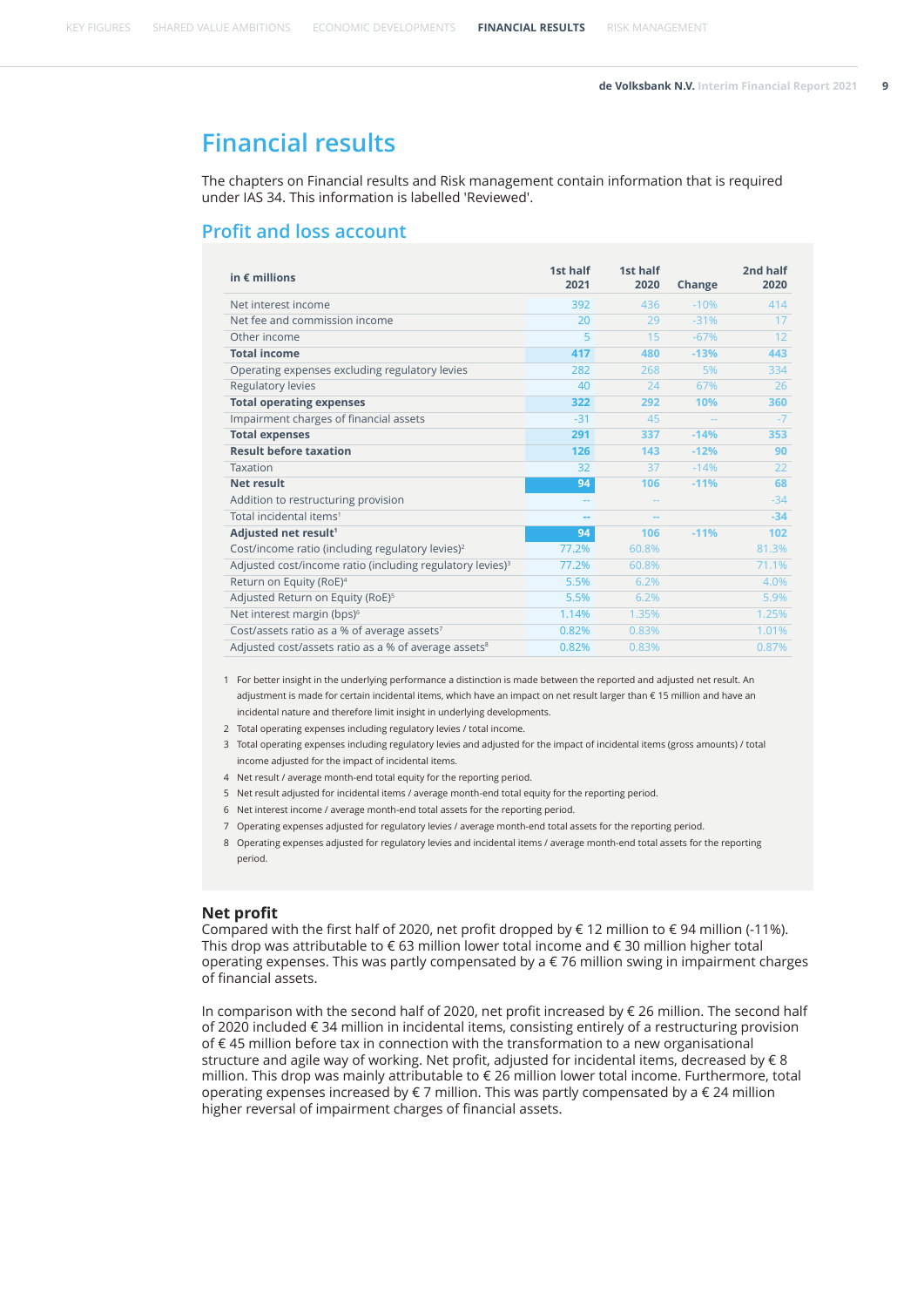#### **Income**

| in $\epsilon$ millions                 | 1st half<br>2021 | 1st half<br>2020 | Change        | 2nd half<br>2020 |
|----------------------------------------|------------------|------------------|---------------|------------------|
| Net interest income                    | 392              | 436              | $-10%$        | 414              |
| Net fee and commission income          | 20               | 29               | $-31%$        | 17               |
| Investment income                      | $-2$             | 8                | $-125%$       | q                |
| Other results on financial instruments |                  |                  | $\frac{1}{2}$ |                  |
| Other operating income                 | $- -$            | --               | $\frac{1}{2}$ |                  |
| <b>Total income</b>                    | 417              | 480              | $-13%$        | 443              |
| Net interest margin (bps)              | 1.14%            | 1.35%            |               | 25%              |

#### **Net interest income**

Net interest income decreased by € 44 million to € 392 million (-10%) and the net interest margin decreased to 1.14% (first half of 2020: 1.35%). This was mainly due to lower income on mortgages as a result of interest rate renewals at lower rates. Furthermore, new mortgage production was concluded at substantially lower rates than the rates of repaid mortgages. The residential mortgage portfolio, excluding IFRS value adjustments<sup>2</sup>, showed a slight increase during the first half of 2021 to  $\epsilon$  46.3 billion.

In addition, the interest paid on liquidities deposited with financial institutions, such as the European Central Bank, increased.

Lower income on mortgages and higher interest paid on liquidities was only partly compensated by lower interest expenses on savings. Due to the persistently low and negative interest rates on the financial markets and people saving more at the same time, de Volksbank took several measures. As from 1 August 2020, savings deposits of business customers in excess of  $\epsilon$  1 million were charged 0.5% interest. The threshold for charging interest has been lowered gradually in line with the market. As from 1 March 2021, both private and business customers with deposits in excess of € 250,000 were also charged 0.5% interest. As from 1 July 2021, de Volksbank brands charge 0.5% interest per year on that part of the balance that exceeds € 100,000. The negative interest rate is calculated per individual current, savings and investment account. This will affect around € 6 billion in deposits, equating to approximately 11% of total deposits and approximately 4% of our savings customers. However, customers continue to save despite historically low interest rates. We saw a substantial increase in savings during the Covid-19 pandemic, which reflected the growth of the entire savings market. In the first half of 2021, savings deposits at de Volksbank grew by € 2.6 billion to € 44.7 billion and compared to the end of June 2020 savings grew by € 4.2 billion. Our market share increased slightly to 11.0%, from 10.8% at year-end 2020.

Net interest income was positively impacted by a different classification of distribution fees paid by RegioBank. In the fourth quarter of 2020, RegioBank changed its commission fee model from a combined savings balance and customer model to a full-customer model. As a consequence, distribution fees paid are classified as fee and commission expenses instead of interest expenses. The impact of this modified classification amounted to approximately  $\epsilon$  13 million compared to the first half of 2020 and  $\epsilon$  7 million compared to the second half of 2020.

Compensation received for loss of interest on account of early repayments of mortgages remained high as a result of a high mortgage refinancing market. This compensation amounted to € 38 million and was up compared with the level of the first half of 2020 (€ 30 million) and the second half of 2020 (€ 26 million).

Compared with the second half of 2020, net interest income dropped by € 22 million. This decrease was mainly attributable to lower income on mortgages and to increased interest paid on liquidities deposited with financial institutions.

#### **Net fee and commission income**

Net fee and commission income decreased by € 9 million to € 20 million due to the aforementioned classification change in Regiobank's commission fee model. Excluding this change, net fee and commission rose by  $\epsilon$  4 million. This increase was mainly driven by higher

<sup>2</sup> Consisting of fair value adjustments from hedge accounting and amortisations.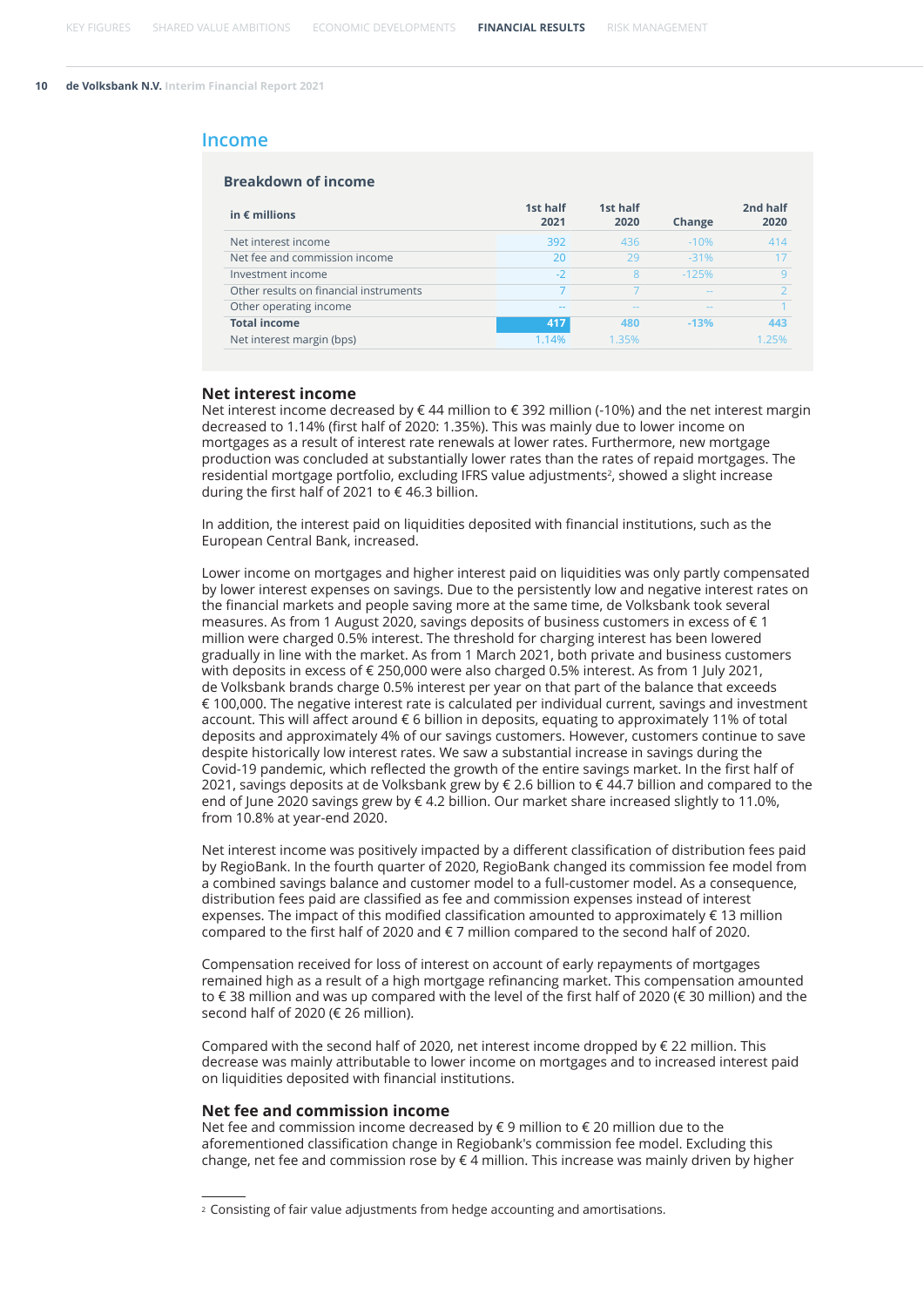assets under management, which amounted to € 4.2 billion compared with € 3.9 billion at yearend 2020, and € 3.4 billion at the end of June 2020.

#### **Investment income**

Investment income amounted to  $\epsilon$  2 million negative compared to  $\epsilon$  8 million positive in the first half of 2020 and € 9 million positive in the second half. The decrease compared with the first and second half of 2020 was attributable to lower realised results on fixed-income investments sold as part of asset and liability management and the optimisation of the investment portfolio.

#### **Other results on financial instruments**

Other results on financial instruments amounted to  $\epsilon$  7 million, at the same level as in the first half of 2020. Lower treasury results were compensated by higher results on hedge ineffectiveness, among other things in relation to mortgages.

#### **Expenses**

#### **Operating expenses and FTEs**

| in $\epsilon$ millions                                          | 1st half<br>2021 | 1st half<br>2020 | Change | 2nd half<br>2020 |
|-----------------------------------------------------------------|------------------|------------------|--------|------------------|
| Staff costs                                                     | 198              | 186              | 6%     | 241              |
| Depreciation of (in)tangible assets                             | 11               | 14               | $-21%$ | 15               |
| Other operating expenses                                        | 113              | 92               | 23%    | 104              |
| Of which regulatory levies                                      | 40               | 24               | 67%    | 26               |
| <b>Total operating expenses</b>                                 | 322              | 292              | 10%    | 360              |
| Incidental addition to restructuring provision (staff<br>costs) |                  | $-1$             |        | 45               |
| <b>Adjusted operating expenses</b>                              | 322              | 292              | 10%    | 315              |
| <b>FTE</b>                                                      |                  |                  |        |                  |
| Total number of internal FTEs                                   | 3,228            | 3.051            | 6%     | 3,171            |
| Total number of external FTEs                                   | 766              | 609              | 26%    | 648              |
| <b>Total number of FTEs</b>                                     | 3,994            | 3,660            | 9%     | 3,819            |

Total operating expenses rose by € 30 million to € 322 million, of which € 16 million was related to higher regulatory levies. Regulatory levies amounted to  $\epsilon$  40 million, of which  $\epsilon$  11 million linked to the resolution fund contribution (first half of 2020: € 8 million), and € 29 million to the ex-ante Deposit Guarantee Scheme (DGS) contribution, as against € 16 million in the first half of 2020. The growth in covered deposits was the main cause of the increase in the DGS contribution.

Excluding regulatory levies, operating expenses rose by € 14 million to € 282 million, because of € 21 million higher staff costs $^3$ . In comparison with year-end 2020, the total number of FTEs increased by 175 to 3,994: the number of internal employees rose by 57 FTEs to 3,228 and the number of external employees by 118 FTEs to 766. The increase in the total number of FTEs was mainly caused by the implementation of the strategic plan in the areas of IT, support in the transition to a new way of working and the SME finance proposition. Furthermore, total FTEs related to customer integrity and at Service Center Mortgages increased.

The transition to a uniform and agile way of working with independent customer and service teams will result in more efficient cooperation and a flatter organisation, which is now expected to bring about job cuts of 400-450 FTEs by 2023. In parallel with this process, new employees having the knowledge and skills needed to implement the strategy have been and will be hired, some signs of which already became apparent in the first half of 2021. How many jobs are involved over the next few years partly depends on the growth rate.

The impact of higher staff costs was partly compensated by a positive revaluation of  $\epsilon$  8 million for a previous contribution made under the DGS in relation to the insolvency of DSB. In July it was announced that the loan portfolio of DSB, which went bankrupt in 2009, had been taken over. This recent information is included in the positive revaluation processed in first half of 2021.

<sup>3</sup> As from 2021, costs related to outsourced services are reclassified from external staff expenses to information technology costs (included in other operating expenses). The reclassification impact compared to the first half of 2020 amounted to approximately € 9 million.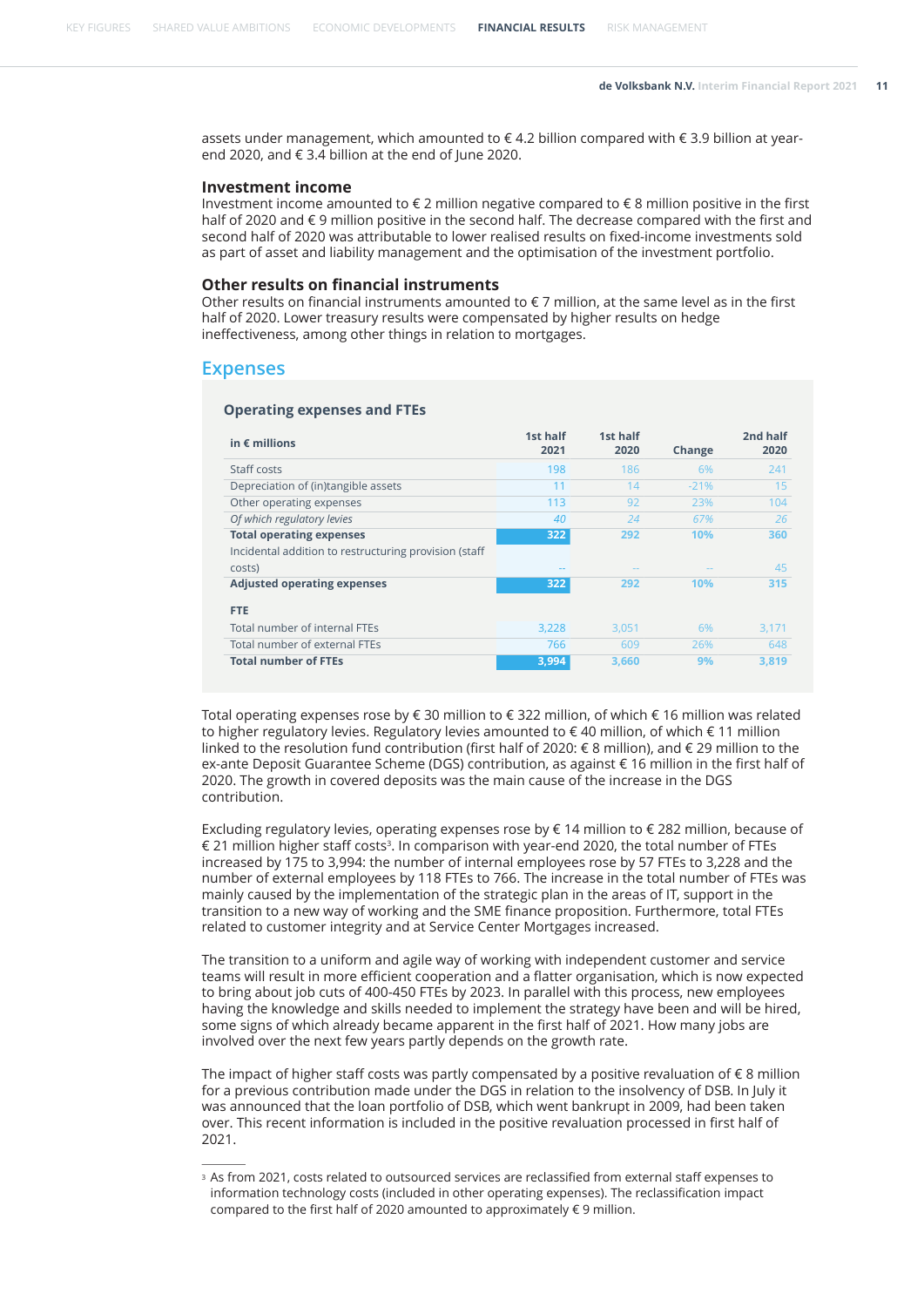Adjusted operating expenses divided by average total assets decreased slightly from 83 basis points (bps) in the first half of 2020 to 82 bps.

Compared with the second half of 2020, total operating expenses were down by  $\epsilon$  38 million, driven by a one-off restructuring charge of € 45 million in the second half of 2020. Excluding the one-off restructuring charge, total operating expenses were € 7 million higher. This increase was driven by € 14 million higher regulatory levies, due to the fact that the annual contribution to the resolution fund is always fully recognised in the first half of the year. Excluding the one-off restructuring charge and regulatory levies, adjusted operating expenses amounted to € 282 million, compared with € 289 million. This decline was mainly the result of the aforementioned positive revaluation.

#### **Impairment charges financial assets Reviewed**

| in $\epsilon$ millions                              | 1st half<br>2021 | 1st half<br>2020 | Change        | 2nd half<br>2020 |
|-----------------------------------------------------|------------------|------------------|---------------|------------------|
| Residential mortgages                               | $-21$            | 33               | $\frac{1}{2}$ | $-4$             |
| Consumer loans                                      | $-1$             |                  | $\frac{1}{2}$ | $-2$             |
| SME loans                                           | $-7$             |                  | $\frac{1}{2}$ |                  |
| Other corporate and government loans                | $-3$             |                  | $\frac{1}{2}$ | $-1$             |
| Investments                                         |                  |                  | $\frac{1}{2}$ | $-1$             |
| Other                                               | --               |                  | --            | $-2$             |
| <b>Total impairment charges of financial assets</b> | $-31$            | 45               |               | $-7$             |
| Cost of risk total loans <sup>1</sup>               | $-0.13%$         | 0.18%            |               | $-0.04%$         |
| Cost of risk residential mortgages <sup>1</sup>     | $-0.09%$         | 0.14%            |               | $-0.02%$         |
| Cost of risk SME loans <sup>1</sup>                 | $-1.98%$         | 1.56%            |               | 0.74%            |

1 Impairment charges / average month-end portfolio exposure for the reporting period.

Impairment charges of financial assets consisted of a € 31 million reversal, compared with a charge of € 45 million in the first half of 2020 in connection with the Covid-19 pandemic. A detailed description of the credit loss provisioning is set out in the chapter [Credit risk.](#page-13-0)

#### **Residential mortgages**

Impairment charges on residential mortgages consisted of a reversal of € 21 million, compared with a charge of € 33 million in the first half of 2020. The reversal followed from an improved economic outlook, most notably higher residential house prices. The positive impact from the improved outlook was partly offset by the application of a higher expert overlay as the uncertainty remains high. De Volksbank introduced this expert overlay in the second half of 2020 to reflect the high degree of uncertainty about economic developments in the Netherlands and the financial resilience of customers whose incomes are negatively affected by the crisis.

The impairment charge in the first half of 2020 was attributable to the deteriorated economic outlook used to determine the credit loss provision. The second half of 2020 included a reversal of € 4 million. As from the second half of 2020, house prices continued to develop positively. Hence the economic outlook used to determine the credit loss provision was not as negative as it was in the first half of 2020. This was partly compensated by applying the expert overlay.

#### **Consumer loans**

Impairment charges on other consumer loans consisted of a reversal of € 1 million, compared with a € 1 million charge in the first half of 2020 and a reversal of € 2 million in the second half of 2020, with the fluctuations mainly prompted by model improvements.

#### **SME loans**

Impairment charges on SME loans consisted of a reversal of € 7 million as a result of an improved economic outlook, in particular a decrease in the expected number of insolvencies. Furthermore, there was a decrease in stage 3 loans.

In the first half of 2020, impairment charges amounted to € 5 million as a result of an increase in stage 2 loans owing to the deteriorated economic outlook used in scenarios to determine the credit loss provision.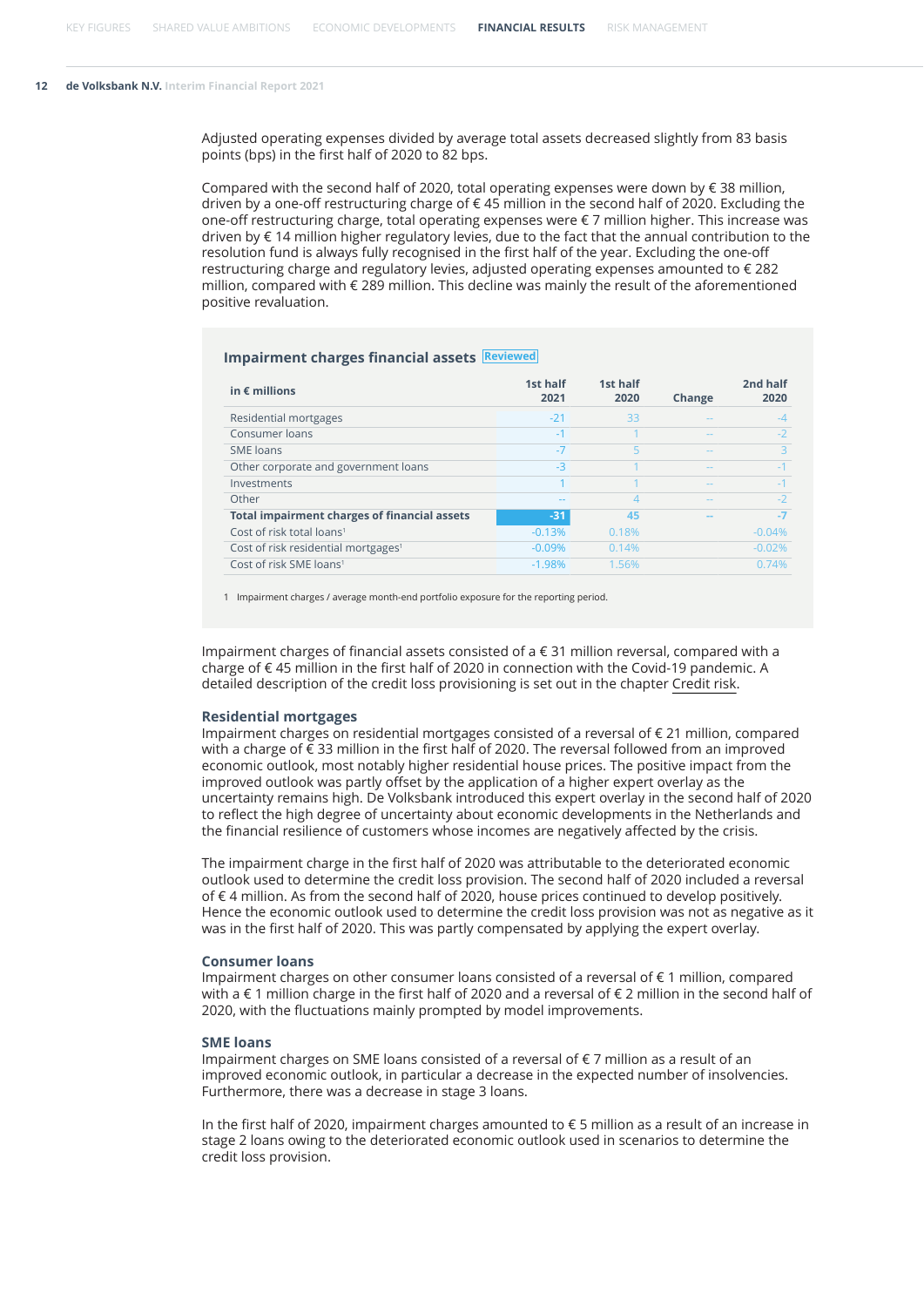#### **Other corporate and government loans**

Impairment charges on other corporate and government loans consisted of a reversal of € 3 million, compared with a charge of € 1 million in the first half of 2020. This reversal was caused by decreased credit risk on one specific loan provided.

#### **Other**

Other impairment charges were nil. In the first half of 2020, these impairment charges totalled € 4 million and related almost entirely to an extension of the discounting period of the principal and the expected interest on a loan granted in connection with DSB's insolvency.

#### **Taxation**

De Volksbank recognised € 32 million in corporate income tax on the profit for the first half of 2021, corresponding to an effective tax rate of 25%, in line with the nominal rate of 25%.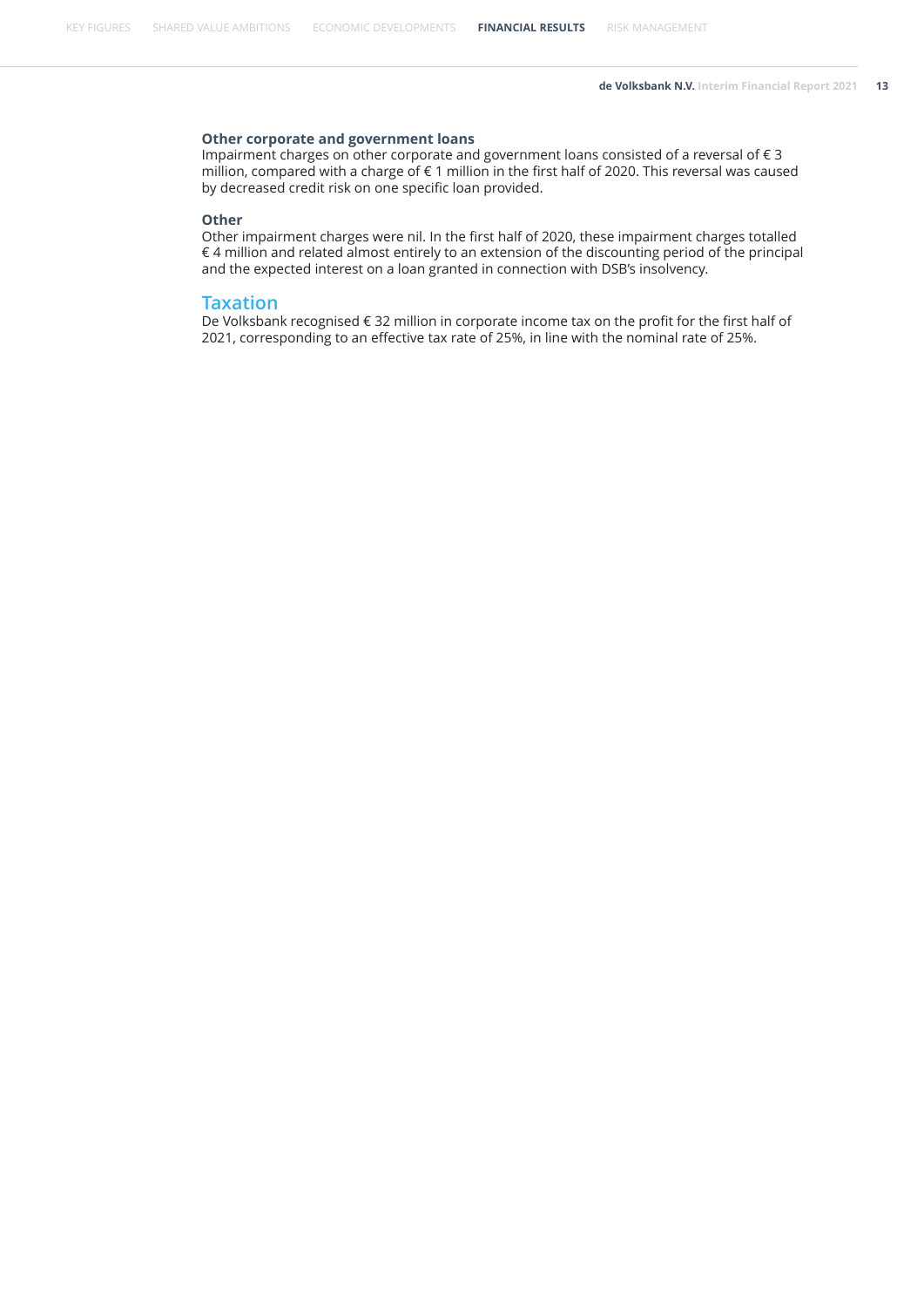## <span id="page-13-0"></span>**Risk management**

#### **Credit risk**

#### **Reviewed**

| in $\epsilon$ millions                             | 30-06-2021 | 31-12-2020 | 30-06-2020 |
|----------------------------------------------------|------------|------------|------------|
| Residential mortgages <sup>1</sup>                 | 46.278     | 46.236     | 46.664     |
| Consumer loans                                     | 54         | 63         |            |
| SME loans                                          | 768        | 724        | 690        |
| Other corporate and government loans               | 2.069      | 2.113      | 2.010      |
| Total loans and advances to customers <sup>2</sup> | 49.169     | 49.136     | 49.434     |

#### **CREDIT RISK INDICATORS**

#### **Total loans and advances to customers**

| Loans and advances in stage 3         | 566   | 678   | 688   |
|---------------------------------------|-------|-------|-------|
| Stage 3 ratio                         | 1.2%  | 1.4%  | 1.4%  |
| Stage 3 coverage ratio                | 11.3% | 11.4% | 13.4% |
| <b>Residential mortgage loans</b>     |       |       |       |
| Residential mortgage loans in stage 3 | 491   | 543   | 549   |
| Stage 3 ratio                         | 1.1%  | 1.2%  | 1.2%  |
| Stage 3 coverage ratio                | 7.5%  | 6.4%  | 9.3%  |
| In arrears                            | 0.8%  | 1.2%  | 1.3%  |
| NHG-guaranteed                        | 28%   | 29%   | 29%   |
| Weighted average indexed LtV          | 58%   | 61%   | 64%   |

1 Excluding IFRS value adjustments.

2 Gross carrying amounts.

#### **Loans and advances to customers**

Total gross loans and advances to customers remained virtually stable at € 49.2 billion in the first half of 2021. Residential mortgages and SME loans showed slight growth, while consumer loans and other corporate and government loans decreased fractionally.

The provision for credit losses fell from €171 million as at 31 December 2020 to € 142 million as at 30 June 2021, predominantly driven by the improvements of macroeconomic prospects. The stage 3 ratio (stage 3 loans expressed as a percentage of total loans and advances) improved to 1.2%. The stage 3 coverage ratio (provision for stage 3 loans as a percentage of total stage 3 loans) remained virtually stable.

#### **Update Covid-19 crisis Reviewed**

#### **General approach to customer services**

In response to the Covid-19 crisis we adjusted our approach to customer services in order to support customers who suffer from the economic impact of the pandemic.

We still offer our retail customers who foresee payment problems on their mortgage or consumer loan due to Covid-19 the opportunity to take a full or partial payment holiday under certain conditions.

We offer similar support to our SME customers. Eligible customers can still apply for the Small Loans Covid Guarantee Scheme (*Kleine Kredieten Corona garantieregeling; KKC*) i.e. credit facilities between € 10,000 and € 50,000 largely guaranteed by the Dutch government.

In April 2020, in reaction to the special situation around Covid-19, the European Banking Authority (EBA) published guidelines advising banks, among others, on how to classify exposures subject to Covid-19 support measures for the purpose of provisioning calculation. In these guidelines, the EBA listed conditions to qualify for general payment moratoria. According to the EBA guidelines, customers receiving Covid-19-related support measures and falling within the scope of the general payment moratoria do not automatically need to be qualified as forborne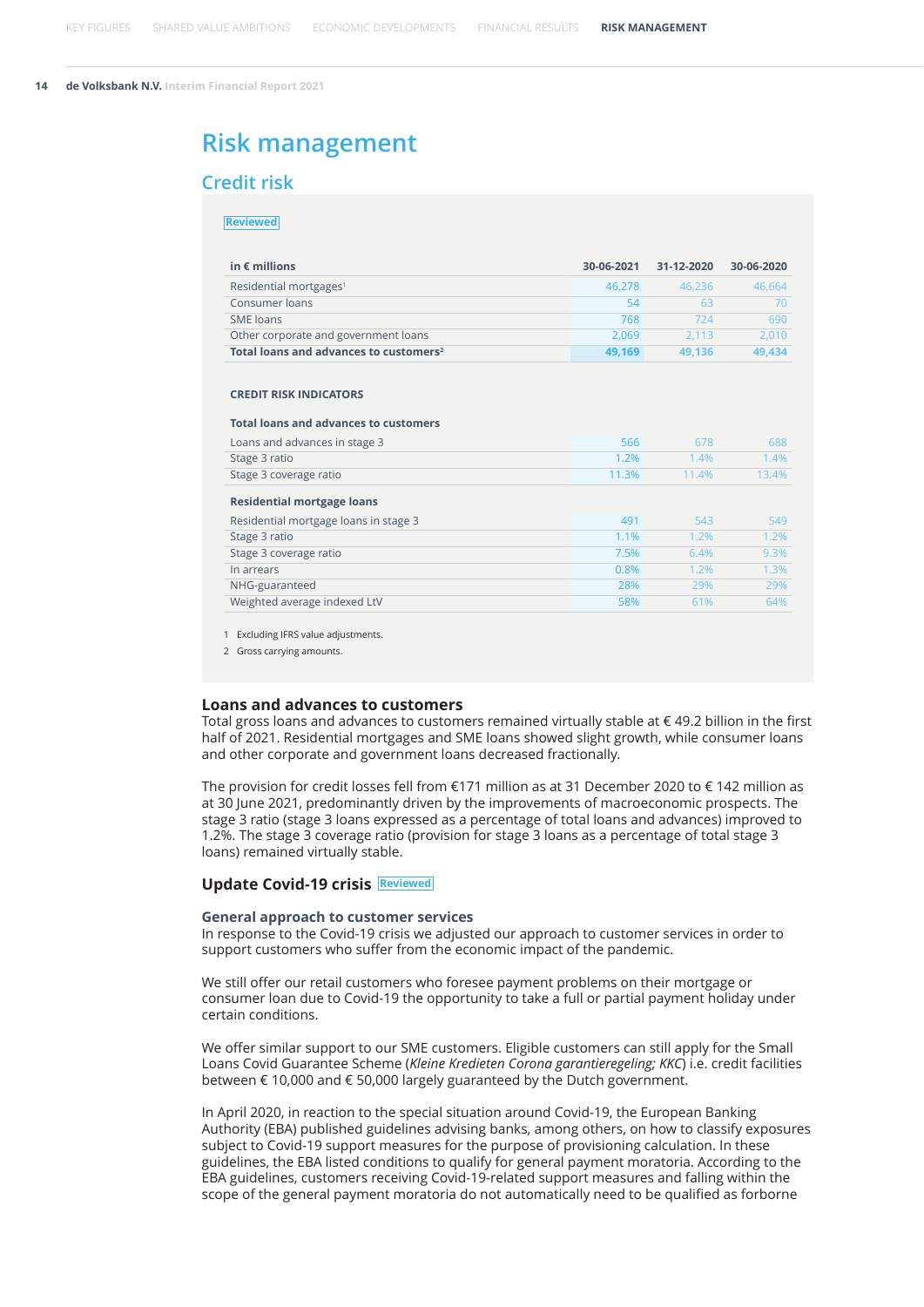and are therefore placed in stage 2. Within de Volksbank only certain measures available to SME customers qualified for general payment moratoria. Although the general payment moratoria were extended by the EBA until 31 March 2021, we no longer regard support measures granted to our SME customers after September 2020 as general payment moratoria. This means that in the stage allocation process we do not distinguish between customers who fall under general payment moratoria and those who do not. Currently, all customers with a Covid-19-related payment arrangement are considered forborne and are placed at least in stage 2.

#### **Covid-19 support measures**

At the end of June 2021 1,950 customers made use of the customer support offered in response to the Covid-19 pandemic. A slight increase compared to year-end 2020. The total exposure is slightly down due to full or partial repayments. Of the total exposure, 23% was allocated in stage 3. The amount of provisions allocated to customers who received a Covid-19 support measures, amounted to  $\epsilon$  20 million, of which  $\epsilon$  14 million was allocated to customers that ended up in default despite the support measures.

Most of the payment holidays granted to our SME customers under moratoria expired by the end of 2020. The Small Loans Covid Guarantee Scheme, announced on 7 May 2020, which had an original expiration date of 31 December 2020 and was subsequently extended by the Dutch state to 31 December 2021, was used by 76 customers (year-end 2020: 56) for a total exposure of € 1 million.

#### **Covid-19 support measures**

|                                      | <b>Gross carrying amount</b><br>in $\epsilon$ millions |                |                |              |                     |                     |                     | <b>Provision</b><br>for credit<br>losses |
|--------------------------------------|--------------------------------------------------------|----------------|----------------|--------------|---------------------|---------------------|---------------------|------------------------------------------|
|                                      | Number of<br>customers                                 | <b>Active</b>  | <b>Expired</b> | <b>Total</b> | of which<br>stage 1 | of which<br>stage 2 | of which<br>stage 3 | <b>Total</b>                             |
| 30 JUNE 2021                         |                                                        |                |                |              |                     |                     |                     |                                          |
| Residential mortgages                | 1,495                                                  | 15             | 379            | 394          |                     | 310                 | 84                  | 10 <sup>1</sup>                          |
| Consumer loans                       | 85                                                     | $\sim$ $\sim$  | $\frac{1}{2}$  |              |                     | $\sim$ $\sim$       | $\sim$ $\sim$       |                                          |
| SME loans                            | 367                                                    | $\overline{4}$ | 107            | 111          | 36                  | 42                  | 33                  | 10                                       |
| Other corporate and government loans | 3                                                      | $\overline{a}$ | $-1$           | $\sim$       |                     | $-$                 | $\sim$ $\sim$       | $\sim$                                   |
| <b>Total loans and advances to</b>   |                                                        |                |                |              |                     |                     |                     |                                          |
| customers with Covid-19 measure      | 1,950                                                  | 19             | 486            | 505          | 36                  | 352                 | 117                 | 20                                       |
| <b>31 DECEMBER 2020</b>              |                                                        |                |                |              |                     |                     |                     |                                          |
| Residential mortgages                | 1,502                                                  | 26             | 373            | 399          | 44                  | 315                 | 84                  | 10                                       |
| Consumer loans                       | 89                                                     | $\sim$ $\sim$  |                | 1            | --                  | $\sim$ $\sim$       |                     |                                          |
| SME loans                            | 339                                                    | 5              | 103            | 108          | 55                  | 22                  | 31                  | 11                                       |
| Other corporate and government loans | 3                                                      | $\frac{1}{2}$  | $\frac{1}{2}$  | --           |                     | --                  | $\sim$ $\sim$       | --                                       |
| <b>Total loans and advances to</b>   |                                                        |                |                |              |                     |                     |                     |                                          |
| customers with Covid-19 measure      | 1,933                                                  | 31             | 477            | 508          | 55                  | 337                 | 116                 | 21                                       |

#### **Definition of Default Reviewed**

In 2018, the supervisory authorities tightened the guidelines for determining the default status. European banks were obliged to bring their definitions in line with the guidelines before 1 January 2021.

De Volksbank adjusted its policies in line with the new definition of default. In the fourth quarter of 2020, the ECB carried out the Internal Model Investigation (IMI) of the new definition of default and of the Advanced Internal Ratings Based (AIRB) model for the residential mortgage portfolio, which is based on this new definition. De Volksbank is currently waiting for the final approval of the ECB to start using the new default definition in its reporting and capital requirement calculation. Upon approval, the new default definition will be implemented for both capital and provisioning purposes.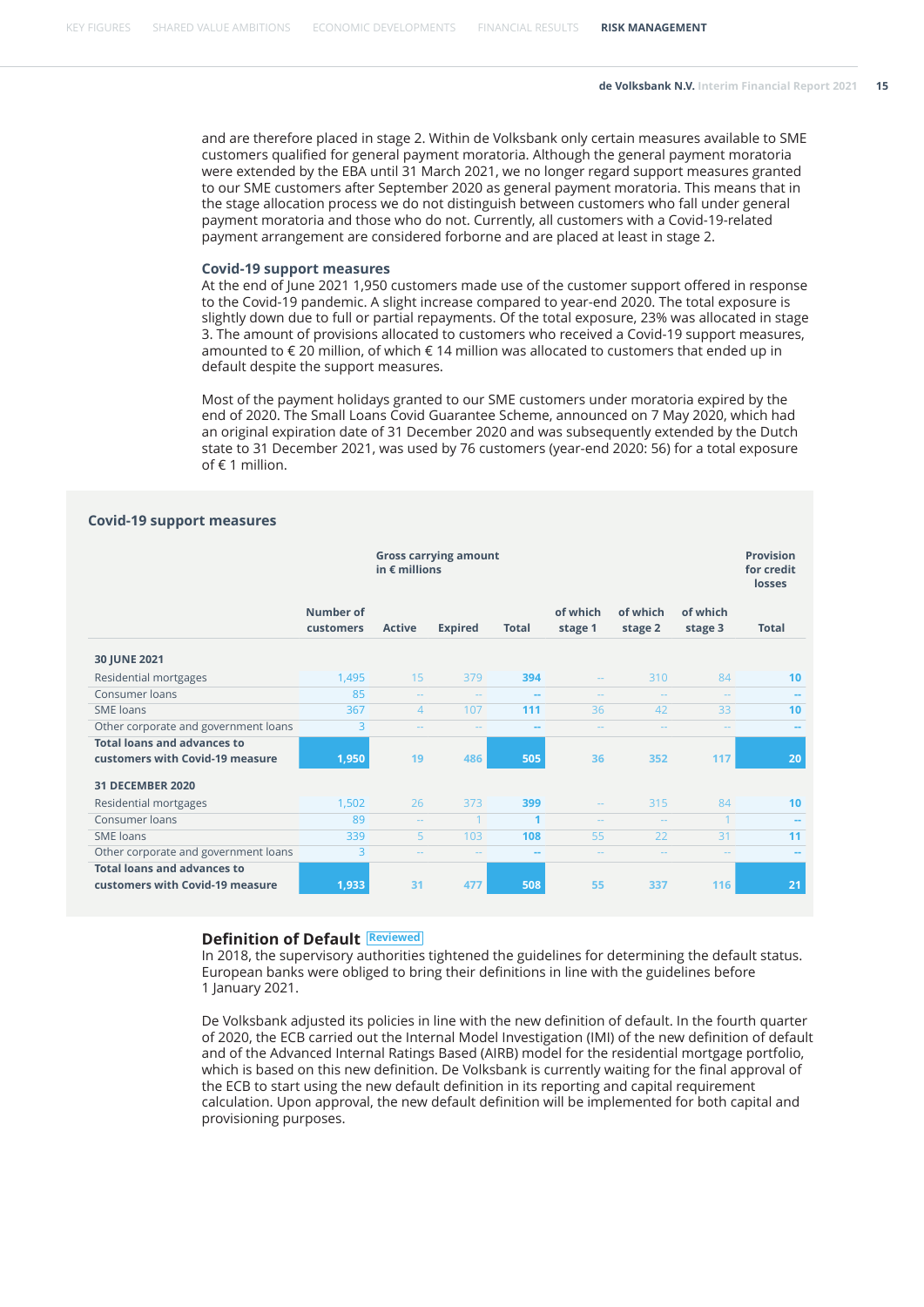#### **Expert overlay Reviewed**

In response to the extraordinary level of uncertainty related to the consequences of the Covid-19 pandemic and of the subsequent economic lockdown, de Volksbank introduced the expert overlay in the second half of 2020. An expert overlay is applied to the credit loss provision for residential mortgages and SME loans.

To estimate the amount of this expert overlay for residential mortgages, we considered among other things macroeconomic stress reflected in a drop in house prices and new potential secondorder effects of an economic downturn such as increased credit risk for customers earning their income in a sector directly impacted by lockdown measures. The aforementioned second-order effects form a significant part of the expert overlay. The house price index is a macroeconomic risk driver in the ECL model that has an impact on a customer's probability of default (PD) and loss expected in case of default (LGD). This affects the provisions in all stages.

For SME loans an expert overlay was applied based on the top down assessment that all stage 1 customers active in sectors directly impacted by the pandemic (such as hospitality and travel industry and non-essential stores) show a significant increase in credit risk even if they do not face problems at the moment of evaluation. To cover this risk, the stage 1 provisions for customers in the aforementioned sectors were increased to the level of stage 2 provisions.

The expert overlay will be phased out when macroeconomic conditions continue to improve and the outlook remains positive, when the risks covered by the expert overlay materialise in asset quality deterioration or when the degree of uncertainty due to the Covid-19 pandemic and related government measures lessens. In those cases, elements of the overlay will no longer be needed.

#### **Forward-looking information Reviewed**

#### **Macroeconomic scenarios used in credit risk models**

In the first half of 2021, housing market developments remained insensitive to problems elsewhere in the economy. The demand for owner-occupied homes remained high, partly because of the persistently low mortgage rates. The house price growth rate has not slowed, on the contrary, it accelerated in the first half of the year. In addition, the number of insolvencies and the unemployment rate remain at very low levels. The aforementioned developments had a positive impact on the macroeconomic outlook.

The weight of the downward scenario is reduced from 35% to 30%, in favour of the upward scenario weight, which is raised from 15% to 20%. Next to the actuals mentioned above, key reasons for this shift are the acceleration of the vaccine programmes and more concrete prospects of a full reopening of the Dutch economy. The base scenario is still awarded the greatest probability, with an unchanged weight of 50%.

#### **Sensitivity analysis to scenario weights**

The sensitivity analyses of the residential mortgage portfolio in the tables below show de Volksbank's macroeconomic projections for the next four years. They also show the sensitivity of provisioning levels to the upward, base and a downward scenarios weights.

If we look at the expectations as at 30 June 2021, we see that the provision for residential mortgages would increase by € 28 million in a downward scenario, decrease by € 31 million in an upward scenario and by € 2 million in a base scenario, all in the case of a 100% weight. In all three situations, sensitivity of the provisions to changes in scenario weights is lower than it was in 2020, which is largely attributable to the improved macroeconomic outlook and lower weight of the downward scenario.

Sensitivity of macroeconomic expectations on the loan loss provisions for SME loans is less significant. The provision for SME loans would increase by  $\epsilon$  1 million in a downward scenario, decrease by € 2 million in an upward scenario, and remain stable in a base scenario, all in the assuming a 100% weight.

For consumer loans and other corporate and government loans the sensitivity to the scenario weights is limited since the provisions in stage 1 and 2 for consumer loans are relatively low and other corporate and government loans generally have a low credit risk profile.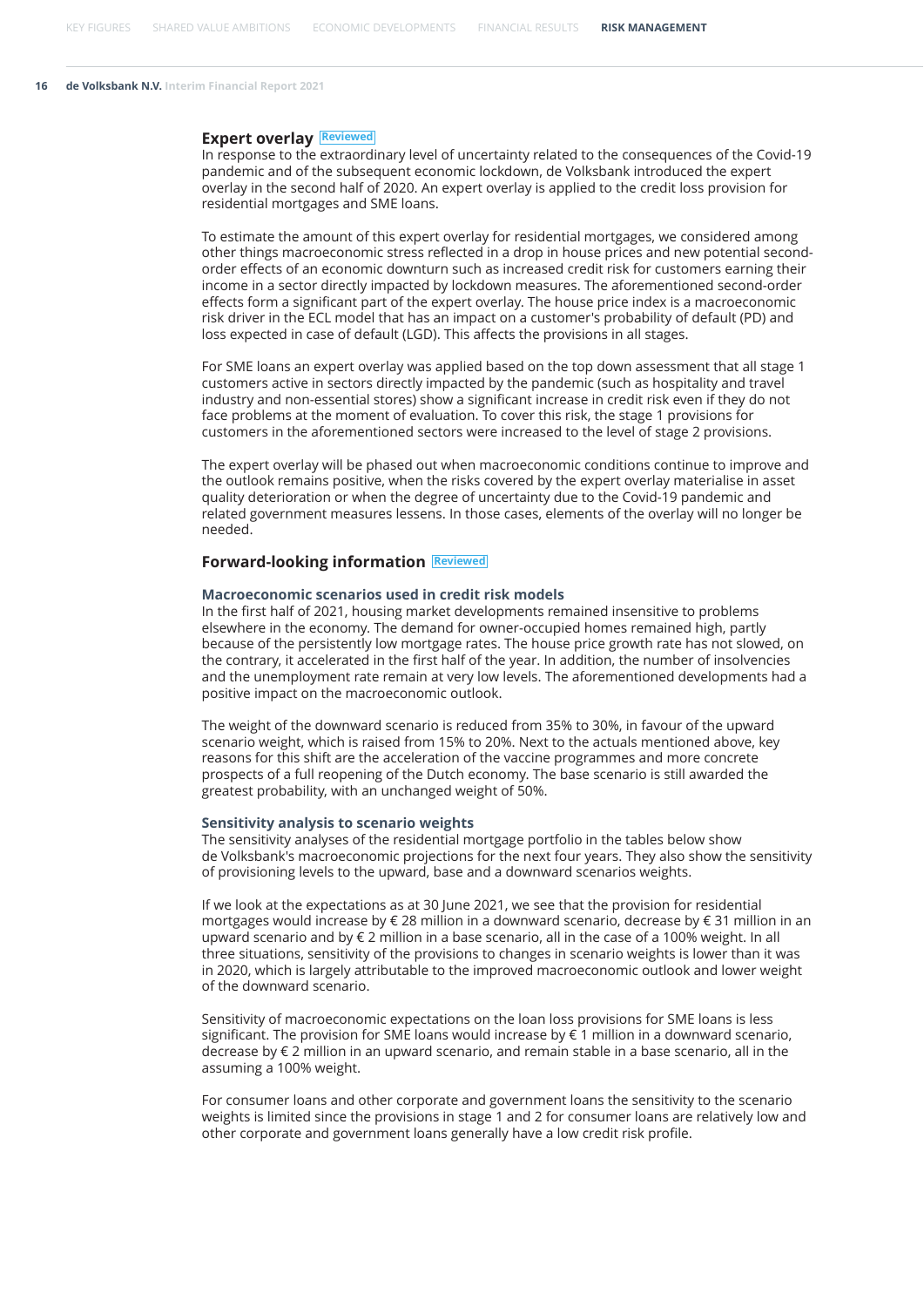#### **Sensitivity to macroeconomic parameters**

The sensitivity of the loan loss provisions of residential mortgages is mostly driven by house prices. The house price index was chosen for macroeconomic shock since this risk driver has the largest impact on the PD and LGD of retail customers, mostly affecting stage 1 and stage 2 provisions. De Volksbank has estimated the impact of a 15% decline in house prices (year-end 2020: 10% decline) and has taken this into consideration in determining the expert overlay.

#### **Sensitivity to the scenario weights 30 June 2021 Reviewed**

|                  | <b>Macroeconomic</b><br>parameter | 30-6-2022 | 30-6-2023 | 30-6-2024 | 30-6-2025 | Weight | <b>Unweighted</b><br><b>ECL</b> | <b>Reported</b><br>(weighted)<br><b>ECL</b> |
|------------------|-----------------------------------|-----------|-----------|-----------|-----------|--------|---------------------------------|---------------------------------------------|
|                  |                                   |           |           |           |           |        |                                 |                                             |
|                  | <b>RESIDENTIAL MORTGAGES</b>      |           |           |           |           |        |                                 |                                             |
|                  | Relative change in house          |           |           |           |           |        |                                 |                                             |
| Up               | price index                       | 8.3%      | 4.1%      | 3.8%      | 3.8%      | 20%    | $\epsilon$ 66 million           |                                             |
|                  | <b>Unemployment rate</b>          | 3.1%      | 2.5%      | 2.5%      | 2.5%      |        |                                 |                                             |
|                  | Relative change in house          |           |           |           |           |        |                                 |                                             |
| <b>Base</b>      | price index                       | 3.2%      | 3.1%      | 3.8%      | 3.8%      | 50%    | € 95 million                    | € 97 million                                |
|                  | Unemployment rate                 | 4.4%      | 4.3%      | 4.4%      | 4.4%      |        |                                 |                                             |
|                  | Relative change in house          |           |           |           |           |        |                                 |                                             |
| Down             | price index                       | $-1.9%$   | 4.4%      | 3.8%      | 3.8%      | 30%    | € 125 million                   |                                             |
|                  | <b>Unemployment rate</b>          | 5.8%      | 5.4%      | 5.4%      | 5.4%      |        |                                 |                                             |
| <b>SME loans</b> |                                   |           |           |           |           |        |                                 |                                             |
|                  | Unemployment rate                 | 3.1%      | 2.5%      | 2.5%      | 2.5%      |        |                                 |                                             |
| Up               | Number of bankruptcies            |           |           |           |           | 20%    | $£$ 28 million                  |                                             |
|                  | (monthly)                         | 266       | 288       | 284       | 281       |        |                                 |                                             |
|                  | <b>Unemployment rate</b>          | 4.4%      | 4.3%      | 4.4%      | 4.4%      |        |                                 |                                             |
| <b>Base</b>      | Number of bankruptcies            |           |           |           |           | 50%    | € 29 million                    | € 29 million                                |
|                  | (monthly)                         | 306       | 373       | 372       | 369       |        |                                 |                                             |
|                  | <b>Unemployment rate</b>          | 5.8%      | 5.4%      | 5.4%      | 5.4%      |        |                                 |                                             |
| Down             | Number of bankruptcies            |           |           |           |           | 30%    | € 31 million                    |                                             |
|                  | (monthly)                         | 343       | 466       | 460       | 456       |        |                                 |                                             |

### **Sensitivity to the scenario weights 31 December 2020 Reviewed**

|                  | <b>Macroeconomic</b><br>parameter | 31-12-2021 | 31-12-2022 | 31-12-2023 | 31-12-2024 | Weight | Unweighted<br><b>ECL</b> | <b>Reported</b><br>(weighted)<br><b>ECL</b> |         |  |
|------------------|-----------------------------------|------------|------------|------------|------------|--------|--------------------------|---------------------------------------------|---------|--|
|                  | <b>RESIDENTIAL MORTGAGES</b>      |            |            |            |            |        |                          |                                             |         |  |
|                  | Relative change in house          |            |            |            |            |        |                          |                                             |         |  |
| Up               | price index                       | 7.3%       | 5.2%       | 3.7%       | 3.7%       | 15%    | € 69 million             |                                             |         |  |
|                  | Unemployment rate                 | 5.4%       | 4.2%       | 4.0%       | 4.0%       |        |                          |                                             |         |  |
|                  | Relative change in house          |            |            |            |            |        |                          | € 111                                       |         |  |
| <b>Base</b>      | price index                       | $-1.8%$    | 3.2%       | 3.7%       | 3.7%       | 50%    | € 104 million            |                                             | million |  |
|                  | Unemployment rate                 | 5.8%       | 5.0%       | 5.0%       | 5.0%       |        |                          |                                             |         |  |
|                  | Relative change in house          |            |            |            |            |        |                          |                                             |         |  |
| Down             | price index                       | $-5.3%$    | 1.2%       | 3.7%       | 3.7%       | 35%    | € 141 million            |                                             |         |  |
|                  | Unemployment rate                 | 8.1%       | 7.1%       | 6.8%       | 6.8%       |        |                          |                                             |         |  |
| <b>SME loans</b> |                                   |            |            |            |            |        |                          |                                             |         |  |
|                  | Unemployment rate                 | 3.1%       | 2.5%       | 2.5%       | 2.5%       |        |                          |                                             |         |  |
| Up               | Number of bankruptcies            |            |            |            |            | 15%    | € 36 million             |                                             |         |  |
|                  | (monthly)                         | 363        | 407        | 397        | 394        |        |                          |                                             |         |  |
|                  | Unemployment rate                 | 4.4%       | 4.3%       | 4.4%       | 4.4%       |        |                          |                                             |         |  |
| <b>Base</b>      | Number of bankruptcies            |            |            |            |            | 50%    | € 37 million             | $£$ 38 million                              |         |  |
|                  | (monthly)                         | 386        | 472        | 468        | 464        |        |                          |                                             |         |  |
|                  | Unemployment rate                 | 5.8%       | 5.4%       | 5.4%       | 5.4%       |        |                          |                                             |         |  |
| Down             | Number of bankruptcies            |            |            |            |            | 35%    | €41 million              |                                             |         |  |
|                  | (monthly)                         | 471        | 743        | 767        | 761        |        |                          |                                             |         |  |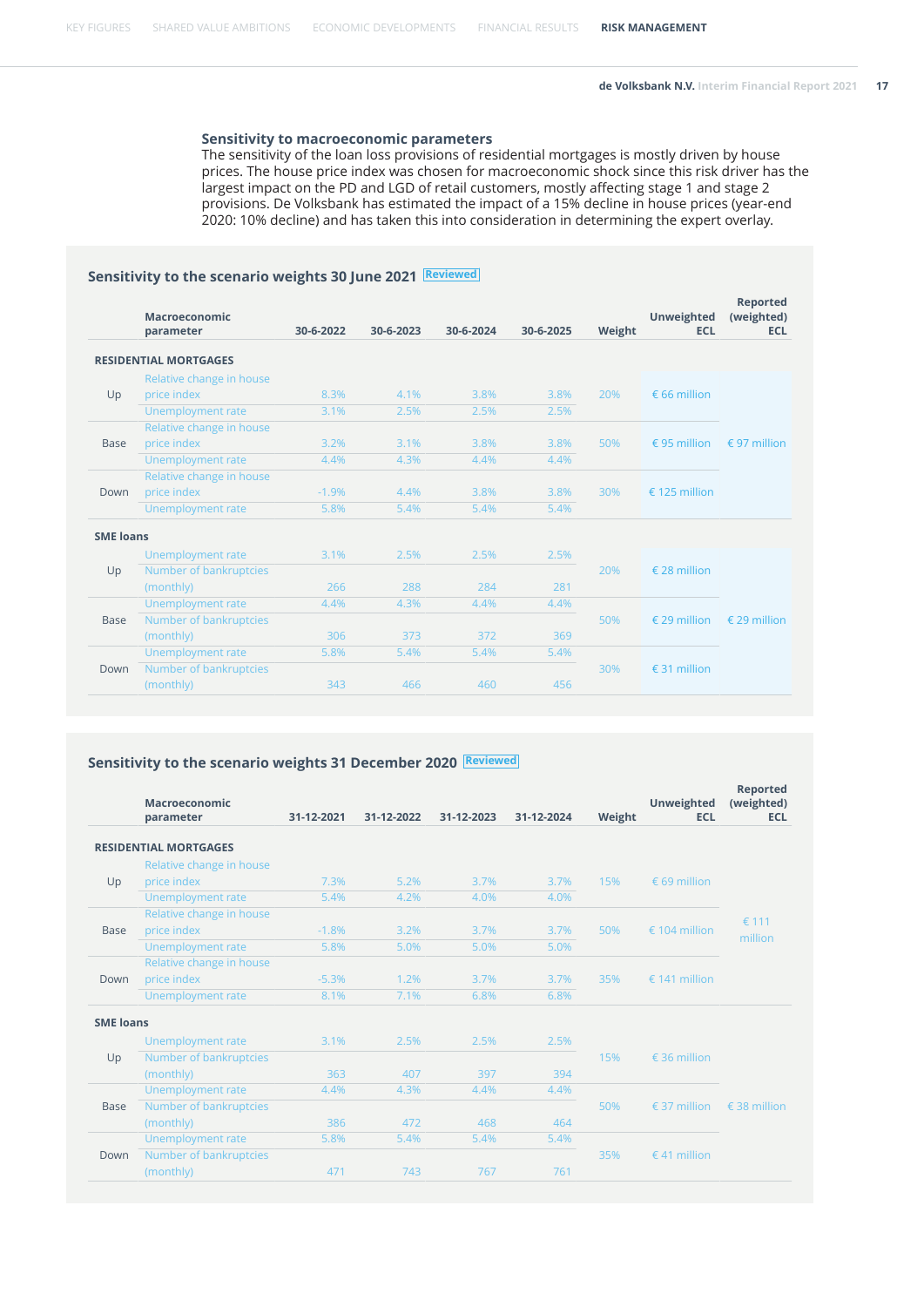#### **Main developments Reviewed**

#### **Residential mortgages**

#### **Developments in residential mortgages**

De Volksbank's residential mortgage portfolio, excluding IFRS value adjustments, increased slightly to € 46.3 billion (year-end 2020: € 46.2 billion) as new mortgage production was broadly offset by repayments.

De Volksbank's new mortgage production amounted to € 3.3 billion (first half of 2020: € 3.0 billion). The market share of new mortgages was 4.9%, a decrease compared with the first half of 2020 (5.6%). This decline was due to fierce competition and the ever increasing demand for mortgages with a fixed-rate term of 15 years or more.

Repayments amounted to  $\epsilon$  3.1 billion compared to  $\epsilon$  2.9 billion in the first half of 2020. This was mainly the result of an increase in the number of people moving house, but also of the rising mortgage refinancing volumes.

Interest rate renewals amounted to € 1.3 billion, a decrease in comparison with the first half of 2020 (€ 1.7 billion), which was mainly due to lower regular renewals.

#### **Provision for credit losses for residential mortgages**

In the first half of 2021, the loan loss provision for residential mortgages declined from  $\epsilon$  111 million to € 97 million. The release in model provisions thanks to the improved macroeconomic scenarios was partially offset by an increase in the expert overlay. The increase was driven by the unprecedented uncertainty of the economic outlook and our retail customers' financial resilience. Compared with year-end 2020, a relatively larger part of the expert overlay is allocated to stage 1.

The stage 1 provision increased from € 24 million to € 30 million, following the inflow of new customers and the reassessment of the expert overlay for stage 1.

The stage 2 provision dropped significantly from € 52 million to € 30 million, resulting from the improved macroeconomic scenarios and recovery of customers to stage 1, i.e. less customers in arrears and less customers with an interest-only mortgage in a potentially high risk category. One of the determinants of the risk is outstanding loan-to-value (LtV). The surge in house prices reduces the LtV leading to a lower exposure under a more stringent provision methodology for potentially high-risk interest-only mortgages.

The stage 3 provision increased by  $\epsilon$  2 million to  $\epsilon$  37 million, mainly due to an elevated expert overlay.

#### **Consumer loans**

The total loan loss provision for consumer loans decreased from € 12 million to € 10 million, as a result of write-offs, recoveries, and lower expected losses following the upward adjustment of unemployment rate forecasts. Coverage ratios over the stages remained stable.

#### **SME loans**

During the first half of 2021, the new production of SME loans continued to grow and the portfolio volume grew by € 44 million to € 768 million. The credit loss provision decreased from € 38 million to € 29 million. The actuals and less pessimistic forecast of bankruptcies drive down the provisions for SME customers. In the first half of 2021, a group of customers with high LtVs recovered from stage 3 after a favourable unlikely-to-pay assessment.

#### **Other corporate and government loans**

The credit loss provision for other corporate and government loans decreased from  $\epsilon$  5 million to € 2 million. This can almost fully be attributed to the stage transfer of one formerly defaulted customer from stage 3 to stage 2, generating a € 3 million provision release.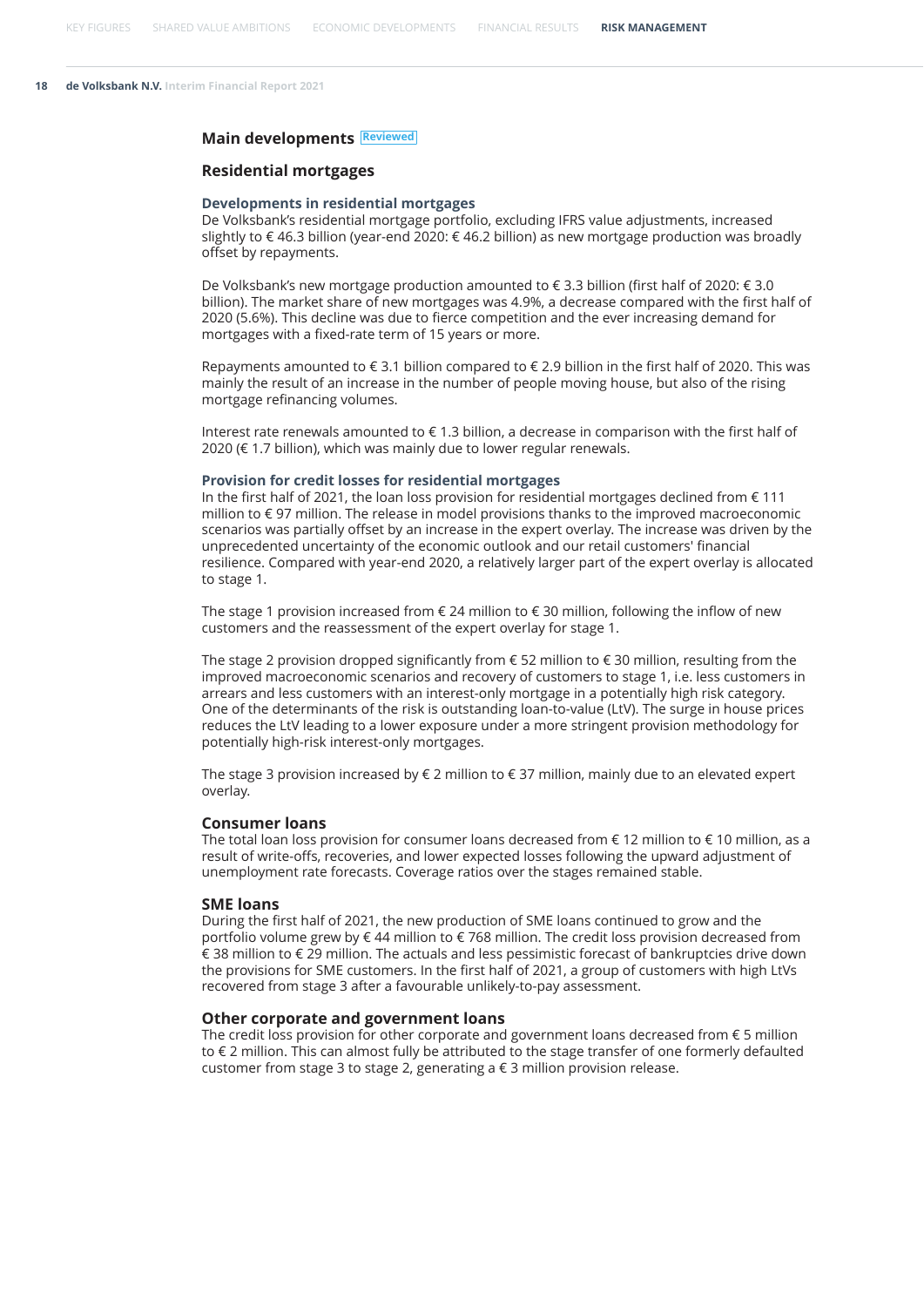## **Loans and advances to customers by stage as at 30 June 2021 Reviewed**

| in $\epsilon$ millions                                 | Gross<br>carrying<br>amount | <b>Provision for</b><br>credit losses | <b>Book value</b> | <b>Stage</b><br>ratio | Coverage<br>ratio |
|--------------------------------------------------------|-----------------------------|---------------------------------------|-------------------|-----------------------|-------------------|
| <b>STAGE 1</b>                                         |                             |                                       |                   |                       |                   |
| Residential mortgages                                  | 43,638                      | $-30$                                 | 43,608            | 94.3%                 | 0.1%              |
| Consumer loans                                         | 32                          |                                       | 32                | 59.3%                 | 0.0%              |
| SME loans                                              | 600                         | $-7$                                  | 593               | 78.1%                 | 1.2%              |
| Other corporate and government loans                   | 1,897                       | $-1$                                  | 1,896             | 91.7%                 | 0.1%              |
| Total loans and advances to customers stage 1          | 46,167                      | $-38$                                 | 46,129            | 93.9%                 | 0.1%              |
| <b>STAGE 2</b>                                         |                             |                                       |                   |                       |                   |
| Residential mortgages                                  | 2,149                       | $-30$                                 | 2,119             | 4.6%                  | 1.4%              |
| Consumer loans                                         | 12                          | $-1$                                  | 11                | 22.2%                 | 8.3%              |
| SME loans                                              | 104                         | $-4$                                  | 100               | 13.5%                 | 3.8%              |
| Other corporate and government loans                   | 171                         | $-1$                                  | 170               | 8.3%                  | 0.6%              |
| Total loans and advances to customers stage 2          | 2,436                       | $-36$                                 | 2,400             | 5.0%                  | 1.5%              |
| <b>STAGE 3</b>                                         |                             |                                       |                   |                       |                   |
| Residential mortgages                                  | 491                         | $-37$                                 | 454               | 1.1%                  | 7.5%              |
| Consumer loans                                         | 10                          | $-9$                                  | $\mathbf{1}$      | 18.5%                 | 90.0%             |
| <b>SME</b> loans                                       | 64                          | $-18$                                 | 46                | 8.3%                  | 28.1%             |
| Other corporate and government loans                   | $\mathbf{1}$                | $\mathcal{L}_{\mathcal{A}}$           | $\mathbf{1}$      | 0.0%                  | 0.0%              |
| Total loans and advances to customers stage 3          | 566                         | $-64$                                 | 502               | 1.2%                  | 11.3%             |
| <b>TOTAL STAGE 1, 2 AND 3</b>                          |                             |                                       |                   |                       |                   |
| <b>Residential mortgages</b>                           | 46,278                      | $-97$                                 | 46,181            |                       | 0.2%              |
| Consumer loans                                         | 54                          | $-10$                                 | 44                |                       | 18.5%             |
| SME loans <sup>1</sup>                                 | 768                         | $-29$                                 | 739               |                       | 3.8%              |
| Other corporate and government loans                   | 2,069                       | $-2$                                  | 2,067             |                       | 0.1%              |
| <b>Total loans and advances to customers excluding</b> |                             |                                       |                   |                       |                   |
| <b>IFRS value adjustments</b>                          | 49,169                      | $-138$                                | 49,031            |                       | 0.3%              |
| IFRS value adjustments <sup>2</sup>                    | 1,098                       |                                       | 1,098             |                       |                   |
| <b>Total loans and advances to customers</b>           | 50,267                      | $-138$                                | 50,129            |                       | 0.3%              |
| Off-balance sheet items stage 1                        | 3,191                       | $-2$                                  | 3,189             |                       | 0.1%              |
| Off-balance sheet items stage 2                        | 37                          | $\mathbb{L}^2$                        | 37                |                       | 0.0%              |
| Off-balance sheet items stage 3                        | 8                           | $-2$                                  | 6                 |                       | 25.0%             |
| Total off-balance sheet items <sup>3</sup>             | 3,236                       | $-4$                                  | 3,232             |                       | 0.1%              |
| Total on and off-balance sheet items for loans and     |                             |                                       |                   |                       |                   |
| advances to customers                                  | 53,503                      | $-142$                                | 53.361            |                       | 0.3%              |

1 Gross SME loans include mortgage-backed loans for a gross amount of € 724 million.

2 Consists of fair value adjustments from hedge accounting and amortisations.

3 Consists of off-balance sheet facilities (of which € 420 million conditionally revocable), guarantees and repurchase commitments.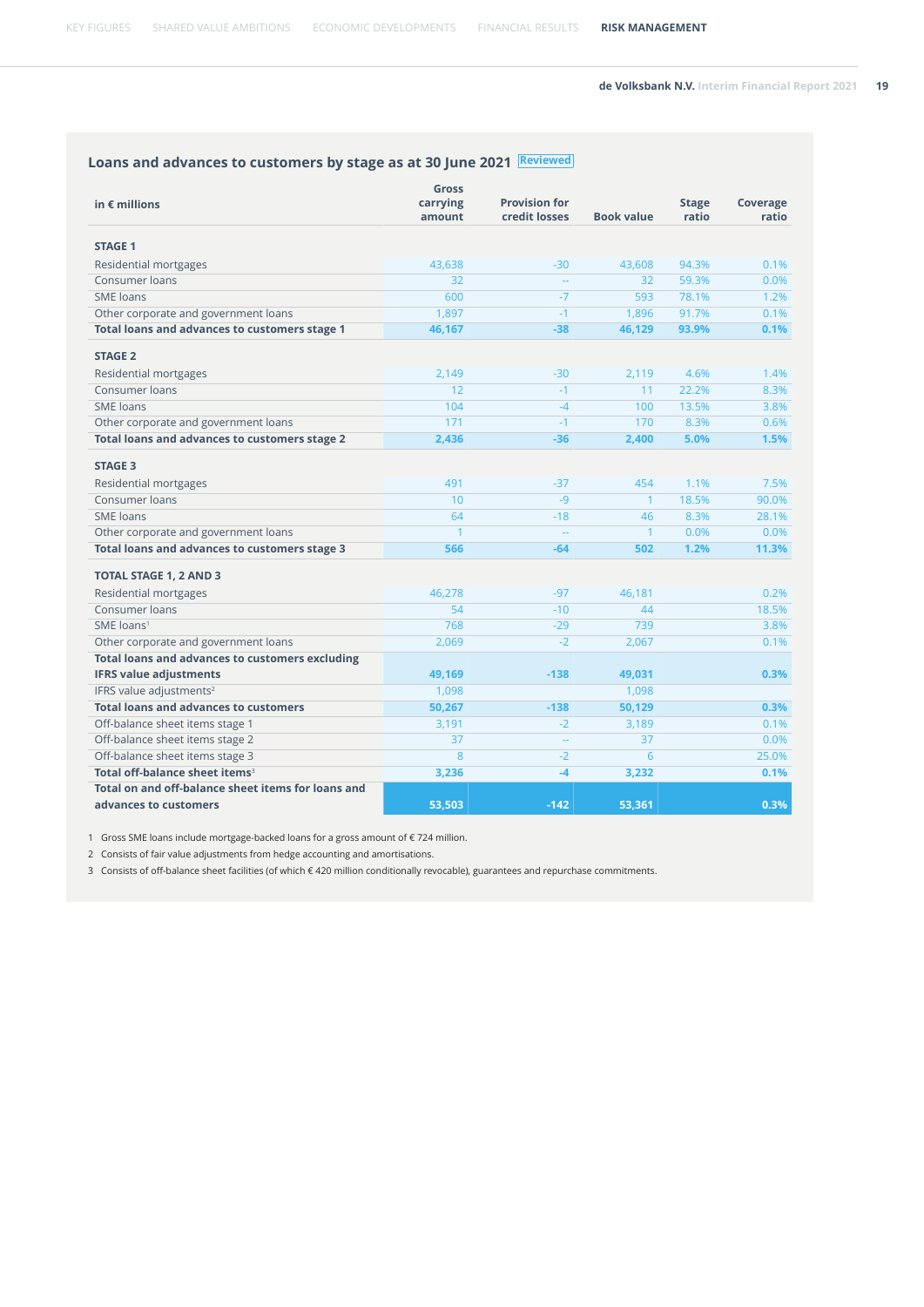## **Loans and advances to customers by stage as at 31 December 2020 Reviewed**

| in $\epsilon$ millions                                 | Gross<br>carrying | <b>Provision for</b> |                   | <b>Stage</b> | Coverage |
|--------------------------------------------------------|-------------------|----------------------|-------------------|--------------|----------|
|                                                        | amount            | credit losses        | <b>Book value</b> | ratio        | ratio    |
| <b>STAGE 1</b>                                         |                   |                      |                   |              |          |
| <b>Residential mortgages</b>                           | 43.154            | $-24$                | 43.130            | 93.3%        | 0.1%     |
| Consumer loans                                         | 38                | $\mathbb{Z}^2$       | 38                | 60.3%        | 0.0%     |
| <b>SME</b> loans                                       | 558               | $-6$                 | 552               | 77.1%        | 1.1%     |
| Other corporate and government loans                   | 1,916             | $\rightarrow$        | 1,916             | 90.7%        | 0.0%     |
| Total loans and advances to customers stage 1          | 45,666            | $-30$                | 45,636            | 92.9%        | 0.1%     |
| <b>STAGE 2</b>                                         |                   |                      |                   |              |          |
| Residential mortgages                                  | 2,539             | $-52$                | 2,487             | 5.5%         | 2.0%     |
| Consumer loans                                         | 13                | $-1$                 | 12                | 20.6%        | 7.7%     |
| <b>SME</b> loans                                       | 86                | $-5$                 | 81                | 11.9%        | 5.8%     |
| Other corporate and government loans                   | 154               | $-1$                 | 153               | 7.3%         | 0.6%     |
| Total loans and advances to customers stage 2          | 2,792             | $-59$                | 2,733             | 5.7%         | 2.1%     |
| <b>STAGE 3</b>                                         |                   |                      |                   |              |          |
| Residential mortgages                                  | 543               | $-35$                | 508               | 1.2%         | 6.4%     |
| Consumer loans                                         | 12                | $-11$                | $\mathbf{1}$      | 19.0%        | 91.7%    |
| <b>SME</b> loans                                       | 80                | $-27$                | 53                | 11.0%        | 33.8%    |
| Other corporate and government loans                   | 43                | $-4$                 | 39                | 2.0%         | 9.3%     |
| Total loans and advances to customers stage 3          | 678               | $-77$                | 601               | 1.4%         | 11.4%    |
| <b>TOTAL STAGE 1, 2 AND 3</b>                          |                   |                      |                   |              |          |
| Residential mortgages                                  | 46,236            | $-111$               | 46,125            |              | 0.2%     |
| Consumer loans                                         | 63                | $-12$                | 51                |              | 19.0%    |
| SME loans <sup>1</sup>                                 | 724               | $-38$                | 686               |              | 5.2%     |
| Other corporate and government loans                   | 2,113             | $-5$                 | 2,108             |              | 0.2%     |
| <b>Total loans and advances to customers excluding</b> |                   |                      |                   |              |          |
| <b>IFRS value adjustments</b>                          | 49,136            | $-166$               | 48,970            |              | 0.3%     |
| IFRS value adjustments <sup>2</sup>                    | 1,572             | н.                   | 1,572             |              |          |
| <b>Total loans and advances to customers</b>           | 50,708            | $-166$               | 50,542            |              | 0.3%     |
| Off-balance sheet items stage 1                        | 2,754             | $-2$                 | 2,752             |              | 0.1%     |
| Off-balance sheet items stage 2                        | 46                | $-1$                 | 45                |              | 2.2%     |
| Off-balance sheet items stage 3                        | 15                | $-2$                 | 13                |              | 13.3%    |
| Total off-balance sheet items <sup>3</sup>             | 2,815             | $-5$                 | 2,810             |              | 0.2%     |
| Total on and off-balance sheet items for loans and     |                   |                      |                   |              |          |
| advances to customers                                  | 53.523            | $-171$               | 53,352            |              | 0.3%     |

1 Gross SME loans include mortgage-backed loans for a gross amount of € 674 million.

2 Consists of fair value adjustments from hedge accounting and amortisations.

3 Consists of off-balance sheet facilities (of which € 428 million conditionally revocable), guarantees and repurchase commitments.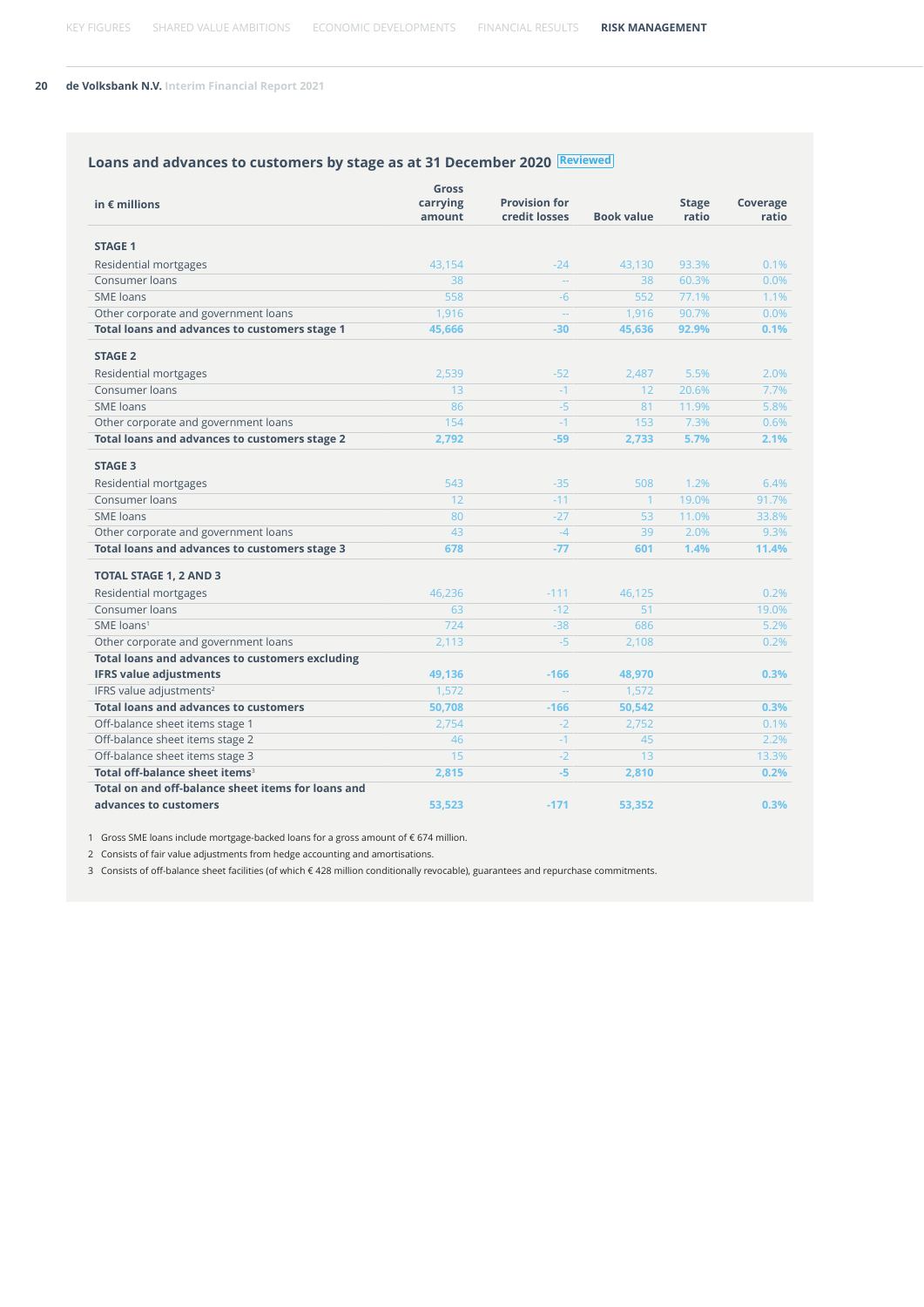## **Changes in loans and advances to customers (gross carrying amount) Reviewed**

|                                           |                       | <b>Residential</b><br>mortgages <sup>1</sup> | Consumer<br>loans        |               | <b>SME loans</b>         |       |                  | Other<br>corporate and<br>government | <b>Total</b>  |          |
|-------------------------------------------|-----------------------|----------------------------------------------|--------------------------|---------------|--------------------------|-------|------------------|--------------------------------------|---------------|----------|
| in $\epsilon$ millions                    | 1H <sub>21</sub>      | 2020                                         | <b>1H21</b>              | 2020          | <b>1H21</b>              | 2020  | 1H <sub>21</sub> | 2020                                 | <b>1H21</b>   | 2020     |
| <b>Opening balance</b>                    | 47.808                | 48,161                                       | 63                       | 87            | 724                      | 704   | 2,113            | 1.626                                | 50,708        | 50,578   |
| Reclassifications                         | $\sim$ $\sim$         | $-3772$                                      | $-$                      | $- -$         | $\overline{\phantom{m}}$ | $-4$  | $-$              | $\sim$ $\sim$                        | $\sim$ $\sim$ | $-381$   |
| Originated or purchased                   | 3.354 <sup>3</sup>    | 6.100 <sup>3</sup>                           | $\qquad \qquad \cdots$   | $\sim$ $-$    | 106                      | 83    | <b>.9204</b>     | 3.7704                               | 5.380         | 9,953    |
| Change in current accounts                | $-$                   | $\sim$ $\sim$                                | $-7$                     | $-21$         | $-10$                    |       | $-1$             | 6                                    | $-18$         | $-14$    |
| Matured or sold                           | $-3,313$ <sup>3</sup> | $-6.453$ <sup>3</sup>                        | $\overline{\phantom{m}}$ | $-1$          | $-50$                    | $-52$ | $-1,9624$        | $-3.2804$                            | $-5.325$      | $-9,786$ |
| Write-offs                                | $-2$                  | $-4$                                         | $-2$                     | $-2$          | $-2$                     | $-4$  | $-$              |                                      | $-6$          | $-10$    |
| Change in fair value as a result of hedge |                       |                                              |                          |               |                          |       |                  |                                      |               |          |
| accounting                                | $-454$                | 414                                          | --                       |               |                          |       |                  | $\frac{1}{2}$                        | $-454$        | 414      |
| Exchange rate differences                 | $-$                   | $ -$                                         |                          |               |                          | $- -$ | $-$              | $-11$                                | $\sim$ $\sim$ | $-11$    |
| Other movements                           | $-17$                 | $-33$                                        | $ -$                     | $\frac{1}{2}$ | $\sim$ $\sim$            | $-4$  | $-1$             | $\overline{\phantom{a}}$             | $-18$         | $-35$    |
| <b>Closing balance</b>                    | 47,376                | 47,808                                       | 54                       | 63            | 768                      | 724   | 2,069            | 2,113                                | 50,267        | 50,708   |

1 Including IFRS value adjustments.

2 Concerns home construction accounts as at 1-1-2020.

3 The advances and redemptions mentioned in this table include conversions of € 91 million for new production (2020: € 232 million) and -/- € 184 million for redemptions (2020: -/- € 336 million).

4 Includes short-term deposits with governments and pension funds in particular, with the advances and repayments being administered on a daily basis.

#### **Changes in the provisions for credit losses Reviewed**

|                                        | <b>Residential</b><br>mortgages |      | <b>Consumer</b><br>loans |               | <b>SME loans</b> |               | Other<br>corporate and<br>government |               | <b>Total</b>   |              | Off-balance <sup>1</sup> |               |
|----------------------------------------|---------------------------------|------|--------------------------|---------------|------------------|---------------|--------------------------------------|---------------|----------------|--------------|--------------------------|---------------|
| in $\epsilon$ millions                 | <b>1H21</b>                     | 2020 | <b>1H21</b>              | 2020          | <b>1H21</b>      | 2020          | <b>1H21</b>                          | 2020          | <b>1H21</b>    | 2020         | <b>1H21</b>              | 2020          |
| <b>Opening balance</b>                 | 111                             | 71   | 12                       | 14            | 38               | 31            | 5                                    | 3             | 166            | 119          | 5                        | 6             |
| Change in credit risk                  | $-28$                           | $-5$ | $\sim$ $\sim$            |               | $-5$             | $\mathbf{R}$  | $-3$                                 | $\mathcal{P}$ | $-36$          |              | $-2$                     | $-2$          |
| Originated or purchased                | $\overline{2}$                  |      | $\sim$ $\sim$            | $\frac{1}{2}$ |                  |               | $ -$                                 | $\frac{1}{2}$ | $\overline{a}$ | $\mathbf{8}$ | $- -$                    |               |
| Matured or sold                        | $-5$                            | $-6$ | $\sim$ $\sim$            | $ -$          | $-2$             | $-4$          | $ -$                                 | $\sim$ $\sim$ | $-7$           | $-10$        | $- -$                    |               |
| Change in models                       | $- -$                           | 9    | $\sim$ $\sim$            | $-1$          | $ -$             | $\sim$ $\sim$ | $- -$                                | $\frac{1}{2}$ | $- -$          | 8            | $- -$                    | $- -$         |
| Change in risk parameters <sup>2</sup> | 19                              | 40   | $\sim$ $\sim$            | $- -$         | $-1$             | 8             | $ -$                                 | $\frac{1}{2}$ | 18             | 48           |                          | $\frac{1}{2}$ |
| Write-offs                             | $-2$                            | $-5$ | $-2$                     | $-2$          | $-2$             | $-1$          | $ -$                                 | $\frac{1}{2}$ | $-6$           | $-8$         | $- -$                    | $\frac{1}{2}$ |
| <b>Closing balance</b>                 | 97                              | 111  | (10)                     | 12            | 29               | 38            | $\overline{2}$                       | 5             | 138            | 166          | 4                        | 5             |

1 Off-balance sheet: liabilities from irrevocable facilities, guarantees and repurchase commitments.

2 Related to the expert overlay.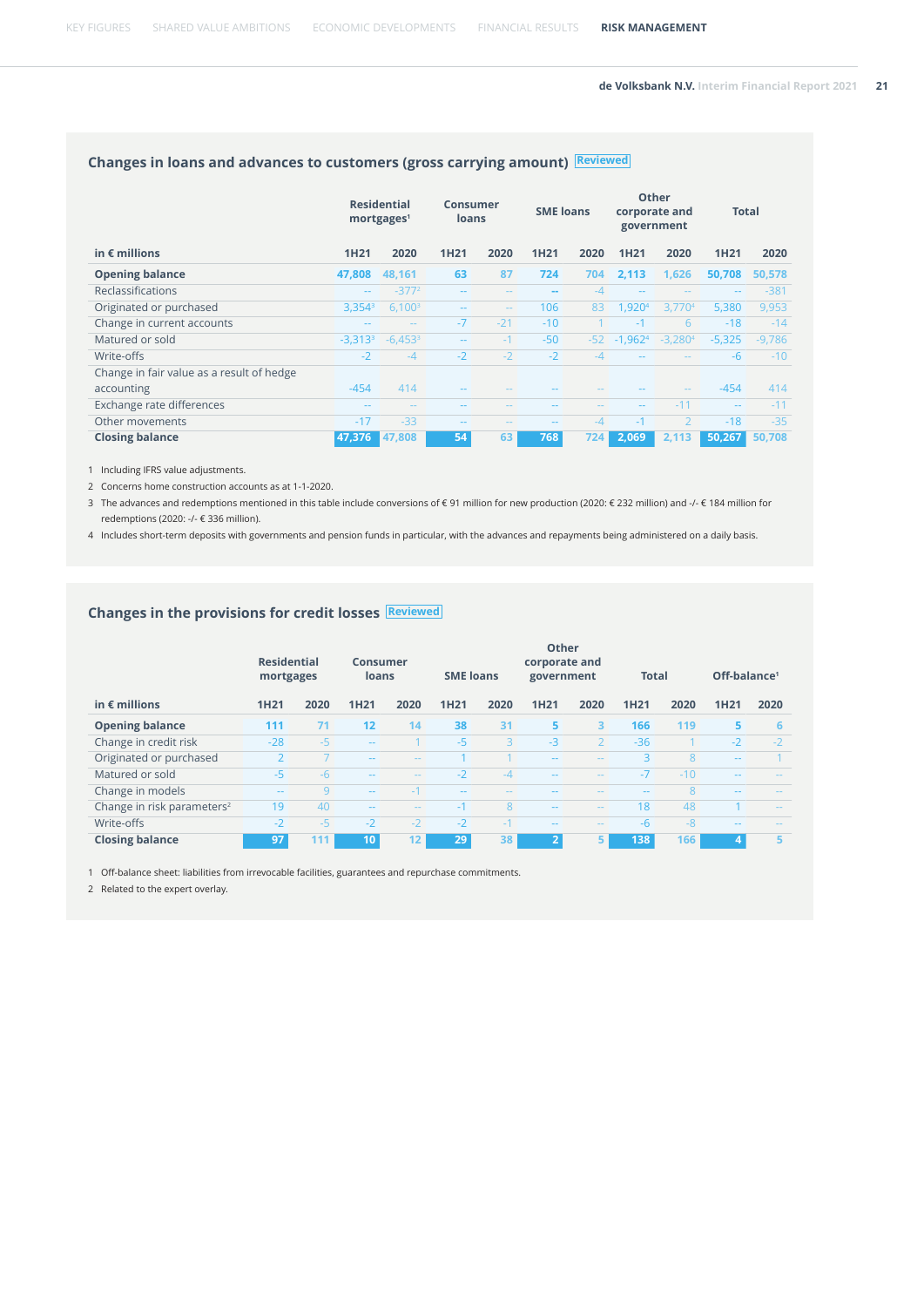### **Overviews of residential mortgages**

#### **Exposure to residential mortgages 30 June 2021**

| in $\epsilon$ millions                     | <b>Gross carrying</b><br>amount | <b>Provision for</b><br>credit losses | <b>Book value</b> | <b>Stage ratio</b> | Coverage ratio |
|--------------------------------------------|---------------------------------|---------------------------------------|-------------------|--------------------|----------------|
| Stage 1                                    | 43,638                          | $-30$                                 | 43,608            | 94.3%              | 0.1%           |
| Stage 2                                    | 2.149                           | $-30$                                 | 2.119             | 4.6%               | 1.4%           |
| Stage 3                                    | 491                             | $-37$                                 | 454               | 1.1%               | 7.5%           |
| Total stage 1,2,3                          | 46,278                          | $-97$                                 | 46.181            |                    | 0.2%           |
| IFRS value adjustments <sup>1</sup>        | 1,098                           | $\qquad \qquad \cdots$                | 1,098             |                    |                |
| <b>Total residential mortgages</b>         | 47,376                          | $-97$                                 | 47,279            |                    |                |
| Off-balance sheet items stage 1            | 2,262                           | $-1$                                  | 2,261             |                    | 0.0%           |
| Off-balance sheet items stage 2            | 26                              | $\sim$ $\sim$                         | 26                |                    | 0.0%           |
| Off-balance sheet items stage 3            | 5                               | $\sim$ $\sim$                         | 5                 |                    | 0.0%           |
| Total off-balance sheet items <sup>2</sup> | 2,293                           | $-1$                                  | 2,292             |                    | 0.0%           |
| Total on and off-balance sheet items       |                                 |                                       |                   |                    |                |
| residential mortgages                      | 49,669                          | $-98$                                 | 49.571            |                    | 0.2%           |

1 Consists of fair value adjustments from hedge accounting and amortisations.

2 Off-balance sheet items: liabilities from irrevocable facilities, guarantees and repurchase commitments.

#### **Exposure to residential mortgages 31 December 2020**

|                                            | <b>Gross carrying</b> | <b>Provision for</b> |                   |             |                |
|--------------------------------------------|-----------------------|----------------------|-------------------|-------------|----------------|
| in $\epsilon$ millions                     | amount                | credit losses        | <b>Book value</b> | Stage ratio | Coverage ratio |
| Stage 1                                    | 43,154                | $-24$                | 43,130            | 93.3%       | 0.1%           |
| Stage 2                                    | 2,539                 | $-52$                | 2,487             | 5.5%        | 2.0%           |
| Stage 3                                    | 543                   | $-35$                | 508               | 1.2%        | 6.4%           |
| Total stage 1,2,3                          | 46.236                | $-111$               | 46,125            |             | 0.2%           |
| IFRS value adjustments <sup>1</sup>        | 1,572                 | $ -$                 | 1,572             |             |                |
| <b>Total residential mortgages</b>         | 47,808                | $-111$               | 47,697            |             |                |
| Off-balance sheet items stage 1            | 1,873                 | $ -$                 | 1,873             |             | 0.0%           |
| Off-balance sheet items stage 2            | 36                    | $-1$                 | 35                |             | 2.8%           |
| Off-balance sheet items stage 3            |                       | $ -$                 | $\overline{7}$    |             | 0.0%           |
| Total off-balance sheet items <sup>2</sup> | 1.916                 | $-1$                 | 1.915             |             | 0.1%           |
| Total on and off-balance sheet items       |                       |                      |                   |             |                |
| residential mortgages                      | 49.724                | $-112$               | 49.612            |             | 0.2%           |

1 Consists of fair value adjustments from hedge accounting and amortisations.

2 Off-balance sheet items: liabilities from irrevocable facilities, guarantees and repurchase commitments.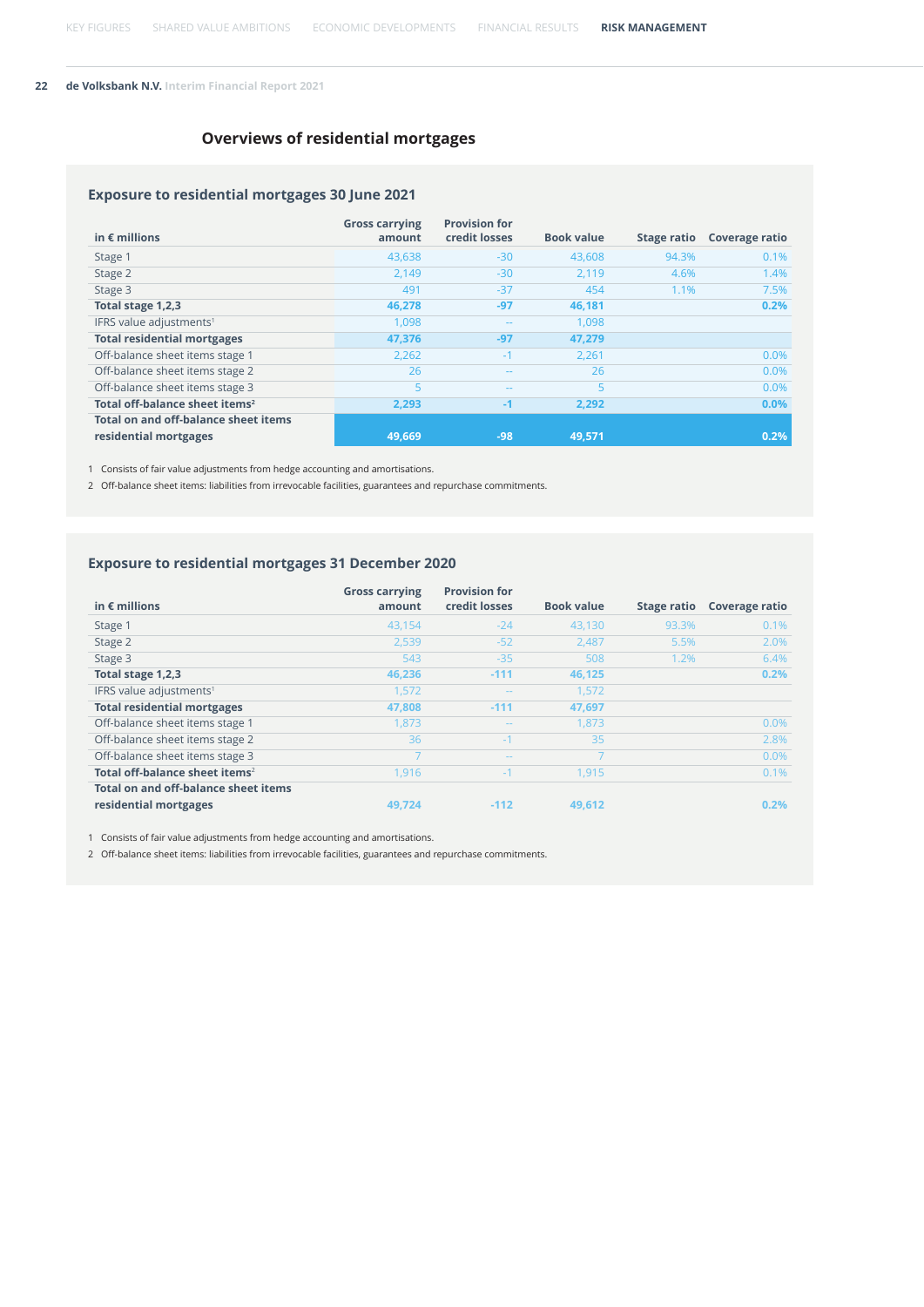#### **Residential mortgages in arrears 30 June 2021**

| in $\epsilon$ millions              | Gross<br>carrying<br>amount | <b>No arrears</b> | $\leq$ 30 days in<br>arrears | $>$ 30 days $\le$<br>90 days in<br>arrears | $> 90$ days in<br>arrears | % in arrears |
|-------------------------------------|-----------------------------|-------------------|------------------------------|--------------------------------------------|---------------------------|--------------|
| Stage 1                             | 43,638                      | 43,638            | $ -$                         | $-1$                                       | $ -$                      | 0.0%         |
| Stage 2                             | 2,149                       | 2,005             | 106                          | 38                                         | $- -$                     | 6.7%         |
| Stage 3                             | 491                         | 268               | 34                           | 77                                         | 112                       | 45.4%        |
| <b>Subtotal</b>                     | 46.278                      | 45.911            | 140                          | 115                                        | 112                       | 0.8%         |
| IFRS value adjustments <sup>1</sup> | 1,098                       |                   |                              |                                            |                           |              |
| <b>Total</b>                        | 47.376                      | 45,911            | 140                          | 115                                        | 112                       |              |

1 Consists of fair value adjustments from hedge accounting and amortisations.

#### **Residential mortgages in arrears 31 December 2020**

| in $\epsilon$ millions              | Gross<br>amount | <b>No arrears</b> | $\leq$ 30 days in<br>arrears | $>$ 30 days $\le$<br>90 days in<br>arrears | $> 90$ days in<br>arrears | % in arrears |
|-------------------------------------|-----------------|-------------------|------------------------------|--------------------------------------------|---------------------------|--------------|
| Stage 1                             | 43,154          | 43,154            | $\frac{1}{2}$                | $\frac{1}{2}$                              | $\sim$                    | 0.0%         |
| Stage 2                             | 2,538           | 2,279             | 174                          | 85                                         | $ -$                      | 10.2%        |
| Stage 3                             | 544             | 251               | 50                           | 107                                        | 136                       | 53.9%        |
| <b>Subtotal</b>                     | 46.236          | 45.684            | 224                          | 192                                        | 136                       | 1.2%         |
| IFRS value adjustments <sup>1</sup> | 1,572           |                   |                              |                                            |                           |              |
| <b>Total</b>                        | 47,808          | 45,684            | 224                          | 192                                        | 136                       |              |

1 Consists of fair value adjustments from hedge accounting and amortisations.

#### **Residential mortgages by LtV bucket**

|                                            |                |         | 30-06-2021     |              |      |                |         | 31-12-2020     |              |      |
|--------------------------------------------|----------------|---------|----------------|--------------|------|----------------|---------|----------------|--------------|------|
| in $\epsilon$ millions <sup>1</sup>        | Stage 1        | Stage 2 | Stage 3        | <b>Total</b> |      | Stage 1        | Stage 2 | Stage 3        | <b>Total</b> |      |
| NHG <sup>2</sup>                           | 12,084         | 438     | 84             | 12,606       | 28%  | 12,039         | 503     | 90             | 12,632       | 29%  |
| - of which $LtV \le 75%$                   | 9,380          | 249     | 61             | 9,690        | 22%  | 8,381          | 267     | 52             | 8,700        | 20%  |
| - of which LtV >75 $\leq$ 100%             | 2,665          | 177     | 20             | 2,862        | 6%   | 3,627          | 215     | 34             | 3,876        | 9%   |
| - of which LtV > 100 $\leq$ 110%           | 33             | 6       | $\mathbf{1}$   | 40           | 0%   | 22             | 11      |                | 34           | 0%   |
| - of which LtV > 110 $\leq$ 125%           | $\overline{2}$ | 3       | $\mathbf{1}$   | 6            | 0%   | 5              | 5       | $\overline{2}$ | 12           | 0%   |
| - of which $LtV > 125%$                    | 4              | 3       | $\overline{1}$ | 8            | 0%   | $\overline{4}$ | 5       |                | 10           | 0%   |
| <b>Non-NHG</b>                             | 29,719         | 1,666   | 397            | 31,782       | 72%  | 29,255         | 1,975   | 442            | 31,672       | 71%  |
| - of which $LtV \le 75%$                   | 24,993         | 898     | 223            | 26,114       | 59%  | 22,798         | 940     | 221            | 23,959       | 54%  |
| - of which LtV >75 $\leq$ 100%             | 4,605          | 669     | 135            | 5,409        | 12%  | 6,295          | 869     | 163            | 7,327        | 17%  |
| - of which LtV > 100 $\leq$ 110%           | 77             | 33      | 9              | 119          | 0%   | 106            | 66      | 20             | 192          | 0%   |
| - of which LtV > 110 $\leq$ 125%           | 22             | 41      | 14             | 77           | 0%   | 37             | 43      | 12             | 92           | 0%   |
| - of which $LtV$ > 125%                    | 22             | 25      | 16             | 63           | 0%   | 19             | 57      | 26             | 102          | 0%   |
| <b>Principal amounts excluding savings</b> | 41,803         | 2,104   | 481            | 44,388       | 100% | 41,294         | 2,478   | 532            | 44,304       | 100% |
| deposits                                   |                |         |                |              |      |                |         |                |              |      |
| Provision for credit losses                |                |         |                | $-97$        |      |                |         |                | $-111$       |      |
| IFRS value adjustments <sup>3</sup>        |                |         |                | 1,098        |      |                |         |                | 1,572        |      |
| Savings deposits                           |                |         |                | 1,890        |      |                |         |                | 1,932        |      |
| <b>Total residential mortgages</b>         |                |         |                | 47,279       |      |                |         |                | 47,697       |      |
| Weighted average indexed LtV               |                |         |                | 58%          |      |                |         |                | 61%          |      |

1 LtV based on indexed market value of collateral.

2 The size of guarantees related to NHG-guaranteed mortgages expires on an annuity basis.

3 Consists of fair value adjustments from hedge accounting and amortisations.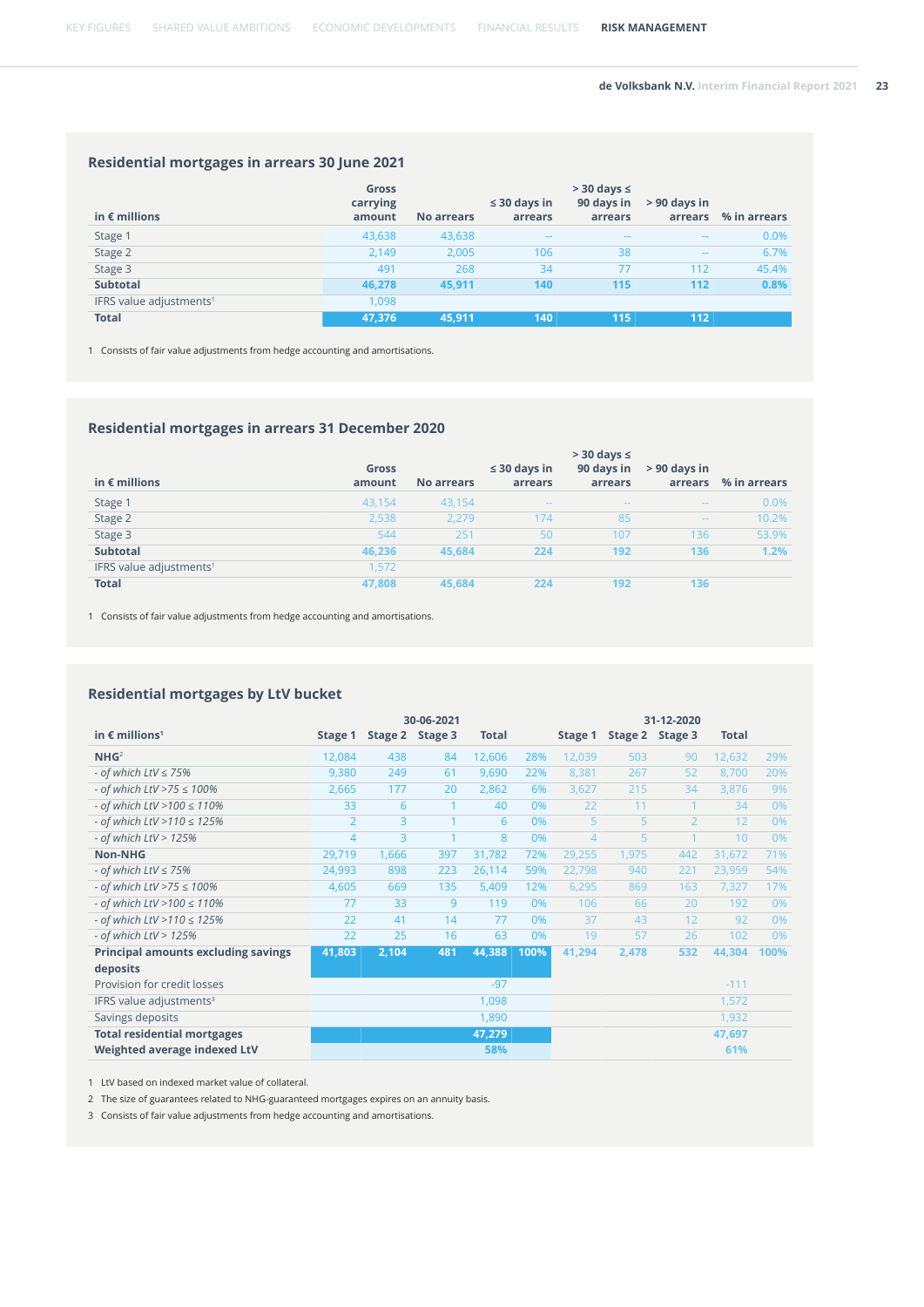### **Non-financial risks**

#### **Operational risk**

Since March 2020, at the beginning of the Covid-19 pandemic, de Volksbank has strongly advised its employees to work from home, unless activities require their presence at the office. Working from home did not lead to a significant increase in staff absence, nor did it lead to a decrease in the performance of operational controls and there is no indication that controls are executed less effectively. Also, there are no signs of a decrease in the awareness of the importance to report incidents. We also continue to actively improve processes and the level of control. Covid-19 related incidents are being monitored through regular procedures although they are labelled separately and periodically assessed by management.

In addition, we continued to develop and implement IT General Controls. Apart from some minor incidents and an increased number of cyber attacks, all critical systems and running operations proved to be resilient.

#### **Organisational risk**

As part of the strategy 2021-2025, de Volksbank started with the restructuring of the organisation aimed at a more flexible and agile way of working in the first half of 2021. Consequently, the risk function will also undergo restructuring; processes and risk and control frameworks are being redesigned. Based on the reporting and monitoring cycle of the Strategic Roadmap, we will define a new set of Key Risk Indicators (KRIs). The Risk Monitoring Framework (RMF) monitors whether or not the change risk assessments (CRAs) are carried out in accordance with the prescribed methodology and generate a correct risk identification and response. In order to remain in control of the organisational transformations, it is now crucial to follow up on the mitigating measures, to ensure proper reporting and to reassess the risks in a timely manner.

#### **Reputation risk**

In the first half of the year, de Volksbank attracted both positive and negative media attention. Positive news included the election of RegioBank as 'the most customer-friendly bank' and the successful issuance of green senior non-preferred bonds. Negative news was mainly related to the aftermath of the 'board dynamics' issue. The Annual General Meeting of Shareholders in April also generated media attention because of the resignation of two members of the Supervisory Board, in addition to the announced resignation of the Chairman of the Supervisory Board. In the same month we announced the appointment of an interim CFO and an interim Compliance Director. And in the meantime a new Chairman of the Supervisory Board has been appointed. This should contribute to a back-to-normal sentiment.

A key external event in 2021 was the ongoing Covid-19 pandemic and the management of its impact on Dutch society and our organisation. So far, we have not experienced a negative impact on our reputation as a consequence of Covid guidelines issued by the government, supervisory authorities and NVB.

The transition to the agile way of working in relation to the new strategy may lead to an increased outflow of (key) personnel in the 2021-2025 period, which may harm our reputation.

All things considered, the two most important identified risks to cause reputation damage in the second half of this year are the board dynamics issue and the implementation of the agile way of working. Although the effect is negligible to date, we are closely monitoring news flows. Moreover, we have made our staff more aware of handling inside information correctly when using different types of communication tools.

#### **Compliance risk**

Over the past few years, changes related to the Dutch Anti-Money Laundering and Anti-Terrorist Financing Act and sanctions regulations followed in rapid succession. The Sixth Anti-Money Laundering Directive (6AMLD) was published in 2020. However, it still need to be transposed into Dutch law. De Volksbank expects this directive to come into force this year and to have a moderate effect on the organisation.

With respect to sanctions risk, de Volksbank has mitigated the risks associated with the new UK sanctions regime by implementing the appropriate measures. Additionally, the Dutch Central Bank (DNB) in its role as supervisory authority concluded an investigation into the cash activities of de Volksbank with an instructive conversation with the Board of Directors on compliance with standards. The results of this investigation were included in the overarching remediation programme regarding client integrity to improve processes and compliance with policies. This remediation plan is currently being executed.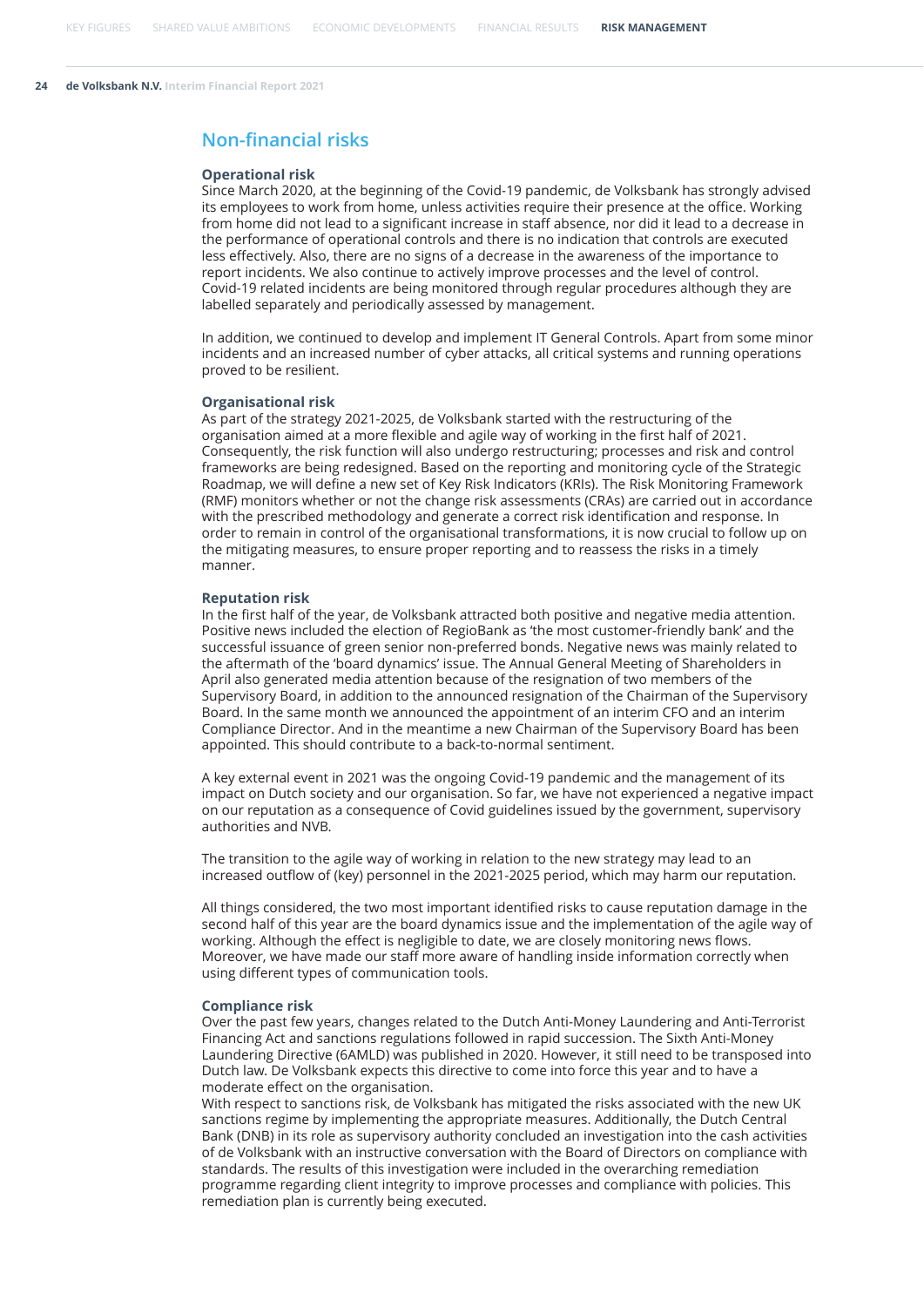Following a review by the Netherlands Authority for the Financial Markets (AFM), de Volksbank has made a number of major improvements to the Product Approval Review Process (PARP). At the end of June 2021, almost all improvements had been tested and implemented. The quality of the PARP governance, process and content is continuously assessed.

Some implementations of new and/or adjusted prudential legislation have exceeded their regulatory deadline. The compliance risk related to the impact of the (partial) non-compliance with the EBA GL on IRRBB and the EBA guidance on the management of non-performing and forborne exposures is considered an elevated risk. Mitigating measures are in place, and the follow-up is secured by additional funding and prioritisation.

WhatsApp fraud was the major contributor to the rising number of fraud cases in 2020. Fraud by phishing made a comeback in the first half of 2021. This is evident from the increased levels of the risk indicators 'phishing' -correlating with the Covid-19 pandemic-, malware and vulnerabilities in the IT infrastructure. To combat fraud, we have taken security measures and are investigating alternative customer identification methods.

#### **Reporting and data management risk**

*Deltawerken* is the name of de Volksbank's strategic programme to set up a robust data processing infrastructure in the reporting chain. We originally planned to start reporting using this infrastructure in the second quarter of 2021. However, additional data quality and integral chain testing processes forced us to postpone implementation to the end of the third quarter of 2021. The Board of Directors receives weekly progress reports. The Supervisory Board and the ECB are kept informed about (expected) deliverables and potential delays in fulfilling supervisory requirements.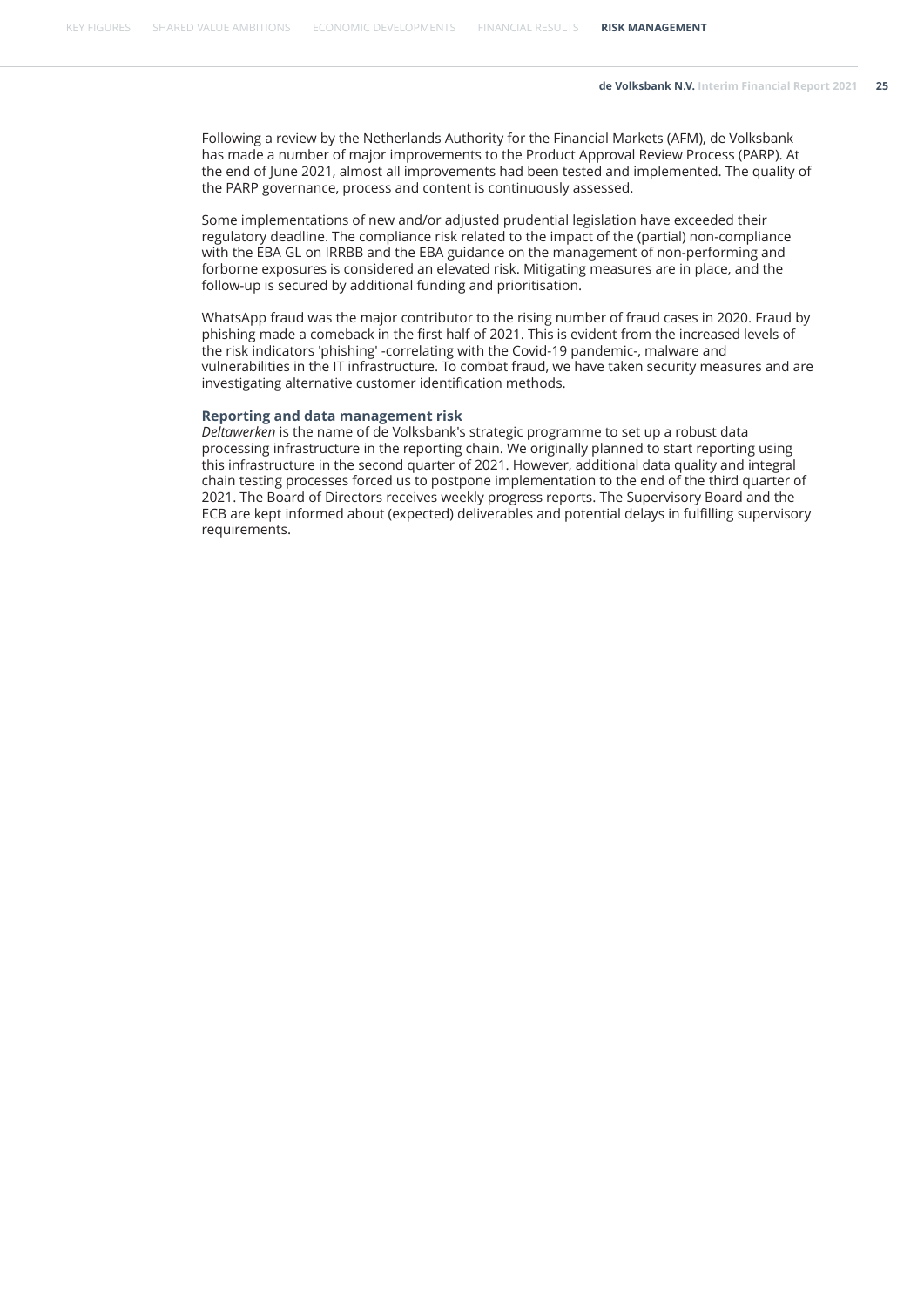#### <span id="page-25-0"></span>**Capital management**

#### **Capitalisation**

With effect from 12 March 2020, de Volksbank is required to meet a minimum total Overall Capital Requirement (OCR) of 14.0%, of which at least 9.41% needs to be composed of CET1 capital. This obligation stems from the Supervisory Review and Evaluation Process (SREP) as performed by the ECB in 2019, and the SREP decision applicable with effect from 1 January 2020. The ECB did not issue a SREP decision for 2020. As a measure to support banks' capital position in response to the Covid-19 crisis, the ECB announced that, as from 12 March 2020, the Pillar 2 requirement need not be entirely composed of CET1 capital, but may partially be supplemented with Additional Tier 1 and Tier 2 capital.

#### **Capitalisation**

| in $\epsilon$ millions                                     | 30-6-2021 | 31-12-2020 | 30-6-2020 |
|------------------------------------------------------------|-----------|------------|-----------|
| Shareholders' equity                                       | 3,424     | 3,450      | 3,382     |
| Non-eligible interim profits                               | $-94$     | $-131$     | $-106$    |
| <b>Shareholders' equity for CRD IV purposes</b>            | 3,330     | 3,319      | 3,276     |
| Cashflow hedge reserve                                     | $-20$     | $-22$      | $-24$     |
| Other prudential adjustments                               | $-3$      | $-\Delta$  | $-3$      |
| <b>Total prudential filters</b>                            | $-23$     | $-26$      | $-27$     |
| IRB shortfall <sup>1</sup>                                 |           |            |           |
| Additional deductions of CET1 Capital due to Article 3 CRR | $-113$    | $-70$      |           |
| <b>Total capital deductions</b>                            | $-113$    | $-70$      |           |
| Total regulatory adjustments to shareholders' equity       | $-136$    | $-96$      | $-27$     |
| <b>CRD IV CET1 capital</b>                                 | 3,194     | 3,223      | 3,249     |
| Additional Tier 1 capital                                  |           |            |           |
| <b>Tier 1 capital</b>                                      | 3,194     | 3,223      | 3,249     |
| Eligible Tier 2                                            | 500       | 500        | 500       |
| $IRB$ excess <sup>1</sup>                                  | 19        | 11         | 13        |
| <b>Tier 2 capital</b>                                      | 519       | 511        | 513       |
| <b>Total capital</b>                                       | 3,713     | 3.734      | 3,762     |
| <b>Risk-weighted assets</b>                                | 11,279    | 10,331     | 9,612     |
| Risk exposure as defined by the CRR                        | 62,647    | 62,494     | 64,535    |
| CET1 ratio <sup>2</sup>                                    | 28.3%     | 31.2%      | 33.8%     |
| Tier 1 ratio                                               | 28.3%     | 31.2%      | 33.8%     |
| Total capital ratio                                        | 32.9%     | 36.1%      | 39.1%     |
| Leverage ratio <sup>3</sup>                                | 5.1%      | 5.2%       | 5.0%      |

1 The IRB shortfall/excess is the difference between the expected loss under the CRR/CRD IV directives and the IFRS retail mortgage provision.

2 CRD IV CET1 Capital / Risk-weighted assets.

3 CRD IV CET1 Capital / Risk exposure as defined by the CRR.

De Volksbank's CET1 capital ratio went down to 28.3%, from 31.2% at year-end 2020, primarily due to an increase in risk weighted assets (RWA). The CET1 capital ratio remained well above our target of at least 19.0% .

In the first half of 2021, shareholders' equity fell by € 26 million to € 3,424 million. On the one hand, shareholders' equity decreased as a result of the 2020 dividend declaration of € 104 million and a decrease of other comprehensive income<sup>4</sup> by €16 million. On the other hand, shareholders' equity increased as a result of the € 94 million net profit for the first half of 2021.

To determine shareholders' equity for CRD IV purposes, non-eligible interim profits are deducted. After profit appropriation by the General Meeting of Shareholders in April 2021, € 28 million has been added to the CET1 capital from the non-eligible (interim) profits as at year-end 2020 of € 132 million, after deduction of € 104 million allocated for dividend.

The interim profit not yet eligible as CRD IV equity, i.e. € 94 million, is the full net profit for the first half of 2021.

<sup>4</sup> Other comprehensive income reflects the change on the financial instruments in the Hold to Collect and Sell portfolio.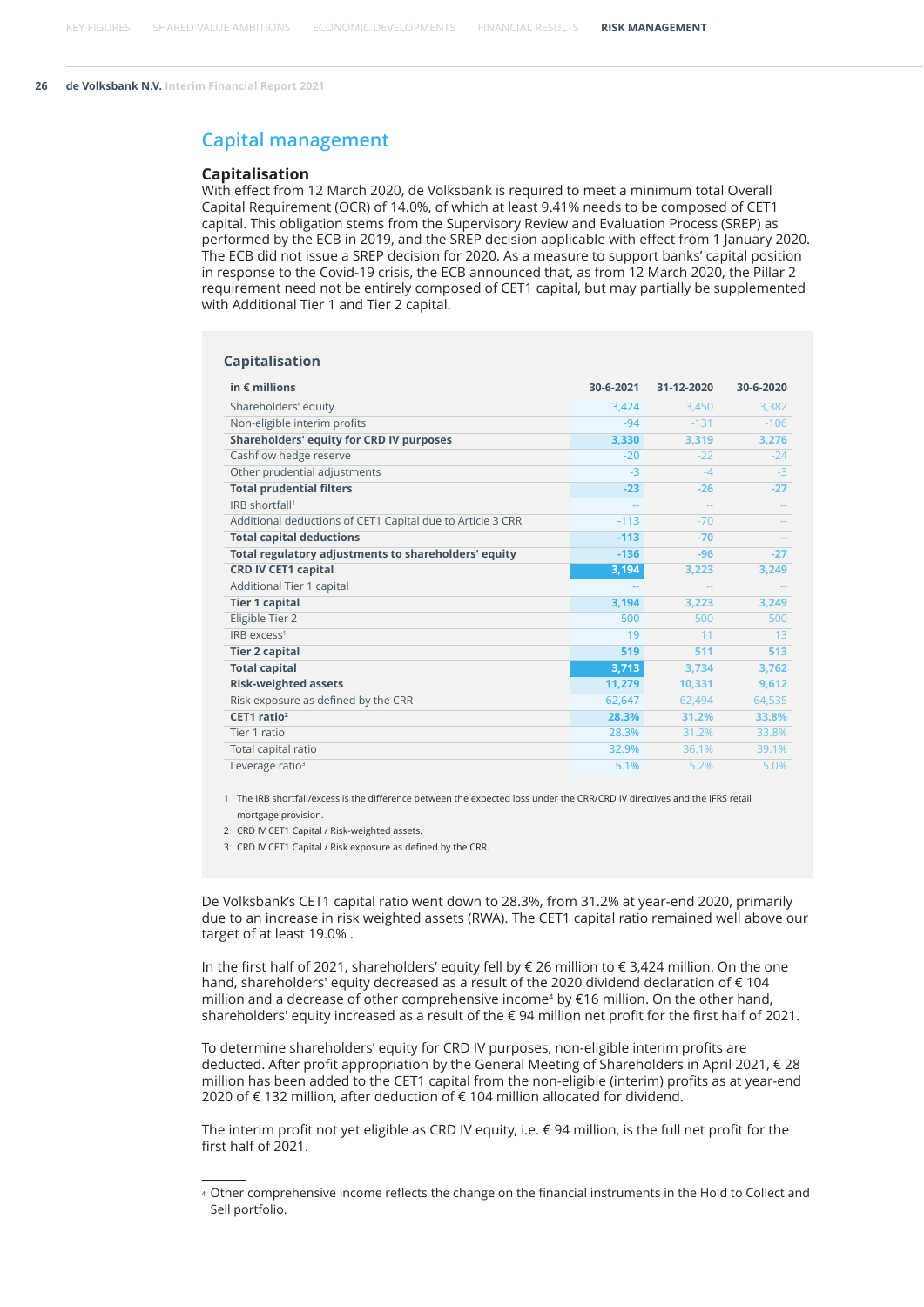To determine the CET1 capital, shareholders' equity for CRD IV purposes is subsequently subjected to a number of regulatory adjustments. These amounted to € 136 million negative at the end of June 2021 (year-end 2020: € 96 million negative) and consisted mainly of a deduction of € 113 million related to the expected impact of the current update of our Advanced Internal Rating Based (AIRB) model. This deduction increased by  $\epsilon$  43 million, from  $\epsilon$  70 million at yearend 2020, € 30 million of which was due to the estimated impact of the EBA guidelines on Definition of Default which became effective as from January 2021. The remaining € 13 million increase resulted from the most recent estimated impact of the updated AIRB model. Total regulatory adjustments also consisted of a prudential adjustment for the cashflow hedge reserve. On balance, the CRD IV CET1 capital decreased by € 29 million to € 3,194 million.

#### **Risk-weighted assets (RWA)**

| in $\epsilon$ millions                                | 30-6-2021     | 31-12-2020    | 30-6-2020     |
|-------------------------------------------------------|---------------|---------------|---------------|
|                                                       | <b>CRD IV</b> | <b>CRD IV</b> | <b>CRD IV</b> |
| Credit risk - Internal ratings based (IRB approach)   | 5,682         | 5.897         | 5,832         |
| Credit risk - standardised approach (SA approach)     | 2,817         | 2.296         | 2,147         |
| Securitisations                                       | 19            | 17            | 14            |
| Operational risk                                      | 1.451         | 1.451         | 1,503         |
| Market risk                                           | $-$           |               | 20            |
| Credit Valuation Adjustment (CVA)                     | 96            | 70            | 96            |
| Additional risk exposure amounts due to Article 3 CRR | 1.214         | 600           | $\frac{1}{2}$ |
| <b>Total</b>                                          | 11,279        | 10.331        | 9.612         |

In the first half of 2021, total RWA increased by € 948 million to € 11.3 billion. RWA for the credit risk of the retail mortgage portfolio, calculated according to the Internal Rating Based (IRB) approach, decreased by  $\epsilon$  215 million due to further improvement of the average credit quality of our customers. The average risk weighting of residential mortgages declined to 12.1% from 12.7% at year-end 2020.

In addition, RWA for credit risk calculated according to the Standardised Approach (SA) increased by € 521 million, largely related to the increased risk-weighted short-term exposures to other financial institutions.

The RWA for operational risk, market risk, the Credit Valuation Adjustment and revised securitisation framework remained unchanged at € 1.6 billion in total.

Finally, the estimated impact of the update of de Volksbank's AIRB model resulted in an increase of RWA by € 614 million to € 1,214 million, reflected as additional risk exposure amounts due to Article 3 CRR. Of this increase € 175 million was due to the estimated impact of the EBA guidelines on Definition of Default. The additional € 439 million follows from the most recent estimated impact of the updated AIRB model.

On 10 August 2021 de Volksbank received a draft decision letter from the ECB approving the update of its AIRB model. It is expected that the update will take place in the second half of 2021 and that it will have an additional elevating effect on RWA mainly due to limitations on PD, LGD and RWA of defaulted exposures.

#### **Leverage ratio**

The leverage ratio went down to 5.1%, from 5.2% at year-end 2020, due to a decrease of Tier 1 capital by € 29 million and an increase of the leverage ratio denominator by € 153 million in the first half of 2021. The denominator is the risk exposure amount as defined by the Capital Requirements Regulation (CRR). On 18 June 2021, the ECB announced that banks under its direct supervision may continue to exclude certain central bank exposures from the leverage ratio calculation until 31 March 2022. As at the end of June 2021, de Volksbank had deducted an amount of € 8 billion of central bank exposures from its leverage ratio exposure.

The 5.1% leverage ratio is well above the regulatory requirement of 3.0% $^{\rm 5}$  and our target of at least 4.5%. Based on our capital targets, the amount of capital required to meet the leverage ratio requirement is higher than the amount required to meet risk-weighted capital

<sup>5</sup> This leverage ratio requirement became binding with effect from 28 June 2021. Since de Volksbank continues to temporarily exclude certain central bank exposures from the leverage ratio exposure, the leverage ratio requirement for de Volksbank will be slightly higher at 3.2% until 31 March 2022.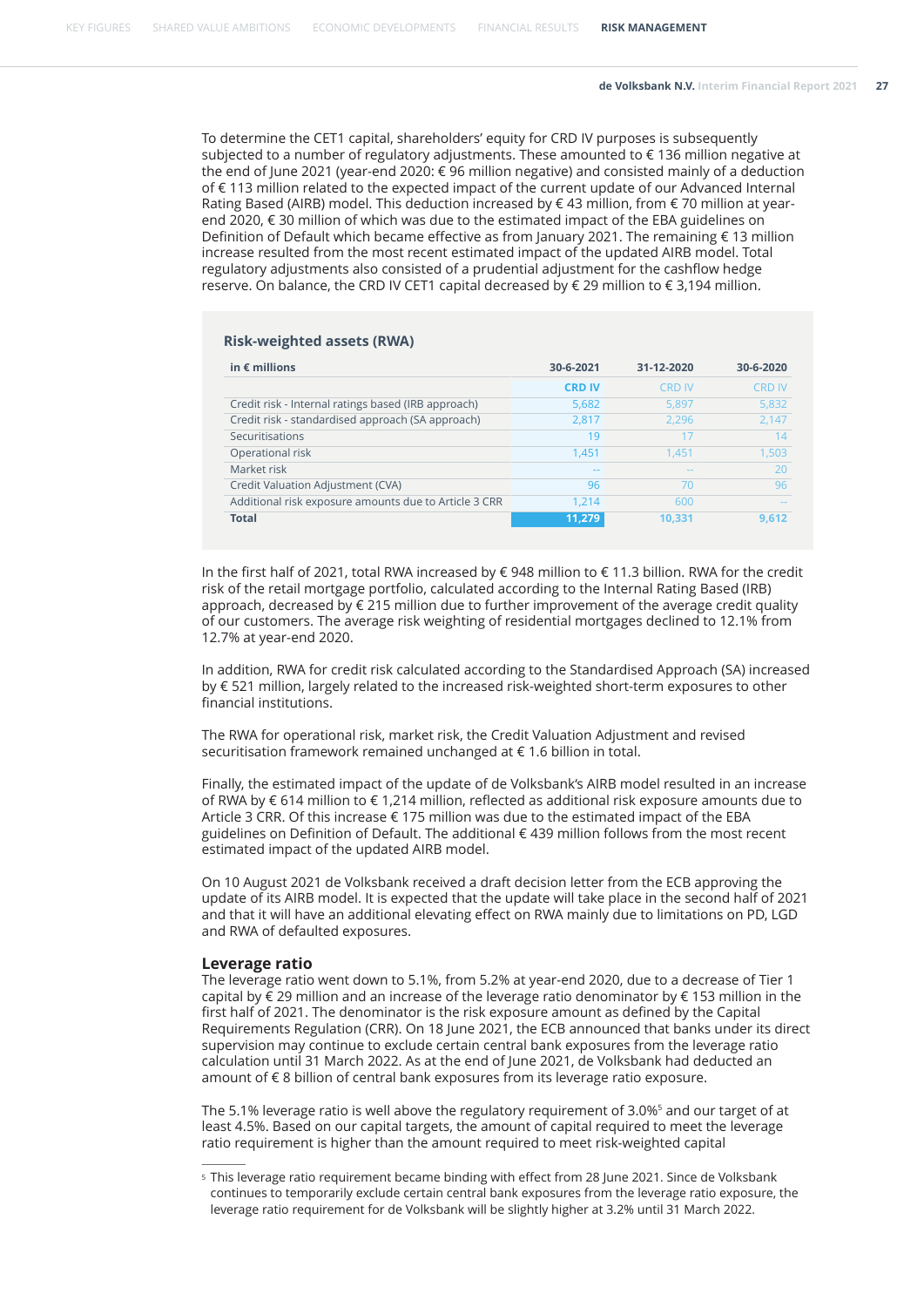requirements. This is the consequence of the bank's focus on retail mortgages, a low-risk activity with a correspondingly low risk weighting.

#### **Developments in capital requirements**

#### **Basel IV**

In late 2017, the Basel Committee on Banking Supervision (BCBS) presented the agreement on the completion of the Basel III capital framework, also known as Basel IV. The next step is the translation of Basel IV into European laws and regulations. We will adjust our capital planning if necessary.

As at the end of June 2021, we estimate that as a result of fully phased-in Basel IV our RWA would increase by approximately 22.5%<sup>6</sup> and that this would consequently reduce our CET1 capital ratio by approximately 5 percentage points. The largest effect is caused by the output floor on the basis of the revised Standardised Approach (SA) for credit risk versus the current internal modelling approach on the basis of PHIRM<sup>7</sup> . To give banks more time to prepare for Basel IV following the Covid-19 pandemic, the BCBS has postponed the introduction of Basel IV by one year, phasing in the output floor from 50% in 2023 to 72.5% in 2028. The anticipated changes in internal modelling approaches and the SA for operational risk under Basel IV are expected to have a limited effect on the RWA of de Volksbank.

#### **Minimum floor on risk weighting of mortgage loan portfolios**

In anticipation of the implementation of Basel IV, DNB announced in October 2019 that it would increase the minimum floor on the risk weighting of the mortgage loan portfolios of Dutch banks using internal risk models, with the exception of mortgages (partially) covered by the National Mortgage Guarantee (NHG) scheme. In May 2021, DNB announced that the measure will take effect from 1 January 2022. Final arrangements regarding duration and possible extensions are expected in the course of the third quarter of 2021. The impact of this measure on de Volksbank's capital position will be determined after implementation of the current PHIRM update.

#### **MREL**

On 10 May 2021, DNB - as the national resolution authority - set the MREL requirements for de Volksbank to be met as from 1 January 2022 and as from 1 January 2024. De Volksbank has to meet a MREL of 7.87% of the leverage ratio exposure (LRE) as from 1 January 2022. As a binding intermediate MREL subordination target, de Volksbank has to meet a MREL of 6.55% of the LRE with subordinated instruments (Tier 1 capital, Tier 2 capital and senior non-preferred (SNP) notes) as from 1 January 2022. As from 1 January 2024 the 7.87% MREL has to be fully met with subordinated instruments.

These requirements are in line with de Volksbank's capital planning to meet a minimum non-riskweighted MREL ratio of 8% fully with subordinated instruments as from 1 January 2024, while taking into account the binding intermediate MREL subordination target to be met as from 1 January 2022.

Based on its current capital position, de Volksbank expects to issue SNP notes totalling € 1.2 billion to € 1.7 billion up to 2024. This is in addition to € 1.0 billion SNP debt instruments already issued in the first half of 2021.

The table on the next page presents the risk-weighted and non-risk-weighted MREL ratios of de Volksbank N.V. as a resolution entity.

Total capital and eligible liabilities rose by € 752 million to € 6,345 million, mainly as a result of the issuances of € 500 million SNP instruments in both February 2021 and in June 2021. This increase was partly offset by a limited amount of senior unsecured debt becoming non-eligible. Total liabilities and own funds (TLOF) rose by € 3.8 billion to € 69.2 billion during the first half of 2021, primarily due to an increase in savings.

<sup>6</sup> Starting from (1) loan-splitting for retail mortgages, and (2) the assumption that 93% of the retail mortgages meet the documentation requirements .

<sup>7</sup> Particuliere Hypotheken Interne Rating Model (Internal Rating Model for Retail Mortgages).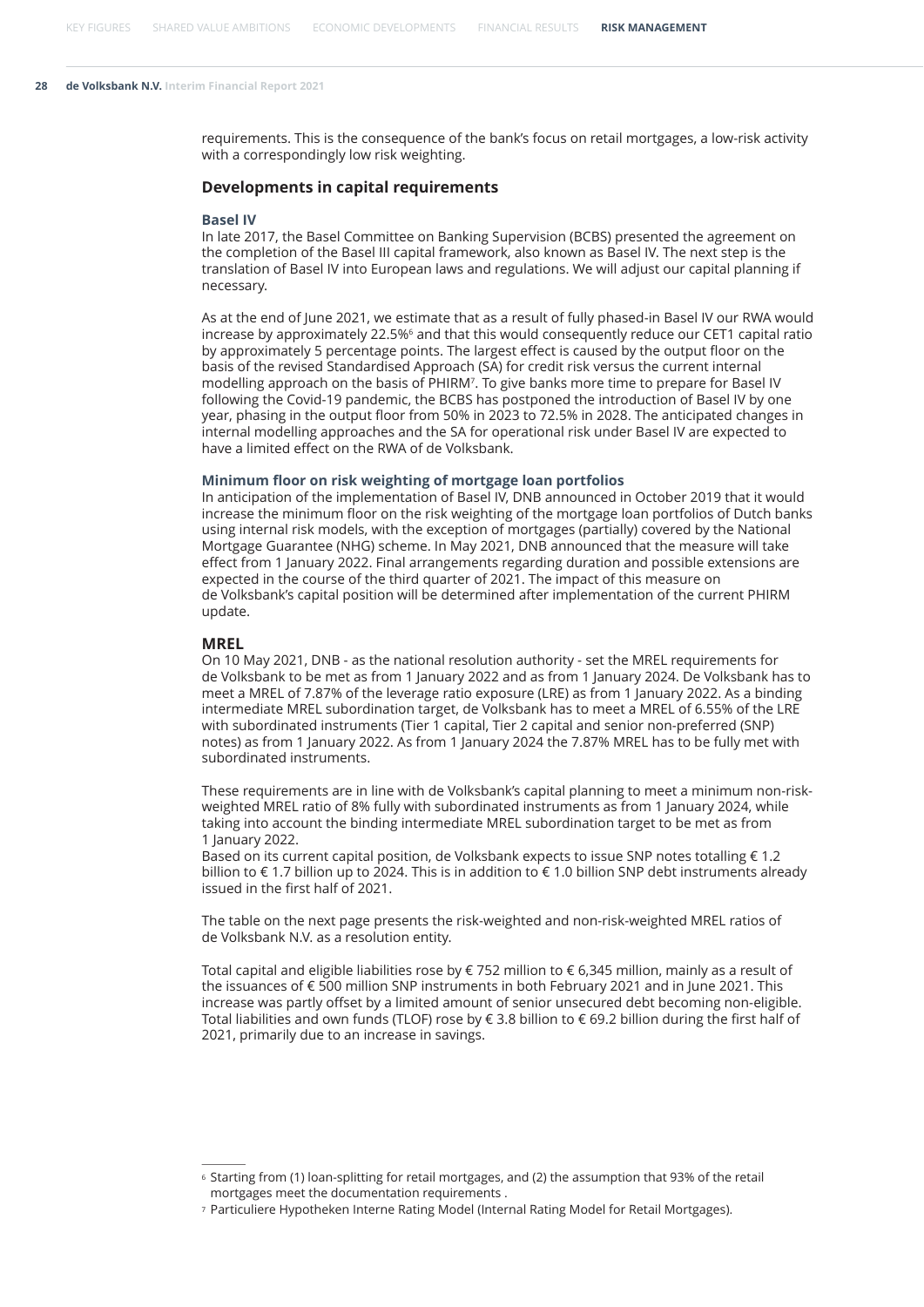#### **MREL**

| in $\epsilon$ millions                                               | 30-6-2021 | 31-12-2020 | 30-6-2020 |
|----------------------------------------------------------------------|-----------|------------|-----------|
| CET1 capital                                                         | 3,194     | 3,223      | 3,249     |
| Tier 2 capital                                                       | 519       | 511        | 513       |
| <b>Total capital</b>                                                 | 3,713     | 3,734      | 3,762     |
| Other eligible senior non-preferred (SNP) liabilities with remaining |           |            |           |
| maturity >1 year                                                     | 1,000     |            |           |
| Other eligible unsec. liabilities with remaining maturity > 1 year   | 1,632     | 1,859      | 1,717     |
| Total capital including other eligible liabilities                   | 6,345     | 5,593      | 5,479     |
| Total Liabilities and Own Funds (TLOF) as defined by the BRRD        | 69,253    | 65,406     | 63,186    |
| MREL (Total capital including other eligible liabilities) (TLOF)     | 9.2%      | 8.6%       | 8.7%      |
| <b>MREL BRRD2 EXPOSURE MEASURES1</b>                                 |           |            |           |
| Leverage ratio exposure (LRE)                                        | 62,647    | 62,494     | 64,535    |
| Risk-weighted assets                                                 | 11,279    | 10,331     | 9,612     |
| <b>MREL LRE</b>                                                      |           |            |           |
| MREL (Total capital and eligible SNP liabilities) (LRE)              | 7.5%      | 6.0%       | 5.8%      |
| MREL (Total capital including other eligible liabilities) (LRE)      | 10.1%     | 9.0%       | 8.5%      |
| <b>MREL RWA</b>                                                      |           |            |           |
| MREL (Total capital and eligible SNP liabilities) (RWA)              | 41.8%     | 36.1%      | 39.1%     |
| MREL (Total capital including other eligible liabilities) (RWA)      | 56.3%     | 54.1%      | 57.0%     |

1 EBA reporting framework 3.0 comprises amendments linked to the CRR2/CRD5, BRRD2 and IFR and applies as from 30/06/2021. Therefore, MREL ratios are also shown in accordance with the amended BRRD2 .

At the end of June 2021, the non-risk-weighted MREL ratio based on TLOF stood at 9.2% (2020: 8.6%). This includes Total capital and all other unsecured liabilities eligible for MREL under the current BRRD. The non-risk-weighted MREL ratio based on the leverage ratio exposure was equal to 10.1% (2020: 9.0%), including Total capital and all other unsecured liabilities eligible for MREL under the current BRRD. Including only Total capital and eligible SNP liabilities, the non-riskweighted MREL ratio based on the leverage ratio exposure equalled 7.5%.

The risk-weighted MREL ratio, based on Total capital and SNP eligible liabilities (€ 4,713 million in total), stood at 41.8% (year-end 2020: 36.1%). Based on the balance sheet position as at the end of June 2021, we estimate the risk weighted MREL ratio met with CET1 capital and subordinated instruments to be approximately 8 percentage points lower under full phase-in of Basel IV.

#### **Dividend**

De Volksbank has set a target range of 40% - 60% of net profit for the regular dividend distribution. In line with this policy, de Volksbank decided in its General Meeting of Shareholders (GMS) in April 2021 to declare a dividend of € 104 million for 2020. This corresponds to a pay-out ratio of 60%. Given the uncertainty surrounding the Covid-19 pandemic, the ECB recommendated on 15 December 2020 to exercise extreme prudence when deciding on or paying out dividends until 30 September 2021. The approved dividend amount will therefor not be paid out before 1 October 2021.

At the GMS in 2020, the proposed dividend for the 2019 financial year was declared at  $\epsilon$  165 million. At the GMS in April 2021, NLFI agreed to a partial dividend payment for 2019 of € 20 million. This in line with ECB's recommendation of 15 December 2020 for reasons of prudence to refrain from distributing more than 15% of the accumulated profit for the financial years 2019 and 2020, or more than 20 bps in terms of the CET1 capital ratio, whichever is lower.

On 23 July 2021, the ECB decided not to extend its dividend recommendation to exercise extreme prudence beyond September 2021. Instead, supervisors will assess the capital and distribution plans of each bank as part of the regular supervisory process.

Given this announcement, de Volksbank intends to pay out the remaining 2019 dividend and the 2020 dividend for a total amount of € 249 million in October 2021. Since the intended dividend amount already classifies as debt, distributing this amount will not affect de Volksbank's capital position.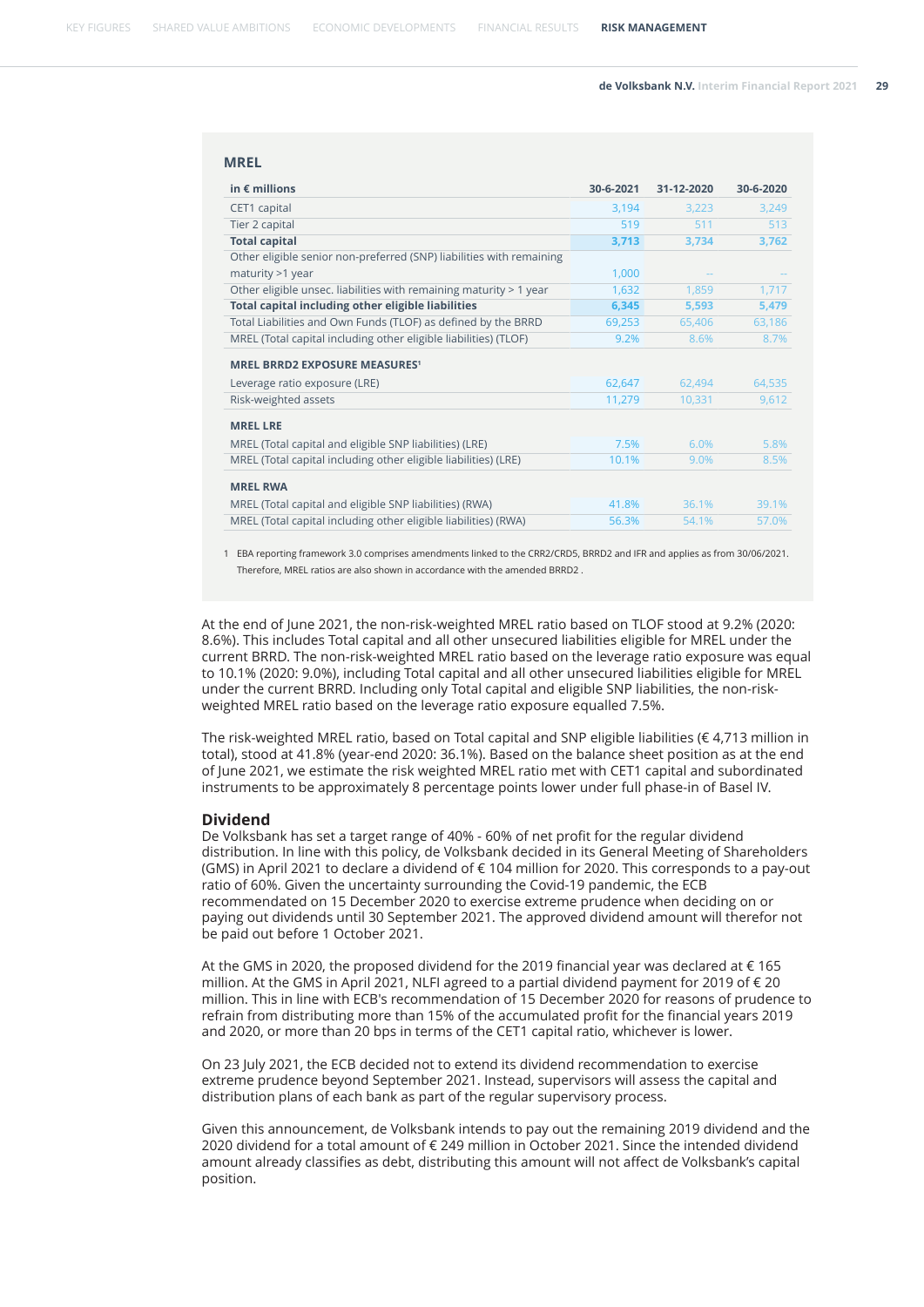### **Liquidity and funding**

#### **Liquidity**

In the first half of 2021, continued growth in deposits resulted in a liquidity position that is substantially higher than de Volksbank's internal targets and regulatory requirements. De Volksbank aims to reduce the undesirable impact of excess liquidity on the bank's profitability and capitalisation through several measures for example by applying negative interest to business and retail customer accounts that exceed € 250,000 from 1 March 2021 and € 100,000 from 1 July 2021 respectively.

The Liquidity Coverage Ratio (LCR) and the Net Stable Funding Ratio (NSFR) remained well above the regulatory minimum of 100%. As at 30 June 2021, the LCR stood at 261% (year-end 2020: 233%).

| <b>Key liquidity indicators</b>           |           |            |            |  |  |  |  |  |
|-------------------------------------------|-----------|------------|------------|--|--|--|--|--|
|                                           | 30-6-2021 | 31-12-2020 | 30-06-2020 |  |  |  |  |  |
| LCR                                       | 261%      | 233%       | 182%       |  |  |  |  |  |
| <b>NSFR</b>                               | 171%      | $>100\%$   | $>100\%$   |  |  |  |  |  |
| Loan-to-Deposit ratio                     | 87%       | 92%        | 96%        |  |  |  |  |  |
| Liquidity buffer (in $\epsilon$ millions) | 21.765    | 19.121     | 17.563     |  |  |  |  |  |

The ratio between loans outstanding and deposits attracted, known as the Loan-to-Deposit ratio, decreased to 87%, from 92% at year-end 2020. This was caused by continued growth in deposits, of which € 2.6 billion due to an increase in retail savings. Loans decreased slightly from € 48.5 billion to  $\epsilon$  48.3 billion in the first half of 2021.

The liquidity buffer increased to € 21.8 billion as at 30 June 2021 (year-end 2020: € 19.1 billion).

| in $\epsilon$ millions                                                     | 30-6-2021 | 31-12-2020 | 30-6-2020 |
|----------------------------------------------------------------------------|-----------|------------|-----------|
| Cash position <sup>1</sup>                                                 | 8.426     | 5.925      | 3.754     |
| - of which central bank reserves & nostro accounts                         | 8,402     | 5.010      | 1,400     |
| - of which contractual wholesale cashflows maturing in ten days or<br>less | 24        | 915        | 2,354     |
| Sovereigns                                                                 | 2,703     | 2.778      | 2,830     |
| Regional/local governments and supranationals                              | 1.541     | 1.252      | 1.152     |
| Other liquid assets                                                        | 551       | 337        | 327       |
| Eligible retained RMBS                                                     | 8.544     | 8.829      | 9.500     |
| <b>Liquidity buffer</b>                                                    | 21,765    | 19.121     | 17.563    |

#### **Liquidity buffer composition**

1 The cash position presented above comprises central bank reserves, current account balances held at correspondent banks and contractual wholesale cashflows maturing within ten days or less. As a result, the cash position deviates from the cash and cash equivalents balance in the balance sheet.

De Volksbank's cash position amounted to € 8.4 billion (year-end 2020: € 5.9 billion). The gross funding need arose mainly from the € 0.1 billion repayment in capital market funding. This funding need was more than fully met by a  $\epsilon$  2.8 billion growth in total deposits. Furthermore, de Volksbank issued € 1.0 billion in green senior non-preferred debt instruments and saw a € 0.7 billion decrease in collateral placed in relation to derivative transactions in the form of cash. In addition, in the first half of 2021, de Volksbank participated for € 70 million in additional TLTRO-III funding from the ECB. Although cash inflows were substantially higher than cash outflows, this was only partly visible in the cash position as a higher amount of available liquidity was invested in the money market for more than ten days. As at 30 June 2021, € 4.9 billion in assets had been invested for cash management purposes with an investment horizon of more than ten days (year-end 2020: € 3.5 billion) and was therefore not included in the cash position, of which € 3.0 billion was held at Swiss banks (year-end 2020: € 2.3 billion).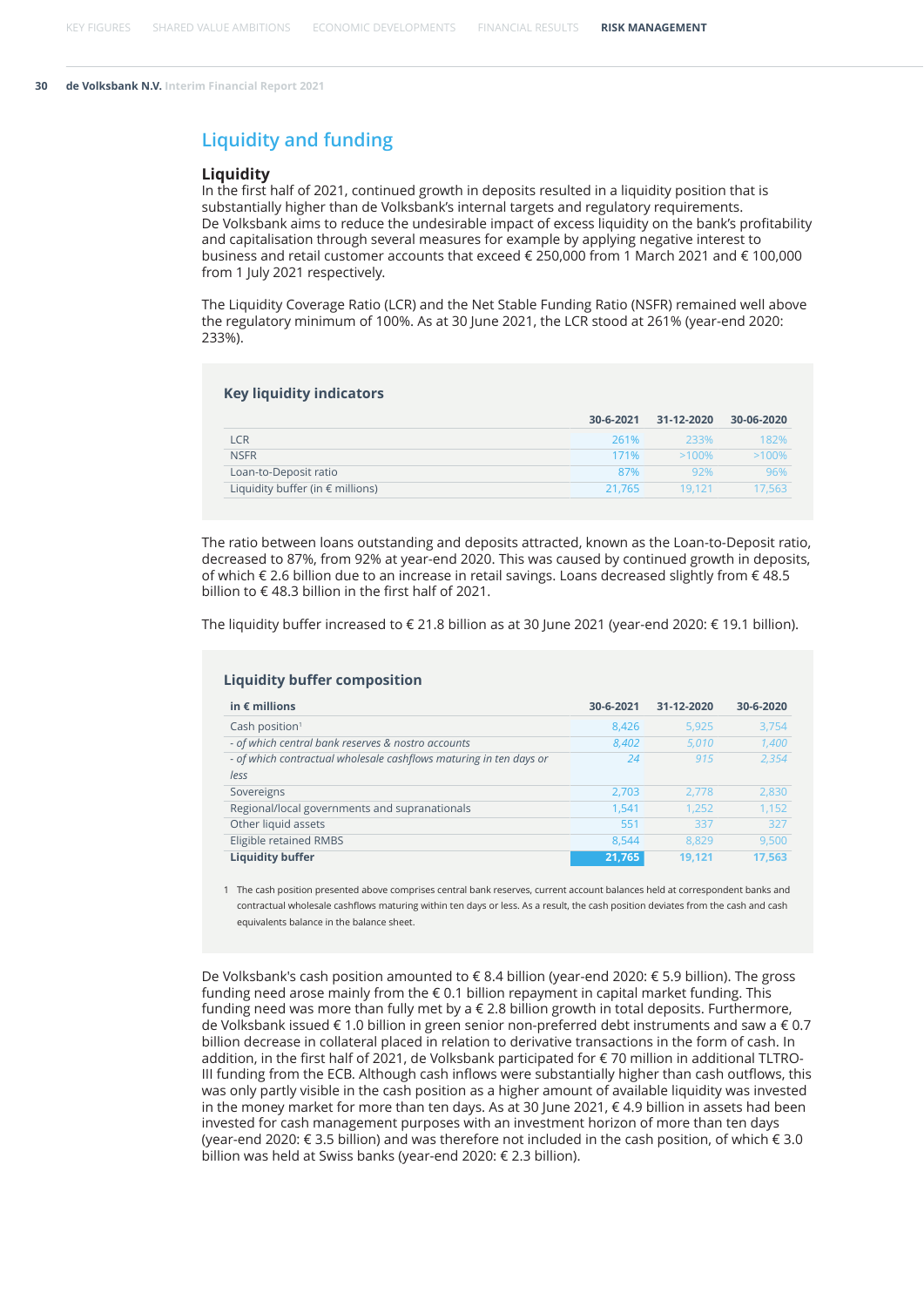The liquidity value of other liquid assets in the liquidity buffer amounted to € 13.3 billion as at 30 June 2021 (year-end 2020: € 13.2 billion):

- The liquidity value of eligible retained RMBS decreased to € 8.5 billion (year-end 2020: € 8.8 billion).
- The value of other liquid assets in the liquidity buffer rose by  $\epsilon$  0.4 billion, predominantly because of nominal growth of de Volksbank's liquidity portfolio.

#### **Funding**

Retail savings are de Volksbank's main source of funding. Through our brands, we attract term deposits, demand deposits and current account balances from retail customers. We also attract savings deposits and current account balances from SME customers. In the first half of 2021, customer deposits rose to € 55.8 billion, from € 53.0 billion at year-end 2020.

In addition, the bank attracts funding from the capital market through various funding instruments spread over terms, markets, regions and types of investor.

The diagrams below provide an overview of the book value-based composition of the total liabilities as at 30 June 2021 and year-end 2020. The percentage of our funding that is made up of savings and other amounts due to customers remained stable at 80%.



In the first half of 2021, de Volksbank successfully executed a number of capital market funding transactions to strengthen the MREL-eligible subordinated instruments:

- $\cdot \in 0.5$  billion in green senior non-preferred debt with a 7-year maturity;
- $\cdot \in 0.5$  billion in green senior non-preferred debt with a 5-year maturity.

As capital market funding redemptions were limited in the first half of 2021, the capital market funding mix increased from  $\epsilon$  6.9 billion to  $\epsilon$  7.8 billion.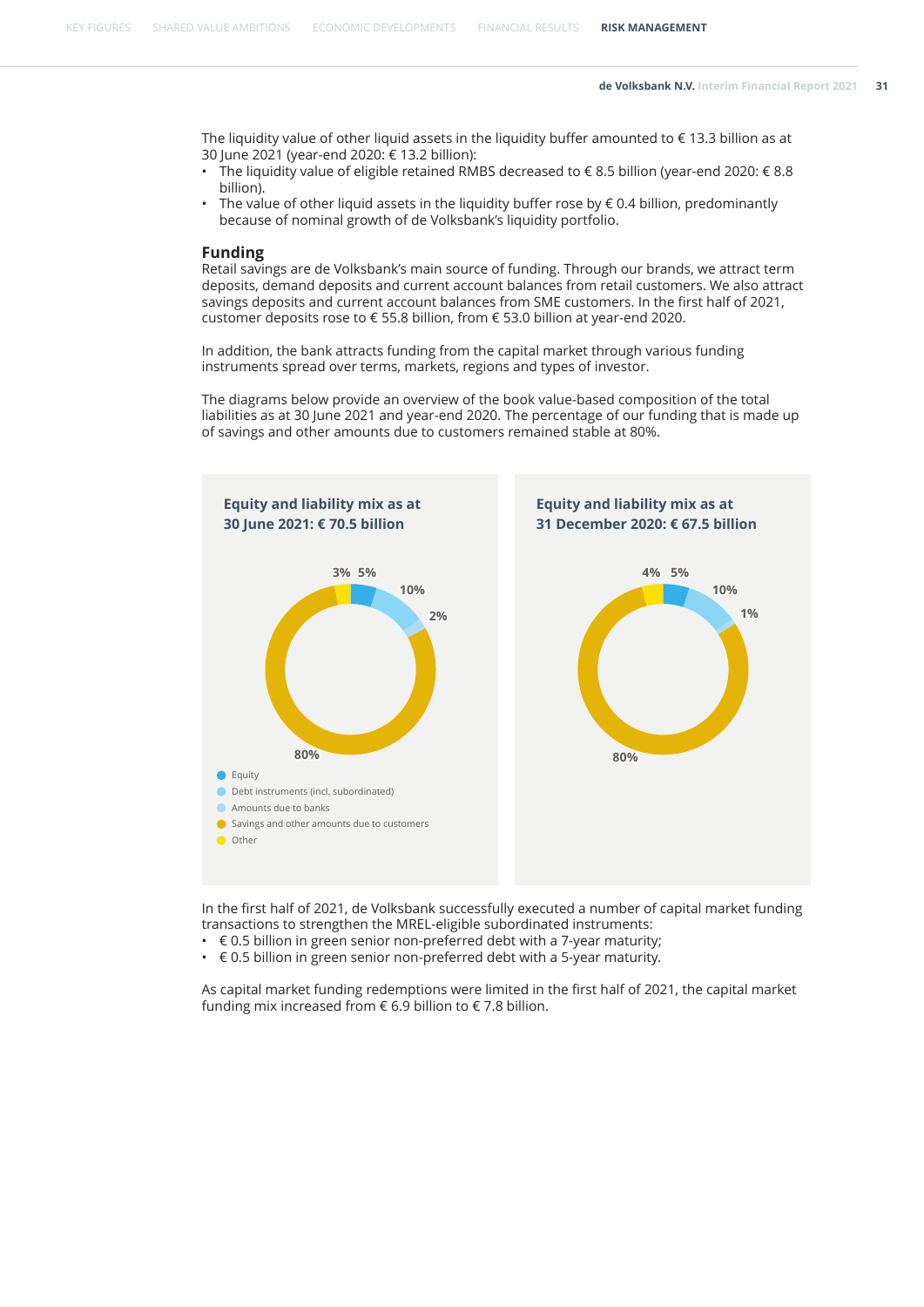

The figure below presents an overview of the maturity calendar of the capital market funding outstanding with an original maturity of more than one year. It is assumed that this funding will be redeemed at the first possible date. In the second half of 2021, we expect to issue covered bonds and we may also issue senior non-preferred debt to meet our capital market funding needs.

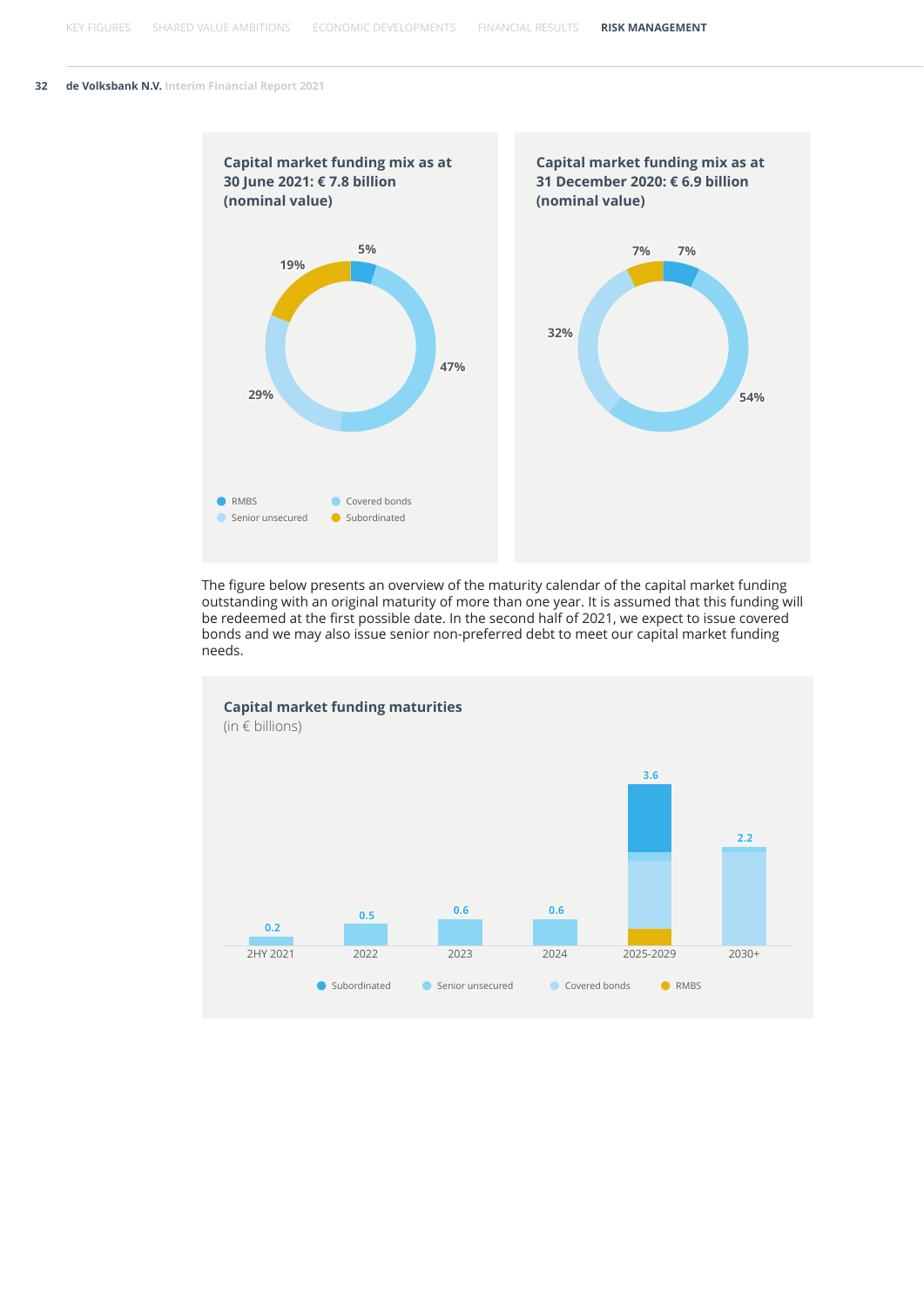#### **Responsibility statement**

Pursuant to section 5:25d, paragraph 2(c), of the Dutch Financial Supervision Act (*Wet op het financieel toezicht*, *Wft*), the members of the Board of Directors state that to the best of their knowledge:

- The condensed consolidated interim financial statements, for the six-month period ending on 30 June 2021, give a true and fair view of the assets, liabilities, size and composition of equity, financial position and profit or loss of de Volksbank N.V. and the companies included in the consolidation; and
- The Interim Financial Report, for the six-month period ending on 30 June 2021, gives a true and fair view of the information that is required pursuant to section 5:25d, paragraphs 8 and 9, of the Dutch Financial Supervision Act of de Volksbank N.V. and of the companies included in the consolidation.

Utrecht,12 August 2021

#### **The Board of Directors**

Martijn Gribnau, Chief Executive Officer

Jeroen Dijst, Chief Risk Officer

Marinka van der Meer, Chief Customer Officer

John Reichardt, Chief Financial Officer a.i.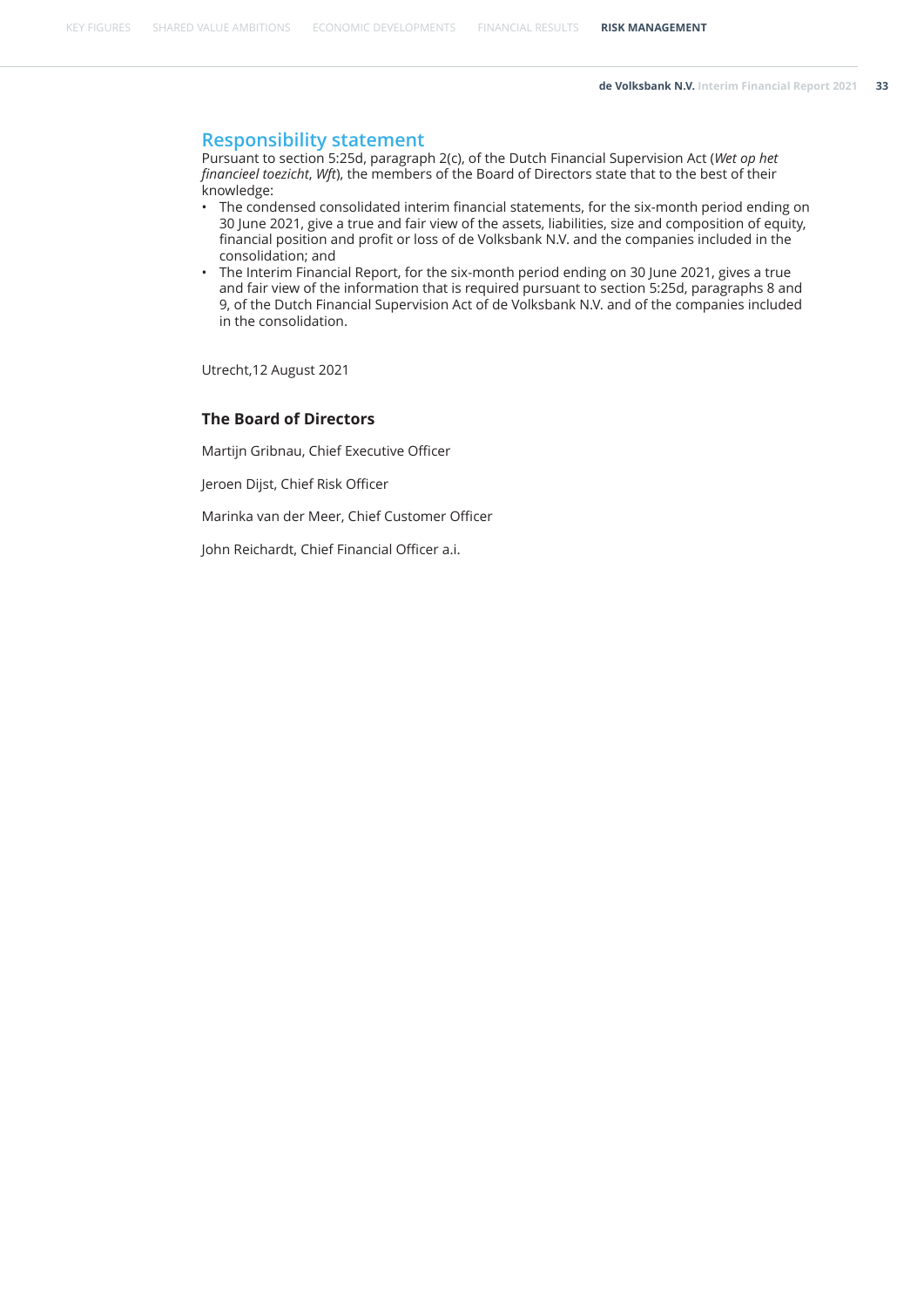## **Condensed consolidated interim financial statements**

## **Consolidated statement of financial position**

| Before result appropriation and in $\epsilon$ millions | 30-6-2021 | 31-12-2020 |
|--------------------------------------------------------|-----------|------------|
| <b>ASSETS</b>                                          |           |            |
| Cash and cash equivalents                              | 8,036     | 4,672      |
| <b>Derivatives</b>                                     | 588       | 864        |
| Investments                                            | 5,493     | 5,113      |
| Loans and advances to banks                            | 5,759     | 5,990      |
| Loans and advances to customers                        | 50,129    | 50,542     |
| Tangible and intangible assets                         | 90        | 110        |
| Tax assets                                             | 64        | 42         |
| Other assets                                           | 314       | 151        |
| <b>Total assets</b>                                    | 70,473    | 67,484     |
|                                                        |           |            |
| <b>EQUITY AND LIABILITIES</b>                          |           |            |
| Savings                                                | 44,689    | 42,111     |
| Other amounts due to customers                         | 11,757    | 11,541     |
| <b>Amounts due to customers</b>                        | 56,446    | 53,652     |
|                                                        |           |            |
| Amounts due to banks                                   | 1,175     | 945        |
| Debt certificates                                      | 6,885     | 6,119      |
| <b>Derivatives</b>                                     | 1,256     | 2,163      |
| <b>Tax liabilities</b>                                 | 12        | 17         |
| Other liabilities                                      | 694       | 558        |
| Provisions                                             | 77        | 80         |
| Subordinated debts                                     | 504       | 500        |
| <b>Total other liabilities</b>                         | 10,603    | 10,382     |
|                                                        |           |            |
| Share capital                                          | 381       | 381        |
| Other reserves                                         | 2,949     | 2,895      |
| Net profit for the period                              | 94        | 174        |
| <b>Shareholders' equity</b>                            | 3,424     | 3,450      |
| <b>Total equity and liabilities</b>                    | 70,473    | 67,484     |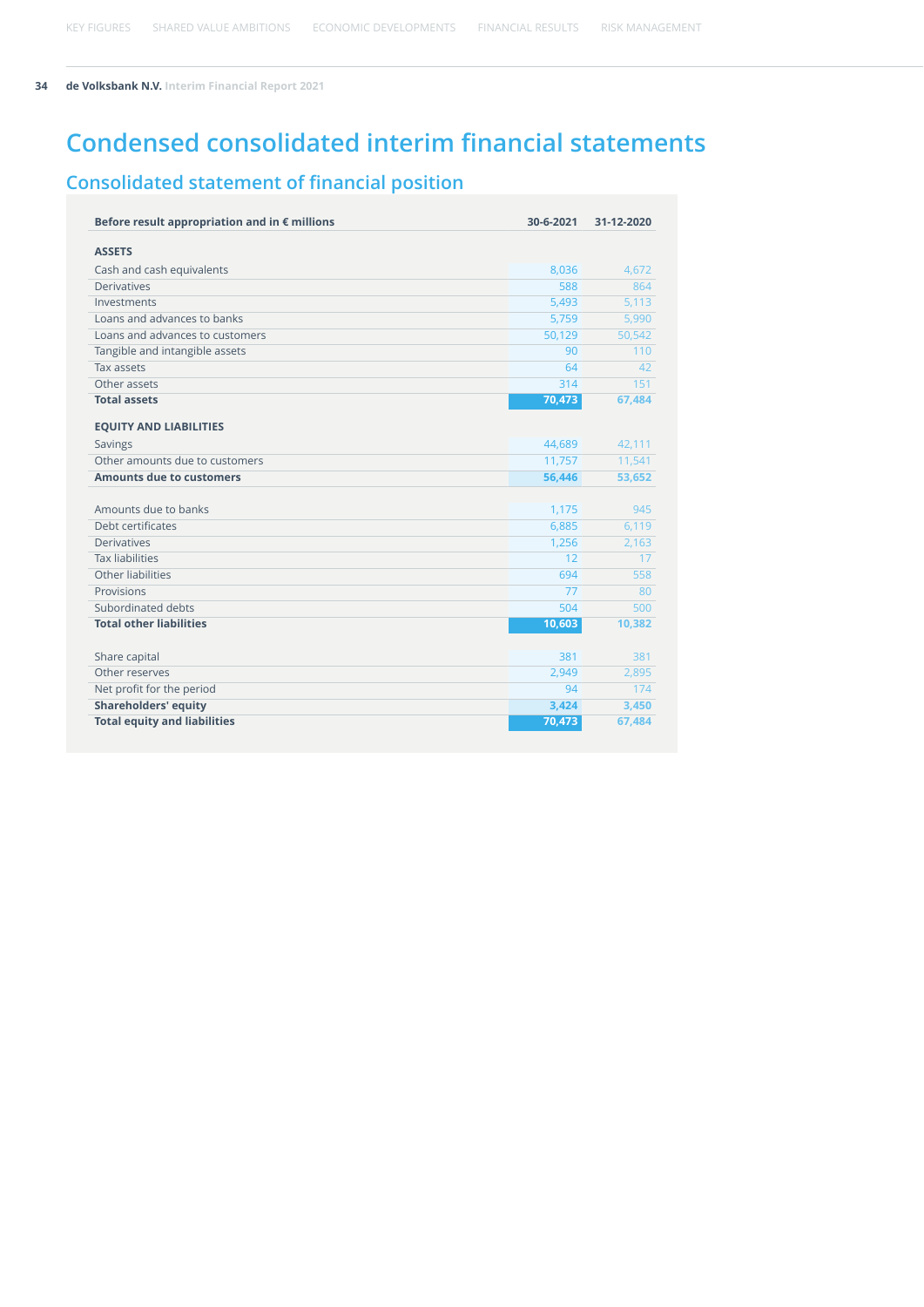## **Consolidated income statement**

| in $\epsilon$ millions                                          | <b>1st half 2021</b> | <b>1st half 2020</b> |
|-----------------------------------------------------------------|----------------------|----------------------|
| <b>INCOME</b>                                                   |                      |                      |
| Interest income                                                 | 525                  | 590                  |
| Interest expense                                                | 133                  | 154                  |
| Net interest income                                             | 392                  | 436                  |
| Fee and commission income                                       | 66                   | 62                   |
| Fee and commission expenses                                     | 46                   | 33                   |
| Net fee and commission income                                   | 20                   | 29                   |
| Investment income                                               | $-2$                 | 8                    |
| Other result on financial instruments                           | 7                    | $\overline{7}$       |
| Other operating income                                          |                      |                      |
| <b>Total income</b>                                             | 417                  | 480                  |
| <b>EXPENSES</b>                                                 |                      |                      |
| Staff costs                                                     | 198                  | 186                  |
| Depreciation and amortisation of tangible and intangible assets | 11                   | 14                   |
| Other operating expenses                                        | 113                  | 92                   |
| <b>Total operating expenses</b>                                 | 322                  | 292                  |
| Impairment charges financial assets                             | $-31$                | 45                   |
| <b>Total expenses</b>                                           | 291                  | 337                  |
| <b>Result before taxation</b>                                   | 126                  | 143                  |
| Taxation                                                        | 32                   | 37                   |
| Net result for the period                                       | 94                   | 106                  |

## **Consolidated statement of comprehensive income**

#### **Other comprehensive income**

| in $\epsilon$ millions                                          | <b>1st half 2021</b> | <b>1st half 2020</b> |
|-----------------------------------------------------------------|----------------------|----------------------|
| <b>ITEMS NOT SUBSEQUENTLY BE RECLASSIFIED TO PROFIT OR LOSS</b> |                      |                      |
| Other changes in comprehensive income                           | $-1$                 |                      |
| Total items never reclassified to profit or loss                | $-1$                 |                      |
| <b>ITEMS SUBSEQUENTLY RECLASSIFIED TO PROFIT OR LOSS</b>        |                      |                      |
| Change in cashflow hedge reserve                                | $-2$                 |                      |
| Change in fair value reserve                                    | $-13$                | 8                    |
| Total items subsequently reclassified to profit or loss         | $-15$                | 6                    |
| Other comprehensive income (after tax)                          | $-16$                |                      |

## **Total comprehensive income attributable to the shareholder**

| <b>Total comprehensive income</b>      |                      |                      |  |  |  |  |  |
|----------------------------------------|----------------------|----------------------|--|--|--|--|--|
| in $\epsilon$ millions                 | <b>1st half 2021</b> | <b>1st half 2020</b> |  |  |  |  |  |
| Net profit                             | 94                   | 106                  |  |  |  |  |  |
| Other comprehensive income (after tax) | $-16$                |                      |  |  |  |  |  |
| <b>Total comprehensive income</b>      | 78                   | 112                  |  |  |  |  |  |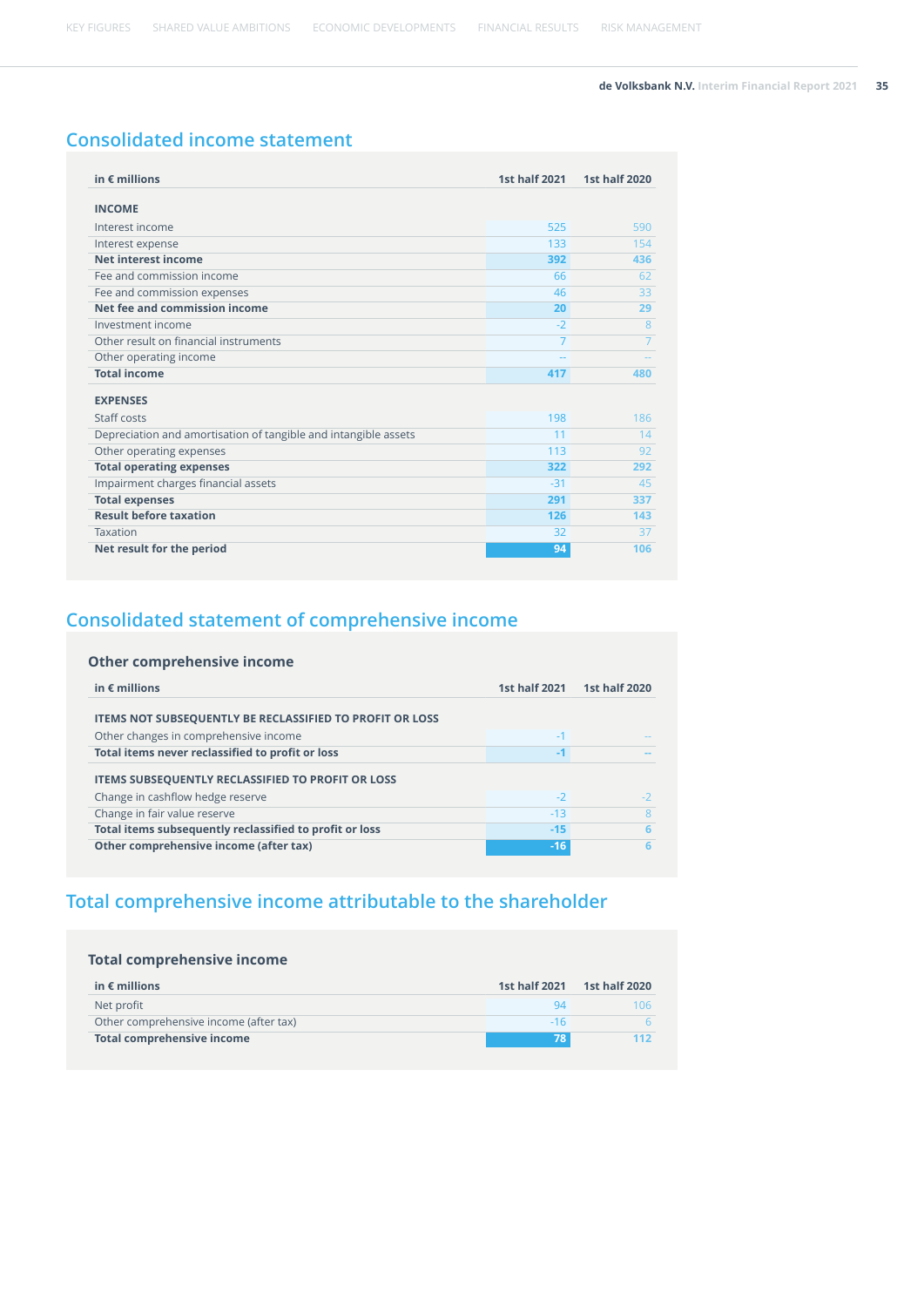## **Condensed consolidated statement of changes in total equity**

#### **Consolidated statement of changes in total equity**

| in $\epsilon$ millions                | <b>Issued</b><br>share<br>capital <sup>1</sup> | <b>Share</b><br>premium<br>reserve | Cashflow<br>hedge<br>reserve | <b>Fair value</b><br>reserve | Other<br>reserves        | <b>Net profit</b><br>for the<br>period | <b>Total</b><br>equity |
|---------------------------------------|------------------------------------------------|------------------------------------|------------------------------|------------------------------|--------------------------|----------------------------------------|------------------------|
| Balance as at 1 January 2020          | 381                                            | 3,537                              | 26                           | 19                           | $-803$                   | 275                                    | 3,435                  |
| Transfer of 2019 net result           | --                                             |                                    | $\sim$                       | $\overline{\phantom{a}}$     | 110                      | $-1102$                                |                        |
| Other comprehensive income            | $-1$                                           | --                                 | $-2$                         | 8                            | н.                       | $\sim$                                 | 6                      |
| Net result for the period             |                                                |                                    |                              |                              |                          | 106                                    | 106                    |
| <b>Total result for the period</b>    | $\overline{\phantom{a}}$                       | $- -$                              | $-2$                         | 8                            | $\overline{\phantom{a}}$ | 106                                    | 112                    |
| Transactions with shareholder         | --                                             |                                    |                              |                              | --                       | $-1653$                                | $-165$                 |
| <b>Total changes for the period</b>   | --                                             |                                    | $-2$                         | 8                            | 110                      | $-169$                                 | $-53$                  |
| Balance as at 30 June 2020            | 381                                            | 3,537                              | 24                           | 27                           | $-693$                   | 106                                    | 3,382                  |
| Other comprehensive income            |                                                |                                    | $-2$                         | $\overline{2}$               |                          |                                        |                        |
| Net result for the period             |                                                |                                    |                              |                              |                          | 68                                     | 68                     |
| <b>Total result for the period</b>    | --                                             | --                                 | $-2$                         | $\overline{2}$               |                          | 68                                     | 68                     |
| Transactions with shareholder         | --                                             |                                    |                              |                              |                          |                                        |                        |
| <b>Total changes for the period</b>   | --                                             | $\overline{\phantom{a}}$           | $-2$                         | $\overline{2}$               | --                       | 68                                     | 68                     |
| <b>Balance as at 31 December 2020</b> | 381                                            | 3.537                              | 22                           | 29                           | $-693$                   | 174                                    | 3,450                  |
| <b>Transfer of 2020 net result</b>    |                                                |                                    | $\sim$                       | --                           | 70                       | $-702$                                 |                        |
| Other comprehensive income            | $-1$                                           | $\qquad \qquad -$                  | $-2$                         | $-13$                        | $-1$                     | $\sim$                                 | $-16$                  |
| Net result for the period             | $- -$                                          |                                    |                              | --                           | $\sim$ $\sim$            | 94                                     | 94                     |
| <b>Total result for the period</b>    | --                                             | $\overline{a}$                     | $-2$                         | $-13$                        | $-1$                     | 94                                     | 78                     |
| Transactions with shareholder         | $\frac{1}{2}$                                  | --                                 |                              |                              | $\overline{\phantom{a}}$ | $-104^3$                               | $-104$                 |
| <b>Total changes for the period</b>   | --                                             |                                    | $-2$                         | $-13$                        | 69                       | $-80$                                  | $-26$                  |
| Balance as at 30 June 2021            | 381                                            | 3,537                              | 20                           | 16                           | $-624$                   | 94                                     | 3,424                  |

1 The issued share capital is fully paid up and comprises 840,008 ordinary shares with a nominal value of € 453.79 per share.

2 This is the result after deduction of the dividend payable.

3 Dividend to be paid out to NLFI is included under other liabilities.

## **Condensed consolidated cashflow statement**

| in $\epsilon$ millions                                          | <b>1st half 2021</b> | <b>1st half 2020</b> |
|-----------------------------------------------------------------|----------------------|----------------------|
|                                                                 |                      |                      |
| <b>CASHFLOW FROM OPERATING ACTIVITIES</b>                       |                      |                      |
| Result before taxation                                          | 126                  | 143                  |
| <b>ADJUSTMENTS FOR</b>                                          |                      |                      |
| Depreciation and amortisation of tangible and intangible assets | 12                   | 14                   |
| Impairment charges and reversals                                | $-31$                | 45                   |
| <b>CHANGES IN OPERATING ASSETS AND LIABILITIES</b>              |                      |                      |
| Change in advances to customers                                 | 413                  | $-406$               |
| Change in liabilities to customers                              | 216                  | 432                  |
| Change in advances to banks                                     | 231                  | $-3.026$             |
| Change in liabilities to banks                                  | 230                  | $-295$               |
| Change in savings                                               | 2,578                | 2,117                |
| Change in trading portfolio                                     |                      | $-21$                |
| Other adjustments and changes in operating activities           | $-540$               | 576                  |
| Net cashflow from operating activities                          | 3,235                | $-421$               |
| Net cashflow from investment activities                         | $-589$               | $-161$               |
| Net cashflow from financing activities                          | 718                  | $-365$               |
| Net decrease of cash and cash equivalents                       | 3,364                | $-947$               |
| Cash and cash equivalents as at 1 January                       | 4,672                | 2,026                |
| Change in cash and cash equivalents                             | 3,364                | $-947$               |
| Cash and cash equivalents as at 30 June                         | 8,036                | 1,079                |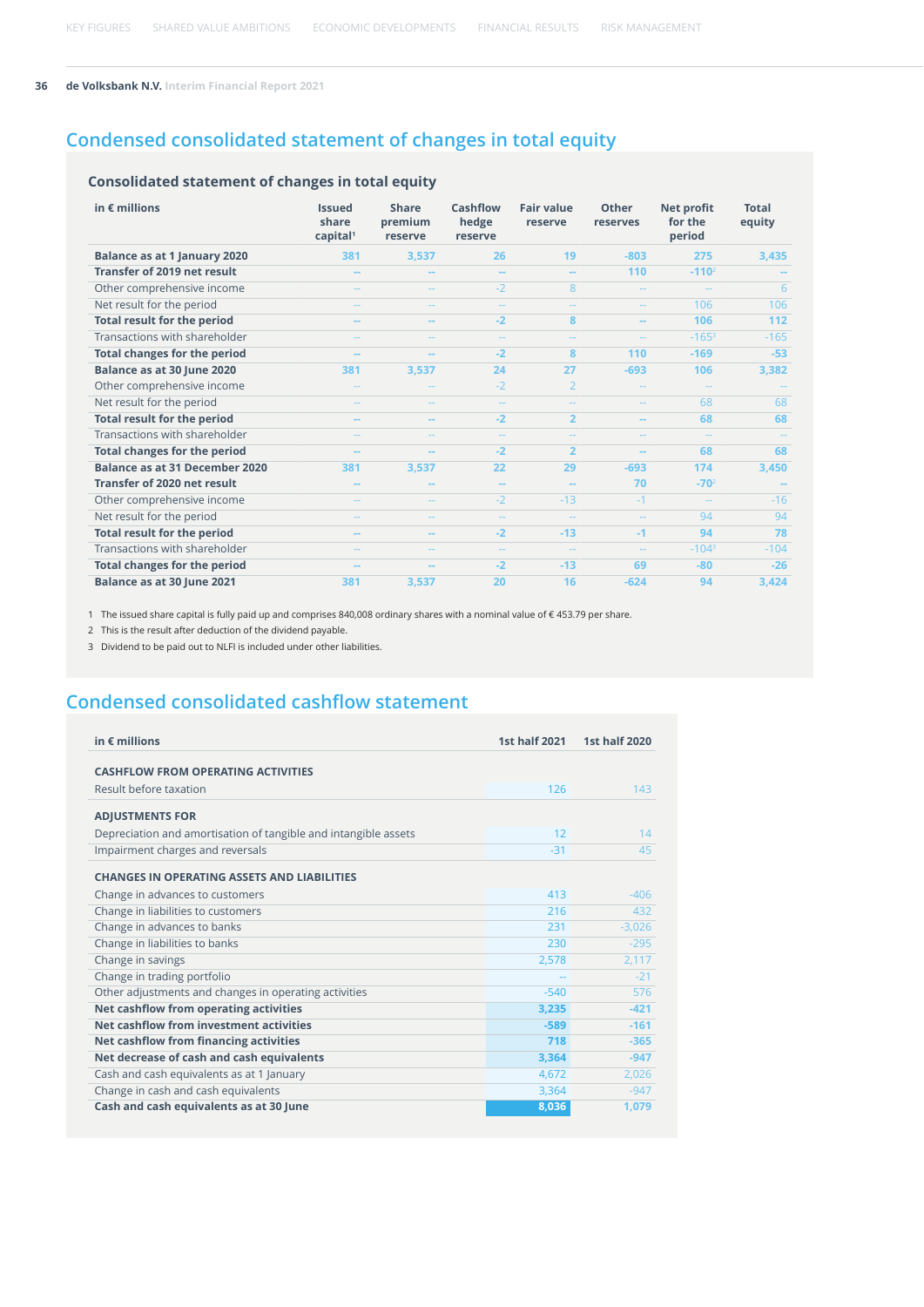## **Notes to the condensed consolidated interim financial statements**

#### **Accounting principles**

#### **General information**

De Volksbank N.V. (hereafter 'de Volksbank'), a public limited liability company, is incorporated under Dutch law and domiciled in the Netherlands. De Volksbank's registered office is located at Croeselaan 1, 3521 BJ Utrecht. All shares of de Volksbank are held by *Stichting administratiekantoor beheer financiële instellingen* (NLFI).

The condensed consolidated interim financial statements of de Volksbank comprise financial information of all entities controlled by de Volksbank, including its interests in associates. These condensed consolidated interim financial statements were prepared by the Board of Directors and approved by the Supervisory Board on 12 August 2021.

#### **Basis of preparation**

#### **Statement of IFRS compliance**

De Volksbank prepares the condensed consolidated interim financial statements in accordance with International Accounting Standard (IAS) 34 Interim Financial Reporting, as adopted by the European Union (EU).

#### **Main accounting principles for financial reporting**

The accounting principles applied in the preparation of these condensed consolidated interim financial statements are consistent with the accounting principles applied in the preparation of de Volksbank's financial statements for the year ending on 31 December 2020. Changes in standards and interpretations affecting the 2021 accounting principles are described in the following sections.

#### **Changes in published Standards and Interpretations effective in 2021**

In 2021 the following standards and interpretations issued by the International Accounting Standards Board (IASB) and the IFRS Interpretations Committee (IFRIC), respectively, became mandatory. These were adopted by the EU and are applicable in the current financial year:

- Amendments to IFRS 9, IAS 39, IFRS 7, IFRS 4 and IFRS 16 Interest Rate Benchmark Reform Phase 2; and
- Amendments to IFRS 4 Insurance Contracts deferral of IFRS 9;

None of the above-mentioned amendments have a material effect on the condensed consolidated interim financial statements.

#### **IFRS 9, IAS 39, IFRS 7, IFRS 4 and IFRS 16: Interest Rate Benchmark Reform - Phase 2**

As of 1 January 2021 the bank adopted amendments to IFRS 9, IAS 39, IFRS 7, IFRS 4 and IFRS 16 Interest Rate Benchmark Reform – Phase 2, addressing issues that might affect financial reporting when an existing interest rate benchmark is actually replaced. The amendment did not have a material impact on the valuation of financial instruments or hedging relationships and thereby has no material impact on the bank's total equity and net income. The disclosure requirements from the amendment are reported in the note Derivatives.

#### **Accounting policy change**

In 2021, de Volksbank changed its accounting policy for land and buildings in own use from the revaluation model to the cost model in order to more align with market-practice in the banking sector. The change to the cost model has an immaterial impact on the book value of the line item tangible and intangible assets, the result and shareholders' equity in 2021.

#### **Notes to consolidated statement of financial position and consolidated income statement**

#### **Derivatives**

The following table summarises the exposures impacted by the IBOR reform as of 30 June 2021. EONIA and USD LIBOR have both not been converted in risk free rates yet. EONIA will ceased to be published as of 1 January 2022 onwards and is expected to be converted in the euro short-term rate (€STR) at that time. USD LIBOR will continue to be published till mid-2023. The IBOR Reform does not have an impact on Euribor based exposures. The calculation method of Euribor changed during 2019 followed by authorization under the European Union Benchmark Regulation. This allows market participants to continue to use Euribor for which it is expected that it will continue to exist as a benchmark rate for the foreseeable future. The exposure disclosed concerns balances with contractual maturities after 31 December 2021.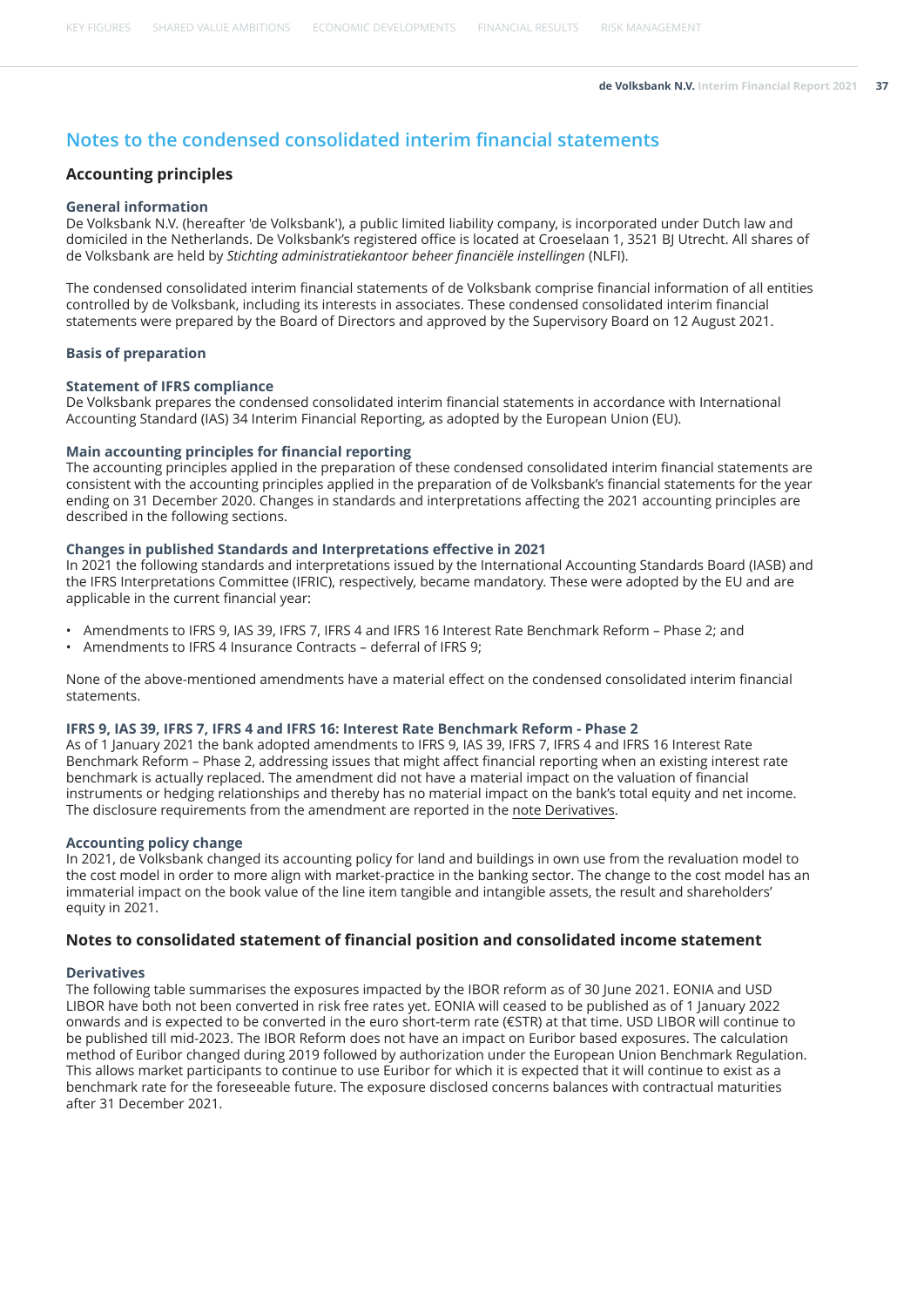| <b>IBOR transition</b> |                                                                |                                                                     |                                        |
|------------------------|----------------------------------------------------------------|---------------------------------------------------------------------|----------------------------------------|
| in $\epsilon$ millions | <b>Non-derivatives</b><br>financial assets -<br>carrying value | <b>Non-derivatives</b><br>financial liabilities<br>- carrying value | <b>Derivatives -</b><br>nominal amount |
| <b>EONIA</b>           | $\frac{1}{2}$                                                  | $-1$                                                                | 1,066                                  |
| USD LIBOR <sup>1</sup> | 72                                                             | $-1$                                                                | 282                                    |
| <b>Total</b>           | 72                                                             | <b>Service</b>                                                      | 1.348                                  |

1 Of which € 44 million carrying value financial assets refers to notional derivatives maturing mid-2023 or later.

Cash collateral balances across some of the bank's CSA agreements in EONIA are not included in this schedule. These balances have a short term nature and are expected to be converted in €STR before the end of 2021 as EONIA will ceased to be published as of 1 January 2022 onwards.

The derivatives exposure represents notional contract amounts with contractual maturities after 31 December 2021. We have been informed that as of 15 October 2021 EONIA-linked swaps transacted with LCH will be converted to equivalent €STR-linked swaps whereby the economic difference will be cash – settled.

For USD LIBOR we will closely monitor the developments. Current expectation is that the 3 month and the 6 month USD LIBOR will continue to be published until mid-2023 An amount of € 44 million carrying value financial assets has a maturity date beyond this date and will be negotiated bilaterally with the counterparties involved.

#### **Loans and advances to customers and impairment charges of financial assets**

We have provided disclosures on loans and advances to customers, impairment charges of financial assets and credit loss provisions under [Financial results](#page-8-0) (see table Impairment charges of financial assets) and [Credit risk](#page-13-0) (see text and overviews labelled 'reviewed'), respectively.

#### **Debt certificates**

#### **Senior non-preferred debts (SNP)**

In the first half of 2021, de Volksbank issued:

- $\cdot \in 0.5$  billion in green senior non-preferred debt with a maturity of seven years;
- $\cdot \in 0.5$  billion in green senior non-preferred debt with a maturity of five years.

#### **Redemptions and repurchases of debt certificates**

In the first half of 2021, de Volksbank redeemed € 44 million in bonds under securitisation programmes, and redeemed, repurchased and/or recognised on own book a total of € 13 million of other bonds with original maturities of more than one year.

#### **Contingent liabilities and commitments**

Early 2021, there have been various rulings on the interpretations and use of variable interest clauses in revolving credits for consumer loans and mortgage products at other Dutch banks, concluding that customers may expect that the interest rate on their revolving loans remains in line with the relevant market interest rate during the term of a loan. De Volksbank will continue to carefully analyse the ongoing developments on this matter and to assess the possible impact for its customers. At the current stage of the developments and assessment, de Volksbank does not have a present obligation.

On 21 June 2021, de Volksbank issued a binding offer in order to acquire a majority stake in a business whose activities are supportive to and an extension of our mortgage business. The acquisition is expected to be completed in the third quarter of 2021 and is not expected to have a material impact on our financial position and earnings.

#### **Update on legal proceedings**

De Volksbank's former CFO started several proceedings in connection with his dismissal as CFO. On 5 August 2021 the district court rendered a judgement in the proceedings on the merits (*bodemprocedure*) rejecting all the former CFO's claims. The court thereby confirming that the former CFO's agreement with the bank has been validly terminated. The former CFO is ordered to repay wages paid by de Volksbank after 1 February 2021 as ordered by the court of appeal on 15 June 2021 as an interim measure. The former CFO has indicated his intention to appeal the district court's judgement.

In the inquiry ordered by the Enterprise Chamber into the management and course of events at SRH and de Volksbank for the period from 1 January 2006 to 1 February 2013, the investigators' final report was published on 27 July 2021. The applicant(s) to the inquiry are in charge to decide or and which next step they will make. At the current stage of the developments, de Volksbank does not have a present obligation.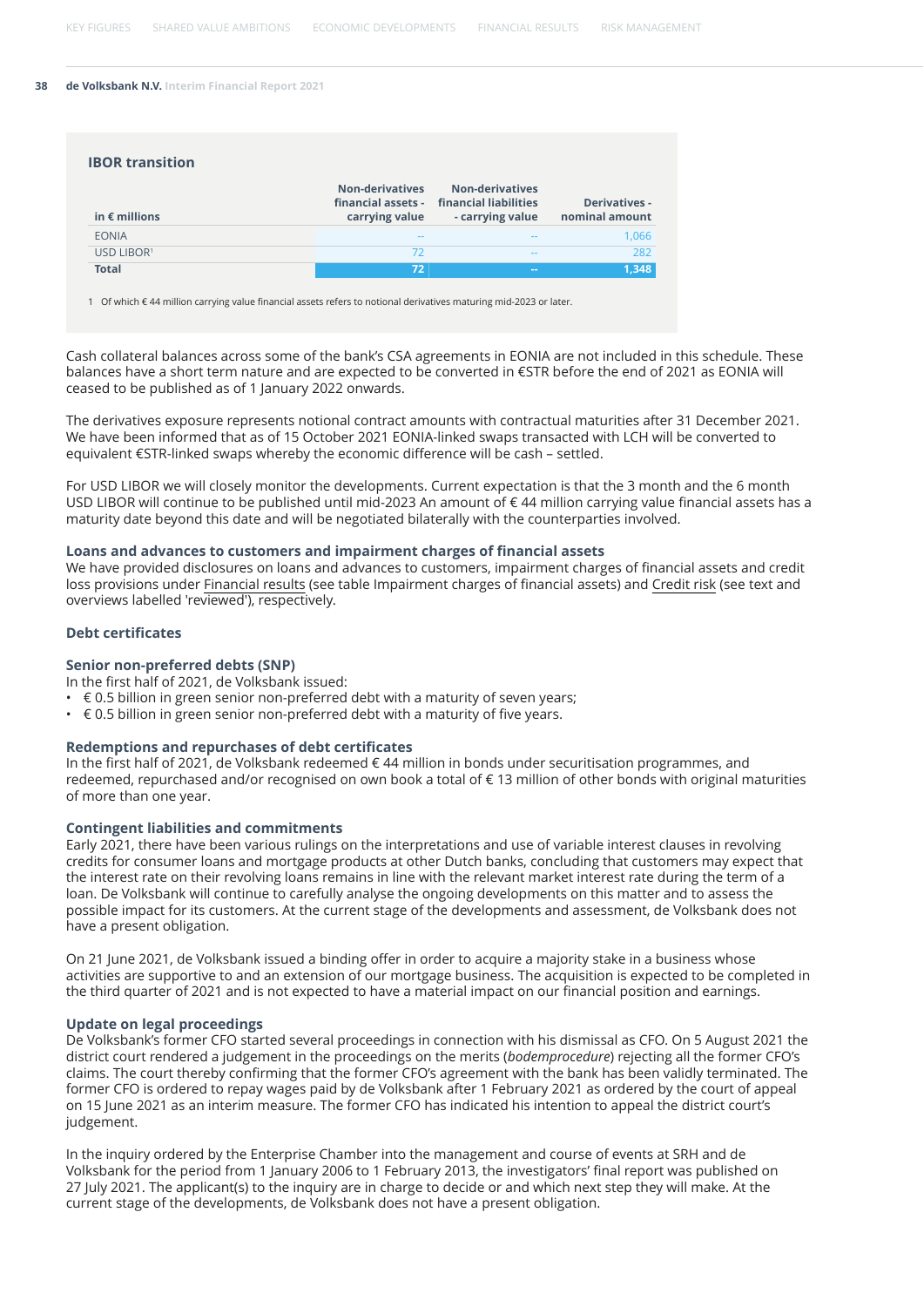Regarding other ongoing legal proceedings, there have been no noteworthy developments.

#### **Related parties**

As part of its business operations, de Volksbank frequently enters into transactions with related parties. Parties related to de Volksbank include the SNS REAAL Pension Fund, associates, Stichting administratiekantoor beheer financiële instellingen (NLFI), the Dutch State, the Board of Directors, the Supervisory Board, close family members of any person referred to above, entities controlled or significantly influenced by any person referred to above and any other related entities. Loans and advances to the Board of Directors, the Supervisory Board and close family members, where applicable, consist mainly of residential mortgages granted under standard personnel conditions.

Transactions conducted with the Dutch State are limited to normal banking transactions, taxation and other administrative relationships. Normal banking transactions relate to loans and deposits, financial assets held for trading and financial investments available for sale, and are entered into under the same market and commercial terms that apply to non-related parties.

#### **Post balance sheet events**

On 10 August 2021 de Volksbank received a draft decision letter from the ECB approving the update of its AIRB model. It is expected that the update will take place in the second half of 2021 and that it will have an additional elevating effect on RWA. The update will not have an impact on shareholders' equity.

#### **Fair value of financial instruments**

#### **Fair value accounting of financial assets and liabilities**

The table provides information on the fair value of the financial assets and liabilities of de Volksbank. For a number of fair value measurements estimates have been used. This table only includes financial assets and liabilities. Balance sheet items that do not meet the definition of a financial asset or liability are not included. The total of the fair value presented below does not reflect the underlying value of de Volksbank and should, therefore, not be interpreted as such.

The fair values represent the amounts at which the financial instruments could have been sold or transferred at balance sheet date between market parties in an orderly transaction. The fair value of financial assets and liabilities is based on quoted market prices, where observable. If actively quoted market prices are not available, various valuation techniques have been used to measure the fair value of these instruments. Parameters used in such valuation techniques may be subjective and are based on various assumptions, for instance certain discount rates and the timing and size of expected future cashflows. The degree of subjectivity affects the allocation in the fair value hierarchy, which is discussed in the 'Hierarchy in determining the fair value of financial instruments' section. Wherever possible and available, the valuation techniques make use of observable inputs in relevant markets. Changes in the assumptions can significantly influence the estimated fair values. The main assumptions for each balance sheet item are explained in the section below. De Volksbank determines the fair value hierarchy for all financial instruments at any reporting moment.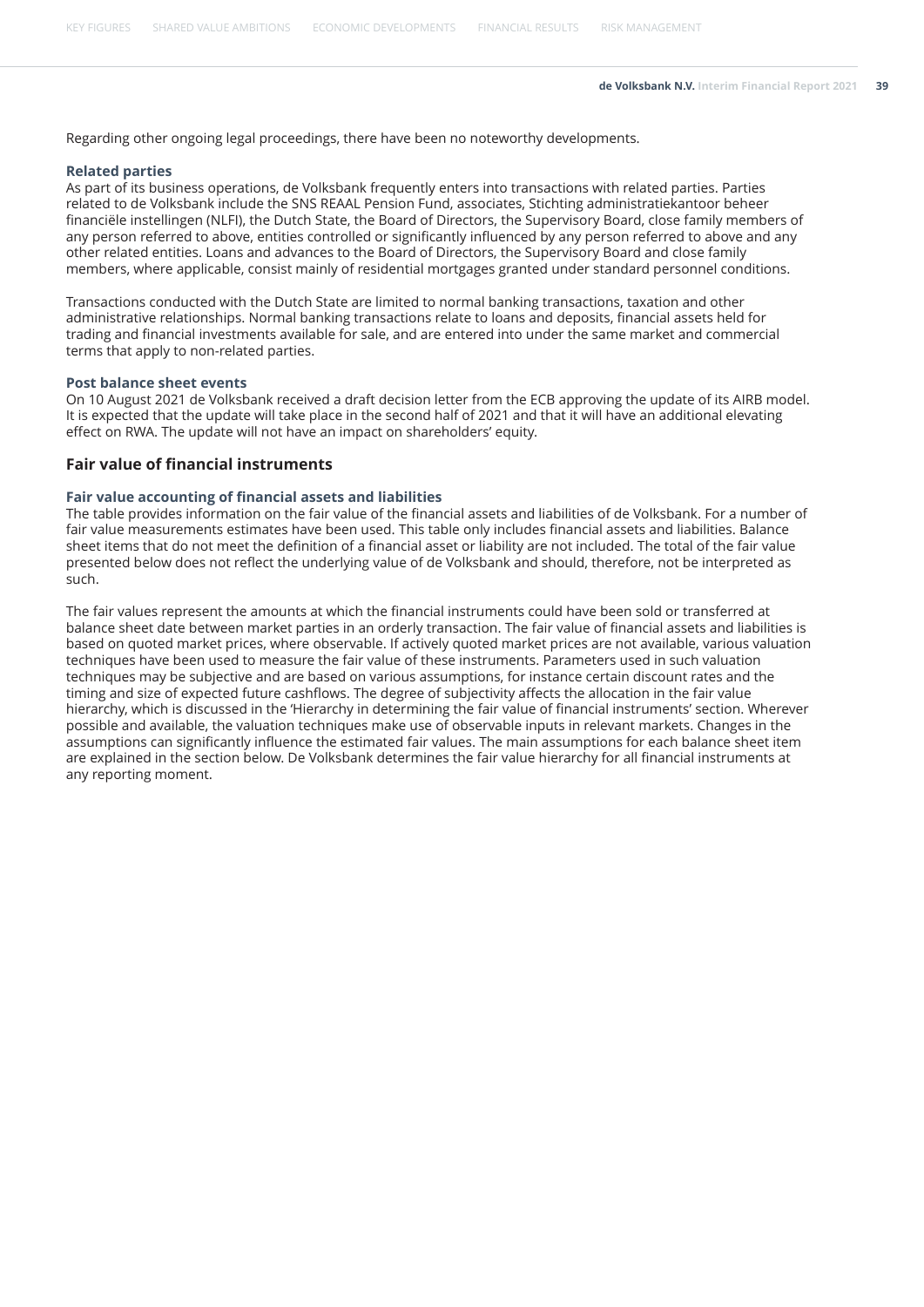### **Hierarchy in financial instruments as at 30 June 2021**

|                                                         |                   |                          |                    |         | <b>Total fair</b> |
|---------------------------------------------------------|-------------------|--------------------------|--------------------|---------|-------------------|
| in $\epsilon$ millions                                  | <b>Book value</b> | Level 1                  | Level <sub>2</sub> | Level 3 | value             |
| <b>FINANCIAL ASSETS MEASURED AT FAIR VALUE</b>          |                   |                          |                    |         |                   |
| Investments - fair value through OCI                    | 2,290             | 2,287                    |                    | 3       | 2,290             |
| Investments - fair value through P&L                    | 7                 |                          | 44                 | 7       | 7                 |
| <b>Derivatives</b>                                      | 588               | $\sim$ $\sim$            | 557                | 31      | 588               |
| <b>FINANCIAL ASSETS NOT MEASURED AT FAIR VALUE</b>      |                   |                          |                    |         |                   |
| Investments - amortised cost                            | 3,196             | 3,131                    | 92                 | 8       | 3,231             |
| Loans and advances to customers                         | 50.129            |                          |                    | 53,178  | 53,178            |
| Loans and advances to banks                             | 5.759             | --                       | --                 |         | 5,759             |
| Other assets                                            | 314               |                          | --                 |         | 314               |
| Cash and cash equivalents                               | 8,036             | 44                       | $=$                |         | 8,036             |
| <b>Total financial assets</b>                           | 70,319            | 5,418                    | 649                | 53,227  | 73,403            |
| <b>FINANCIAL LIABILITIES MEASURED AT FAIR VALUE</b>     |                   |                          |                    |         |                   |
| <b>Derivatives</b>                                      | 1.256             |                          | 1,225              | 31      | 1,256             |
| <b>FINANCIAL LIABILITIES NOT MEASURED AT FAIR VALUE</b> |                   |                          |                    |         |                   |
| Subordinated debts                                      | 504               | 529                      |                    |         | 529               |
| Debt certificates                                       | 6,885             | $\overline{\phantom{a}}$ |                    | 7,133   | 7,133             |
| <b>Savings</b>                                          | 44,689            | ۰.                       | 42,624             | 2,477   | 45,101            |
| Other amounts due to customers                          | 11,757            | ۰.                       | 10,273             | 1,520   | 11,793            |
| Amounts due to banks                                    | 1,175             |                          | 1,175              |         | 1,175             |
| Other liabilities                                       | 694               | --                       |                    |         | 694               |
| <b>Total financial liabilities</b>                      | 66.960            | 529                      | 55.297             | 11,161  | 67,681            |

#### **Hierarchy in financial instruments as at 31 December 2020**

|                                                         |                   |               |                    |                | <b>Total fair</b> |
|---------------------------------------------------------|-------------------|---------------|--------------------|----------------|-------------------|
| in $\epsilon$ millions                                  | <b>Book value</b> | Level 1       | Level <sub>2</sub> | Level 3        | value             |
| <b>FINANCIAL ASSETS MEASURED AT FAIR VALUE</b>          |                   |               |                    |                |                   |
| Investments - fair value through OCI                    | 2.025             | 2.021         |                    | $\overline{4}$ | 2,025             |
| Investments - fair value through P&L                    | 6                 |               | ٠.                 | 6              | 6                 |
| <b>Derivatives</b>                                      | 864               |               | 827                | 37             | 864               |
| <b>FINANCIAL ASSETS NOT MEASURED AT FAIR VALUE</b>      |                   |               |                    |                |                   |
| Investments - amortised cost                            | 3.082             | 3,042         | 85                 |                | 3,127             |
| Loans and advances to customers                         | 50,542            | $\sim$        | ٠.                 | 53,596         | 53,596            |
| Loans and advances to banks                             | 5,990             |               |                    |                | 5,990             |
| Other assets                                            | 151               | --            | $\sim$             |                | 151               |
| Cash and cash equivalents                               | 4.672             | ۵.            | ٠.                 |                | 4,672             |
| <b>Total financial assets</b>                           | 67,332            | 5,063         | 912                | 53,643         | 70,431            |
| <b>FINANCIAL LIABILITIES MEASURED AT FAIR VALUE</b>     |                   |               |                    |                |                   |
| <b>Derivatives</b>                                      | 2,163             |               | 2,126              | 37             | 2,163             |
| <b>FINANCIAL LIABILITIES NOT MEASURED AT FAIR VALUE</b> |                   |               |                    |                |                   |
| Subordinated debts                                      | 500               | 528           |                    |                | 528               |
| Debt certificates                                       | 6,119             | $\sim$        | $\sim$             | 6,529          | 6,529             |
| Savings                                                 | 42,111            | $\sim$ $\sim$ | 39.358             | 3,218          | 42,576            |
| Other amounts due to customers                          | 11,541            | $\sim$ $-$    | 9,471              | 2,135          | 11,606            |
| Amounts due to banks                                    | 945               | $-1$          | 945                |                | 945               |
| Other liabilities                                       | 558               | $\sim$        | $\sim$ $\sim$      |                | 558               |
| <b>Total financial liabilities</b>                      | 63,937            | 528           | 51,900             | 11,919         | 64,905            |

#### **Notes to the valuation of financial assets and liabilities**

The following techniques and assumptions have been used to determine the fair value of financial instruments.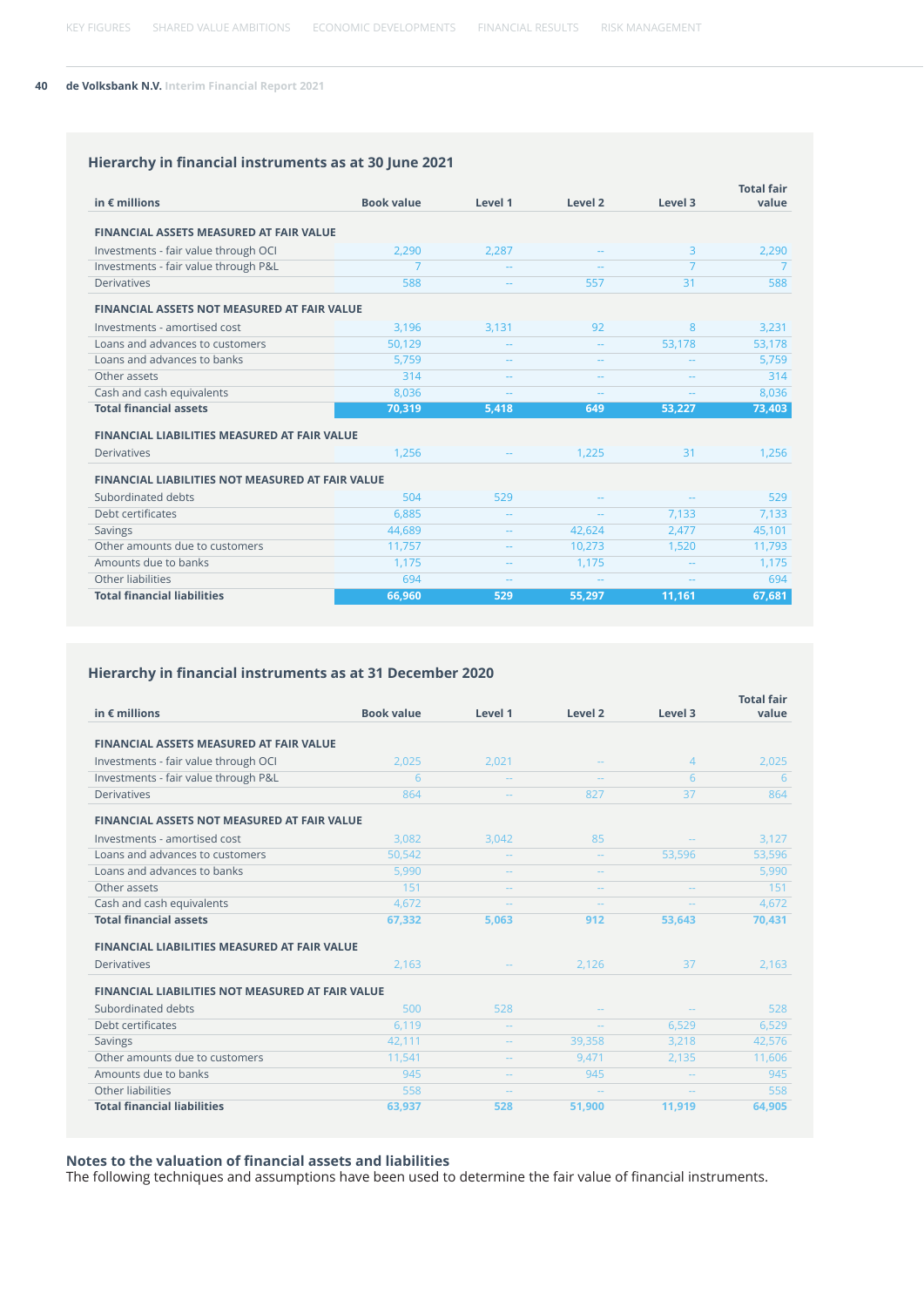#### **Investments**

The fair values of shares are based on quoted prices in active markets or other available market data. The fair values of interest-bearing securities, excluding mortgage loans, are also based on quoted market prices or – in the event that actively quoted market prices are not available – on the present value of expected future cashflows. These present values are based on the relevant market interest rate, taking account of the liquidity, credit quality and maturity of the relevant investment.

#### **Loans and advances to customers**

The fair value of mortgages is determined based on a present value method. The yield curve used to determine the present value of expected cashflows of mortgage loans is the average of the five lowest mortgage rates in the market, adjusted for interest rates that are considered not to be representative ('teaser rates'). These rates may differ for each sub-portfolio due to differences in maturity, LtV class and form of repayment. In determining the expected cashflows, expected future prepayments are taken into account.

The fair value of other loans and advances to customers has been determined by the present value of the expected future cashflows. Various surcharges on the yield curve were used for the calculation of the present value. In this respect, a distinction was made by type of loan and customer group to which the loan relates.

#### **Derivatives**

The fair values of nearly all derivatives are based on observable market information, such as market rates and foreign exchange rates. For a number of instruments for which not all information is observable in the market, estimates or assumptions are used within a net discounted cashflow model or an option valuation model to determine their fair value. In determining the fair value, the credit risk that a market participant would include in his valuation is taken into account.

#### **Loans and advances to banks**

Given the short-term nature of the loans that are classified as loans and advances to banks, the book value is considered to be a reasonable approximation of the fair value.

#### **Other assets**

Because of the predominantly short-term nature of other assets, the book value is considered to be a reasonable approximation of the fair value.

#### **Cash and cash equivalents**

The book value of the cash and cash equivalents is considered to be a reasonable approximation of the fair value.

#### **Subordinated debt**

The fair value of subordinated debt is estimated on the basis of the present value of the expected future cashflows, making use of the prevailing interest rate plus a risk surcharge. The risk surcharge is based on the credit risk assumed by the market for holding subordinated debt issued by de Volksbank, differentiated to maturity and type of instrument.

#### **Debt certificates**

The fair value of debt certificates is estimated on the basis of the present value of the cashflows, making use of the prevailing interest rate plus a risk surcharge. The risk surcharge is based on the credit risk assumed by the market for holding such instruments issued by de Volksbank, determined by maturity and type of instrument.

#### **Amounts due to customers**

The fair value of readily available savings and term deposits differs from the nominal value because the interest rate is not adjusted on a daily basis and because, in practice, customers leave their savings in their accounts for a longer period of time. The fair value of these deposits is calculated based on the net present value of the relevant portfolios' cashflows using a specific discount curve. For savings covered by the Deposit Guarantee Scheme (DGS), the discount curve is based on the average current rates of several Dutch market parties. De Volksbank's Internal Funds Price curve (IFTP) was used for savings not covered by the DGS.

#### **Amounts due to banks**

The fair value of amounts due to banks is estimated on the basis of the present value of the expected future cashflows, using the interest rate plus a risk surcharge. The risk surcharge is based on the credit risk assumed by the market for holding such instruments issued by de Volksbank, differentiated to maturity and type of instrument. The book value of any amount that is due within one month is considered to be a reasonable approximation of the fair value.

#### **Other liabilities**

The book value of the other liabilities is considered to be a reasonable approximation of their fair value.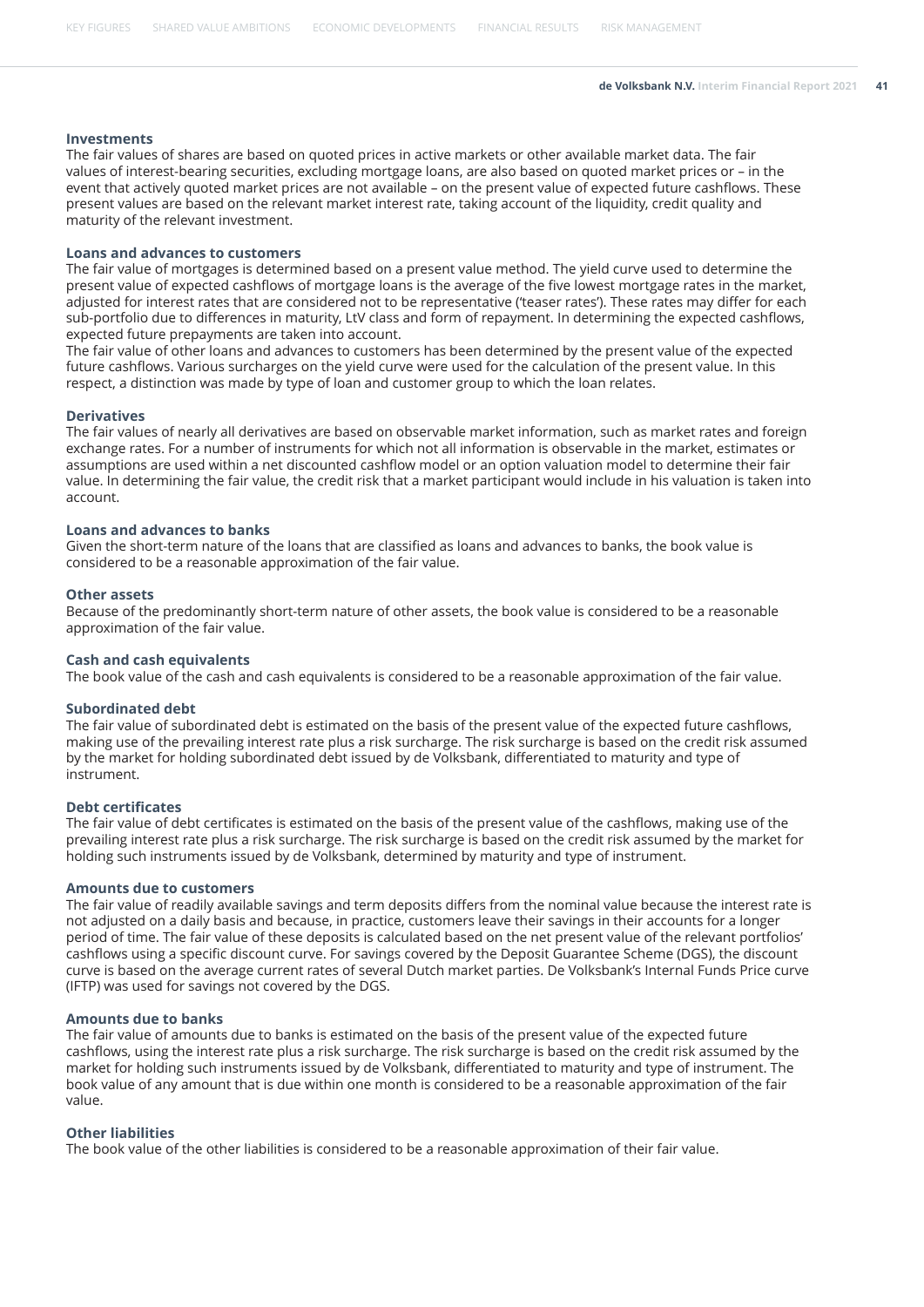#### **Hierarchy in determining the fair value of financial instruments**

A major part of the financial instruments is measured in the balance sheet at fair value. In addition, the fair value of the other financial instruments is disclosed. The fair value level classification is not disclosed for financial assets and liabilities where the book value is a reasonable approximation of the fair value.

#### **More detailed explanation of the level classification**

For financial instruments measured at fair value on the balance sheet or for which the fair value is disclosed, this fair value is assigned to a level. This level depends on the parameters used to determine the fair value and provides further insight into the valuation. The levels are explained below:

#### **Level 1 – Fair value based on published stock prices in an active market**

For all financial instruments in this valuation category, stock prices are observable and publicly available from stock exchanges, brokers or pricing institutions. In addition, these financial instruments are traded on an active market, which allows for the stock prices to accurately reflect current and regularly recurring market transactions between independent parties. The investments in this category mainly include listed shares and bonds.

#### **Level 2 – Fair value based on observable market data**

This category includes financial instruments for which no quoted prices are available but whose fair value is determined using models where the parameters include available market information. These instruments mostly contain privately negotiated derivatives. This category also includes investments for which prices have been issued by brokers, but which are also subject to inactive markets. In that case, the available prices are largely supported and validated using market information, including market rates and actual risk surcharges related to different credit ratings and sector classifications.

#### **Level 3 – Fair value not based on observable market data**

A significant part of the financial instruments in this category has been determined using assumptions and parameters that are not observable in the market, such as assumed default rates belonging to certain ratings. The level 3 valuations of investments (shares) are based on quotes from illiquid markets. The derivatives in level 3 are related to some mortgage securitisations and the valuation is partly dependent on the underlying mortgage portfolios and movements in risk spreads.

The financial instrument is placed in or moved to a certain level on the basis of the aforementioned definitions.

#### **Change in level 3 financial instruments**

#### **Change in level 3 financial instruments measured at fair value for the 1st half of 2021**

| in $\epsilon$ millions                                    | <b>Fair value</b><br>through P&L | <b>Fair value</b><br>through OCI | <b>Derivatives</b><br>assets | <b>Derivatives</b><br><b>liabilities</b> |
|-----------------------------------------------------------|----------------------------------|----------------------------------|------------------------------|------------------------------------------|
| Opening balance                                           |                                  |                                  |                              |                                          |
| Unrealised gains or losses recognised in P&L <sup>1</sup> |                                  |                                  |                              |                                          |
| Unrealised gains or losses recognised in OCI <sup>2</sup> | $-1$                             | $\sim$ $\sim$                    | $ -$                         |                                          |
| <b>Closing balance</b>                                    |                                  |                                  |                              |                                          |

1 Included in the line item Other result on financial instruments.

2 Included in the line item Fair value reserve.

#### **Change in level 3 financial instruments measured at fair value for the 1st half of 2020**

| in $\epsilon$ millions                                    | <b>Fair value</b><br>through P&L | <b>Fair value</b><br>through OCI | <b>Derivatives</b><br>assets | <b>Derivatives</b><br><b>liabilities</b> |
|-----------------------------------------------------------|----------------------------------|----------------------------------|------------------------------|------------------------------------------|
| Opening balance                                           |                                  |                                  | 55                           | 56.                                      |
| Unrealised gains or losses recognised in P&L <sup>1</sup> | -2                               | $\sim$ $\sim$                    | LQ.                          | $-9$                                     |
| Unrealised gains or losses recognised in OCI <sup>2</sup> | $\sim$ $\sim$                    | $\frac{1}{2}$                    | $-$                          | $- -$                                    |
| <b>Closing balance</b>                                    |                                  |                                  | 46                           |                                          |

1 Included in the line item Other result on financial instruments.

2 Included in the line item Fair value reserve.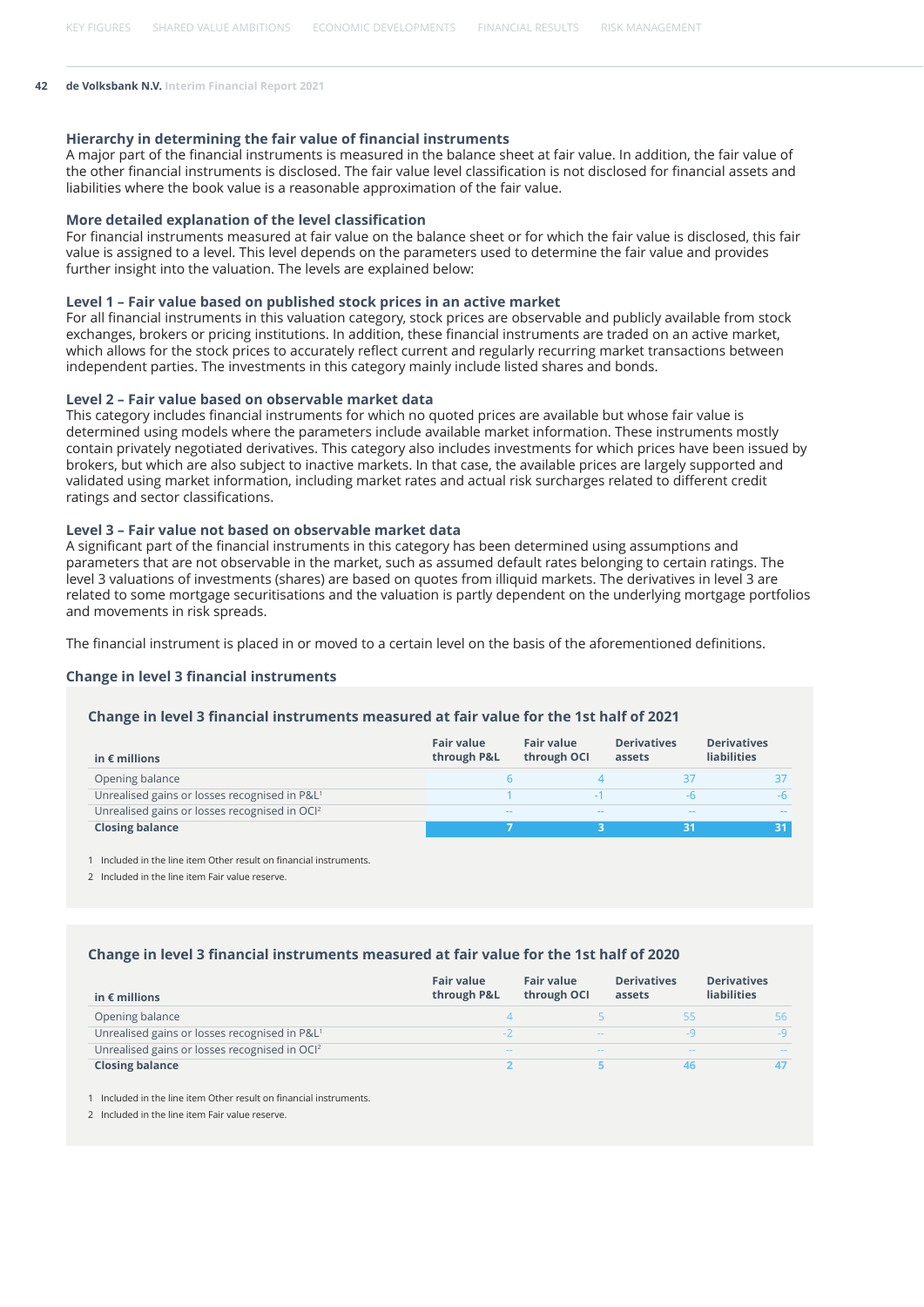#### **Change in level 3 financial instruments measured at fair value for the 2nd half of 2020**

| in $\epsilon$ millions                                    | <b>Fair value</b><br>through P&L | <b>Fair value</b><br>through OCI | <b>Derivatives</b><br>assets | <b>Derivatives</b><br><b>liabilities</b> |
|-----------------------------------------------------------|----------------------------------|----------------------------------|------------------------------|------------------------------------------|
| Opening balance                                           |                                  |                                  |                              |                                          |
| Unrealised gains or losses recognised in P&L <sup>1</sup> |                                  | $\sim$ $-$                       |                              | $-10$                                    |
| Unrealised gains or losses recognised in OCI <sup>2</sup> | $\frac{1}{2}$                    |                                  | $\frac{1}{2}$                | $\sim$                                   |
| <b>Closing balance</b>                                    |                                  |                                  |                              | 37                                       |

1 Included in the line item Other result on financial instruments.

2 Included in the line item Fair value reserve.

#### **Sensitivity of level 3 valuations of financial instruments**

Level 3 financial instruments are largely valued using a net discounted cashflow method in which expectations and projections of future cashflows are discounted to a present value on the basis of market data. The models use marketobservable information, such as yield curves, or information that is not observable in the market, such as assumptions about certain credit risk surcharges or assumptions about customer behaviour. The valuation of a level 3 instrument may change significantly as a result of changes in these assumptions.

#### **Sensitivity to non-observable parameters of level 3 financial instruments as at 30 June 2021**

| in $\epsilon$ millions | <b>Valuation</b><br>technique | <b>Main assumption</b> | Carrying<br>amount | Reasonably<br>possible<br>alternative<br>assumptions | Increase in<br>fair value | Decrease in<br>fair value |
|------------------------|-------------------------------|------------------------|--------------------|------------------------------------------------------|---------------------------|---------------------------|
| <b>ASSETS</b>          |                               |                        |                    |                                                      |                           |                           |
| <b>Derivatives</b>     | <b>Discounted</b>             | Discount curve         | 31                 | $-0.5\%$ of $+0.5\%$                                 | $\mathcal{P}$             |                           |
|                        | cashflows                     | Prepayment rate        | 31                 | $-1\%$ of $+1\%$                                     |                           |                           |
| <b>LIABILITIES</b>     |                               |                        |                    |                                                      |                           |                           |
| <b>Derivatives</b>     | <b>Discounted</b>             | Discount curve         | 31                 | $-0.5\%$ of $+0.5\%$                                 |                           |                           |
|                        | cashflows                     | Prepayment rate        | 31                 | $-1\%$ of $+1\%$                                     |                           |                           |

#### **Sensitivity to non-observable parameters of level 3 financial instruments as at 31 December 2020**

| in $\epsilon$ millions | <b>Valuation</b><br>technique | <b>Main assumption</b> | Carrying<br>amount | Reasonably<br>possible<br>alternative<br>assumptions | Increase in<br>fair value | Decrease in<br>fair value |
|------------------------|-------------------------------|------------------------|--------------------|------------------------------------------------------|---------------------------|---------------------------|
| <b>ASSETS</b>          |                               |                        |                    |                                                      |                           |                           |
| <b>Derivatives</b>     | <b>Discounted</b>             | Discount curve         |                    | $37 - 0.5\%$ of $\pm 0.5\%$                          |                           |                           |
|                        | cashflows                     | Prepayment rate        |                    | $37 - 1\% \text{ of } +1\%$                          |                           |                           |
| <b>LIABILITIES</b>     |                               |                        |                    |                                                      |                           |                           |
| <b>Derivatives</b>     | <b>Discounted</b>             | Discount curve         | 37                 | $-0.5\%$ of $+0.5\%$                                 |                           |                           |
|                        | cashflows                     | Prepayment rate        |                    | $37 - 1\% \text{ of } +1\%$                          |                           |                           |

The derivatives on the liabilities side of the balance sheet include certain contracts in which fixed prepayment rates have been agreed with the counterparty. Therefore, these contracts are not sensitive to prepayment rate adjustments. The main non-market observable parameter for determining the fair value of level 3 instruments is the applied estimate of the discount curve.

The level 3 derivatives relate to securitisation transactions. There is a relationship between the fair values. This is due to the fact that the derivatives of the SPVs (front swaps), which are part of the securitisation programme Pearl, are entered into back-to-back with the same counterparties (back swaps). As a result, the fair value changes of the front and back swaps are always comparable, but opposite.

#### **Transfers between categories**

In 2020 and in the first half of 2021, no significant movements occurred.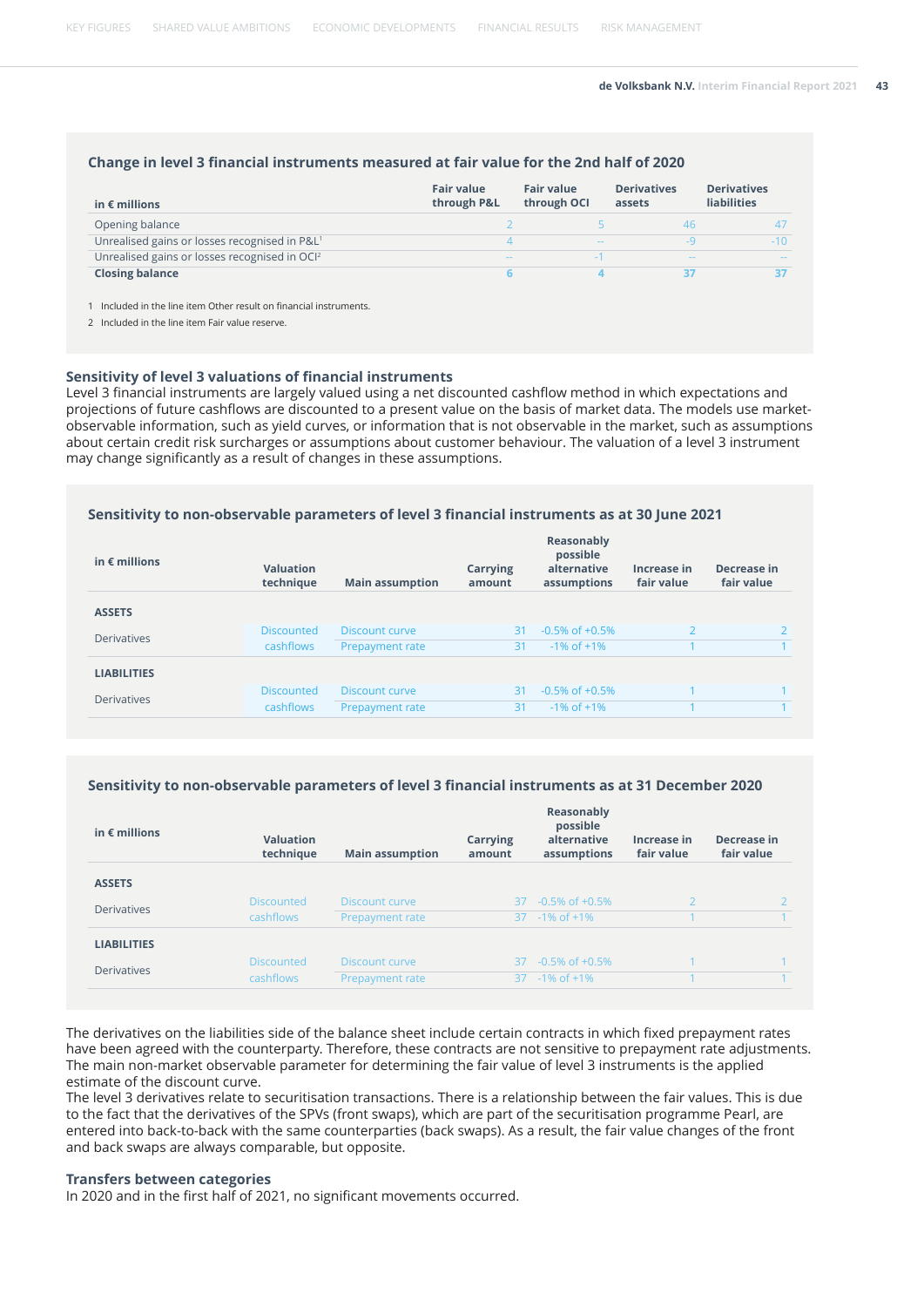#### **Independent auditor's review report**

To: the shareholder and the supervisory board of de Volksbank N.V.

#### **Our conclusion**

We have reviewed the condensed consolidated interim financial statements included in the accompanying interim financial report of de Volksbank N.V. based in Utrecht for the period from 1 January 2021 to 30 June 2021.

Based on our review, nothing has come to our attention that causes us to believe that the condensed consolidated interim financial statements of de Volksbank N.V. for the period from 1 January 2021 to 30 June 2021, are not prepared, in all material respects, in accordance with IAS 34, "Interim Financial Reporting" as adopted by the European Union.

The condensed consolidated interim financial statements comprise:

- The consolidated statement of financial position as at 30 June 2021
- The consolidated income statement, the consolidated statement of comprehensive income, the condensed consolidated statement of changes in total equity, and the condensed consolidated cashflow statement for the period from 1 January 2021 to 30 June 2021
- The notes comprising of a summary of the significant accounting policies and selected explanatory information

#### **Basis for our conclusion**

We conducted our review in accordance with Dutch law, including the Dutch Standard 2410, "Het beoordelen van tussentijdse financiële informatie door de accountant van de entiteit" (Review of interim financial information performed by the independent auditor of the entity). A review of interim financial information in accordance with the Dutch Standard 2410 is a limited assurance engagement. Our responsibilities under this standard are further described in the Our responsibilities for the review of the condensed consolidated interim financial statements section of our report.

We are independent of de Volksbank N.V. in accordance with the Verordening inzake de onafhankelijkheid van accountants bij assurance-opdrachten (ViO, Code of Ethics for Professional Accountants, a regulation with respect to independence) and other relevant independence regulations in the Netherlands. Furthermore we have complied with the Verordening gedrags- en beroepsregels accountants (VGBA, Dutch Code of Ethics).

We believe the assurance evidence we have obtained is sufficient and appropriate to provide a basis for our conclusion.

#### **Responsibilities of the board of directors and the supervisory board for the condensed interim consolidated financial statements**

The board of directors is responsible for the preparation and presentation of the condensed consolidated interim financial statements in accordance with IAS 34, "Interim Financial Reporting" as adopted by the European Union. Furthermore, the board of directors is responsible for such internal control as it determines is necessary to enable the preparation of the condensed consolidated interim financial statements that is free from material misstatement, whether due to fraud or error.

The supervisory board is responsible for overseeing de Volksbank N.V.'s financial reporting process.

#### **Our responsibilities for the review of the condensed interim consolidated financial statements**

Our responsibility is to plan and perform the review in a manner that allows us to obtain sufficient and appropriate assurance evidence for our conclusion.

The level of assurance obtained in a review engagement is substantially less than the level of assurance obtained in an audit conducted in accordance with the Dutch Standards on Auditing. Accordingly, we do not express an audit opinion.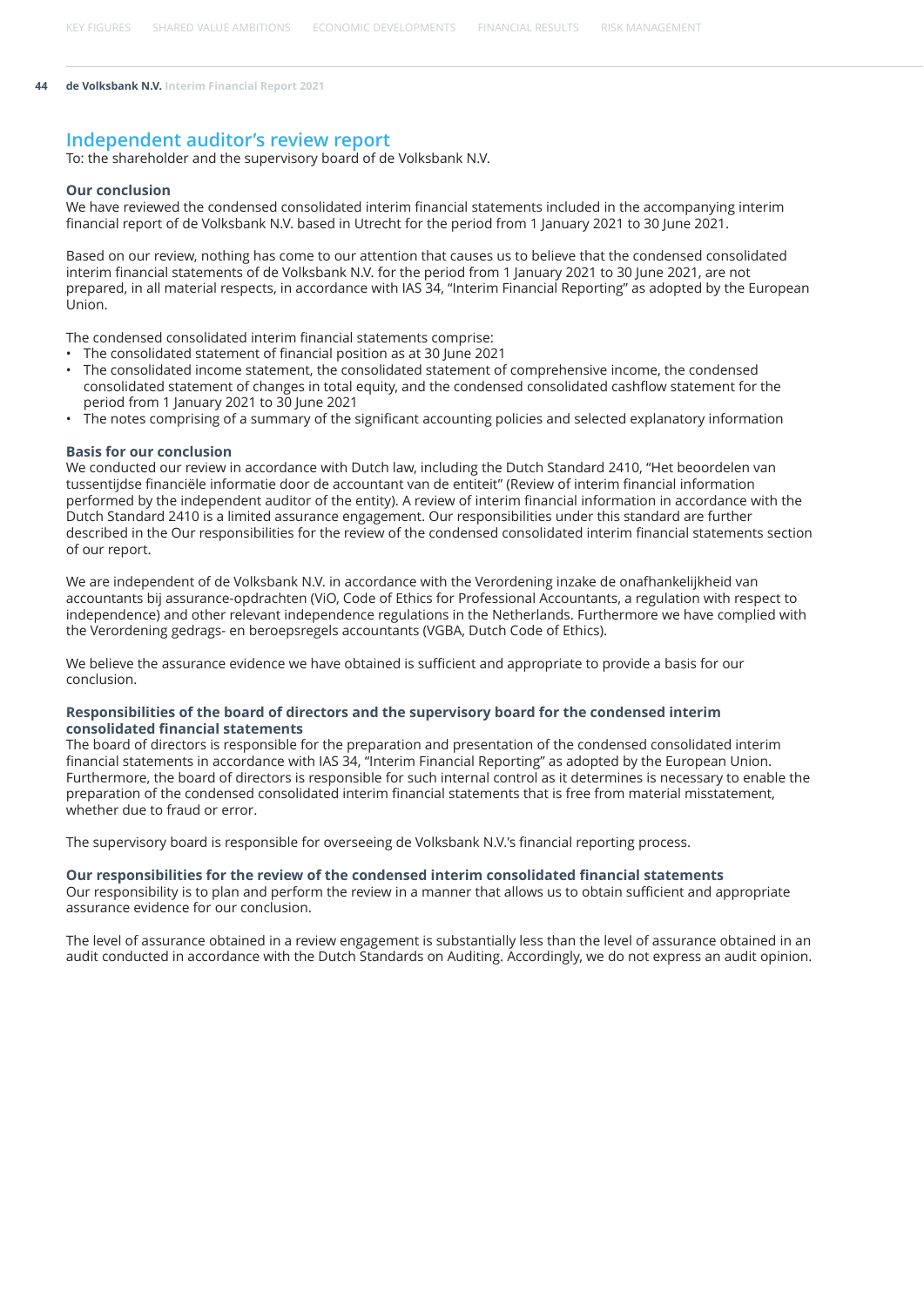[KEY FIGURES](#page-1-0) [SHARED VALUE AMBITIONS](#page-4-0) [ECONOMIC DEVELOPMENTS](#page-7-0) [FINANCIAL RESULTS](#page-8-0) [RISK MANAGEMENT](#page-13-0)

We have exercised professional judgement and have maintained professional skepticism throughout the review, in accordance with Dutch Standard 2410.

Our review included among others:

- Updating our understanding of de Volksbank N.V. and its environment, including its internal control, and the applicable financial reporting framework, in order to identify areas in the condensed consolidated interim financial statements where material misstatements are likely to arise due to fraud or error, designing and performing analytical and other review procedures to address those areas, and obtaining assurance evidence that is sufficient and appropriate to provide a basis for our conclusion;
- Obtaining an understanding of internal control as it relates to the preparation of condensed consolidated interim financial statements;
- Making inquiries of the board of directors and others within de Volksbank N.V.;
- Applying analytical procedures with respect to information included in the condensed consolidated interim financial statements;
- Obtaining assurance evidence that the condensed consolidated interim financial statements agree with, or reconcile to, de Volksbank N.V.'s underlying accounting records;
- Evaluating the assurance evidence obtained;
- Considering whether there have been any changes in accounting principles or in the methods of applying them and whether any new transactions have necessitated the application of a new accounting principle;
- Considering whether the board of directors has identified all events that may require adjustment to or disclosure in the condensed consolidated interim financial statements;
- Considering whether the condensed consolidated interim financial statements have been prepared in accordance with the applicable financial reporting framework and represent the underlying transactions free from material misstatement.

Amsterdam, 12 August 2021

Ernst & Young Accountants LLP

signed by P.J.A.J Nijssen